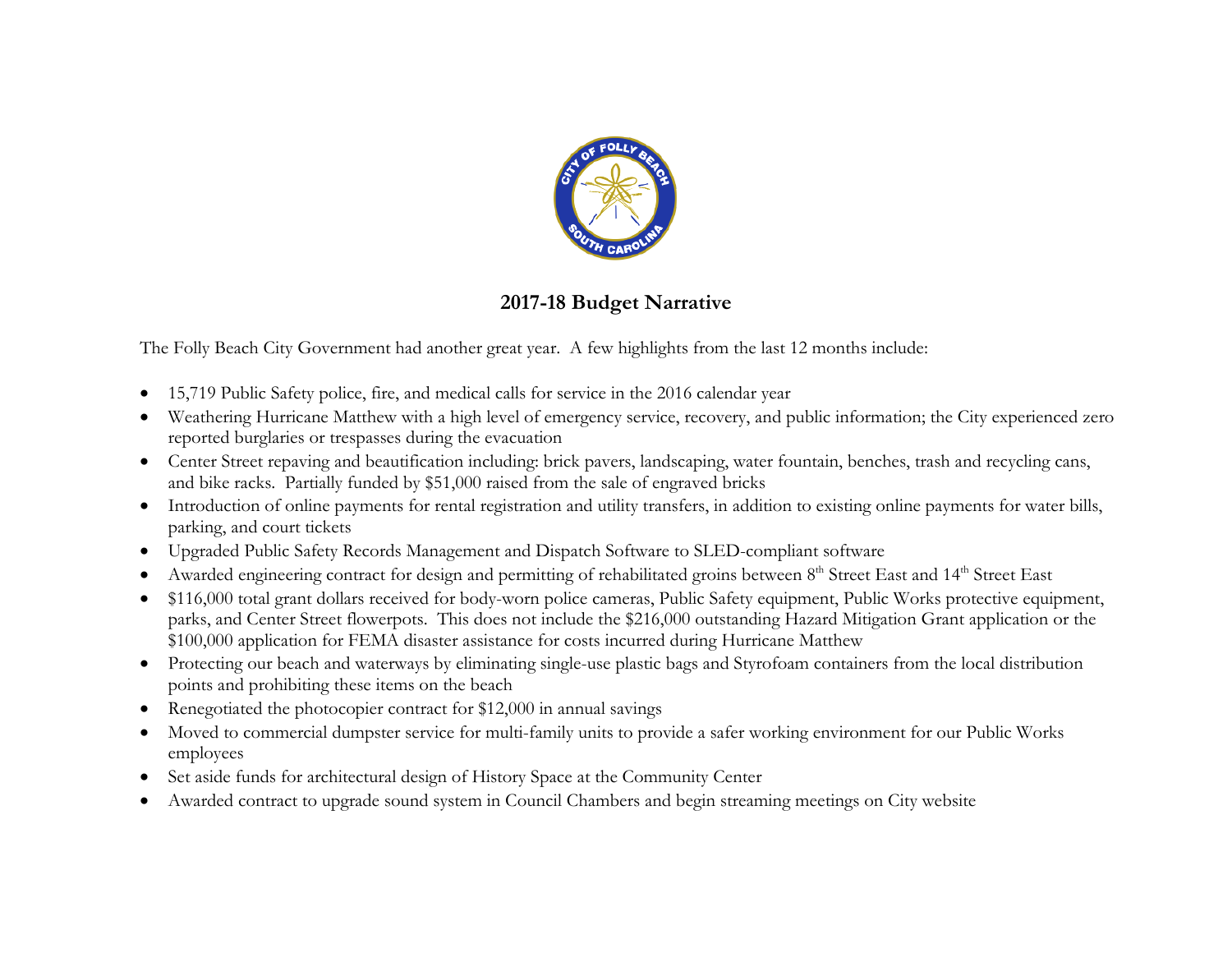- Increased compliance with short-term rental registration and licensing. The City officially partnered with the State under the Fairness in Lodging Act to work with the State Department of Revenue to enforce compliance with tax payments and licensing
- Processed 6,897 parking tickets, 1,067 court tickets, 1,396 permits, 2,164 checks and collected 10 million pounds of garbage and yard debris

As always, we know that we are fortunate to call Folly home. The natural resources, the businesses, the residents, and the visitors come together to make this our unique piece of paradise. City staff strives for a high level of service and the budget seeks to balance the needs of these broad interests.

#### Budget Process

The City is required to pass a balanced budget by July  $1<sup>st</sup>$  of every year. The budget must ensure that all current operating expenditures are paid for with current operating revenues. Major capital and long-term expenditures should be provided through City reserve accounts. The City's unassigned general fund balance must remain above \$1 million every year, with a target increase to \$2 million by 2020. The final adopted budget should allocate funds according to the needs, goals, and vision of the City's Strategic Plan.

## Revenues

The City's largest single source of revenue comes from property taxes. Combined property tax revenues accounted for approximately 42% of 2016-17 revenues. Revenue from property taxes on non-owner-occupied homes continues to make up the majority of all property tax collections. Folly was fortunate during Charleston County's 2015 five-year property value reassessment; while many other municipalities lost revenue from reduced property values, Folly remained relatively steady. In the upcoming year, we project a small increase in property tax revenues, primarily based on renovations and some new construction. **There is no tax (millage) increase included in this year's budget.**

Along the same lines, we continue to see tremendous growth in the area of business licenses and building permits. This is a good sign for our local economy and highlights the desirability of Folly Beach as a place to live, invest, and do business. City staff will continue to monitor all new projects to ensure compliance with zoning and building requirements. We will also continue to review our ordinances to strike the best possible balance between the rights of property owners and the City's interest in preservation and responsible land use.

Another area of steady growth has been in our tourist-based accommodations and hospitality taxes, which have shown consistent increases every year. Accommodations revenue, collected from overnight stays by visitors, primarily funds the City's \$1 million annual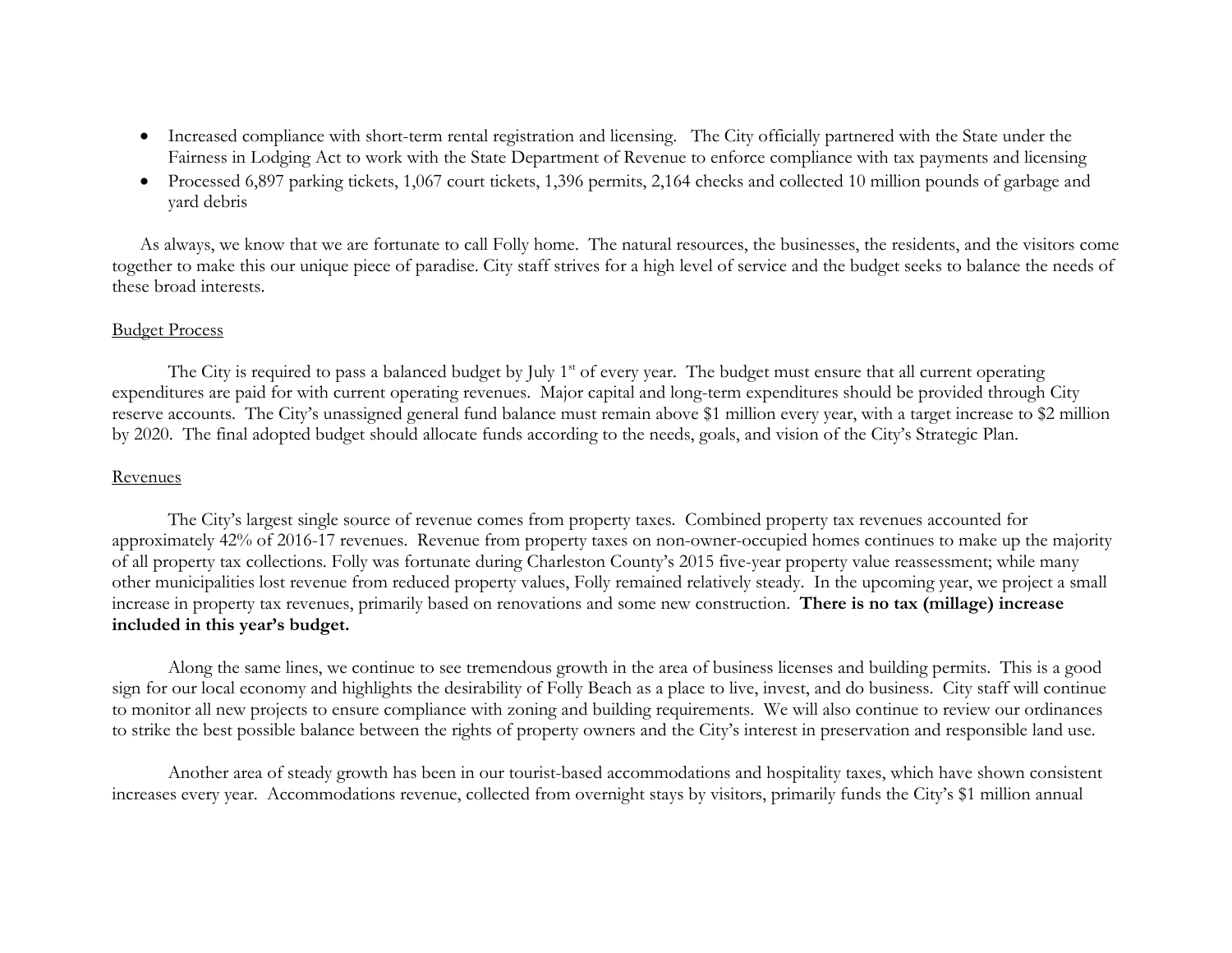savings for the beach, but a portion is directed back into the operating fund public safety and emergency response. This budget shifts all of the Hospitality Tax, collected on prepared food and beverage, into the General Fund for Public Safety and tourism accommodation.

We have been successful in achieving grant funding for some expenses, but it bears repeating that we cannot count on grant funding as a reoccurring revenue stream and grants can never be used to supplant existing expenditures, only to create new programs and initiatives.

Other revenue highlights include:

- The Beach Preservation Fund continues to hold some uncertainty for City revenues. Local Accommodation Taxes have solidly built up the Beach fund, and are on track to overshoot our goal of \$1 million per year this year. We are also cautiously optimistic that we may receive state funding for groins, and have a long road ahead of us for federal beach funding. While this fund does not directly impact the General Fund, the outlook and progress of the Beach Fund impact the Accommodation and Hospitality taxes we are able to transfer into the General Fund
- Hospitality Tax is now 100% dedicated to the General Fund for use maintaining tourist-related facilities and infrastructure and the attendant police, fire, and emergency medical services. The City's \$300,000 application to our State A-Tax Committee will now be for Beach Preservation instead of Public Safety. This allows a clear demonstration of Hospitality taxes supporting the City and State Accommodation taxes supporting the beach
- Paid parking revenue is projected to increase next year, primarily as a result of projected revenue from additional paid parking spaces along the first block of East and West Arctic Avenues
- The projection for State Aid has increased based on the State Senate's budget for the Local Government Fund, however this number could change before the State budget is finalized
- Parking citation revenue shows a significant decline from the prior year because of the one-time revenue boost from delinquent parking citations that year. This revenue has leveled off again and will likely remain at this level going forward
- Court citations continue to decline (a win for our community, but a loss for revenues)
- Rental registration revenue increased after raising the rate for the first time since 2010

## **Expenditures**

This year, for the first time, the budget includes three-year forecasts to show expenditure impacts over time. While many of these numbers are estimates, we hope this will provide a long-range picture of the City's funding needs for the future.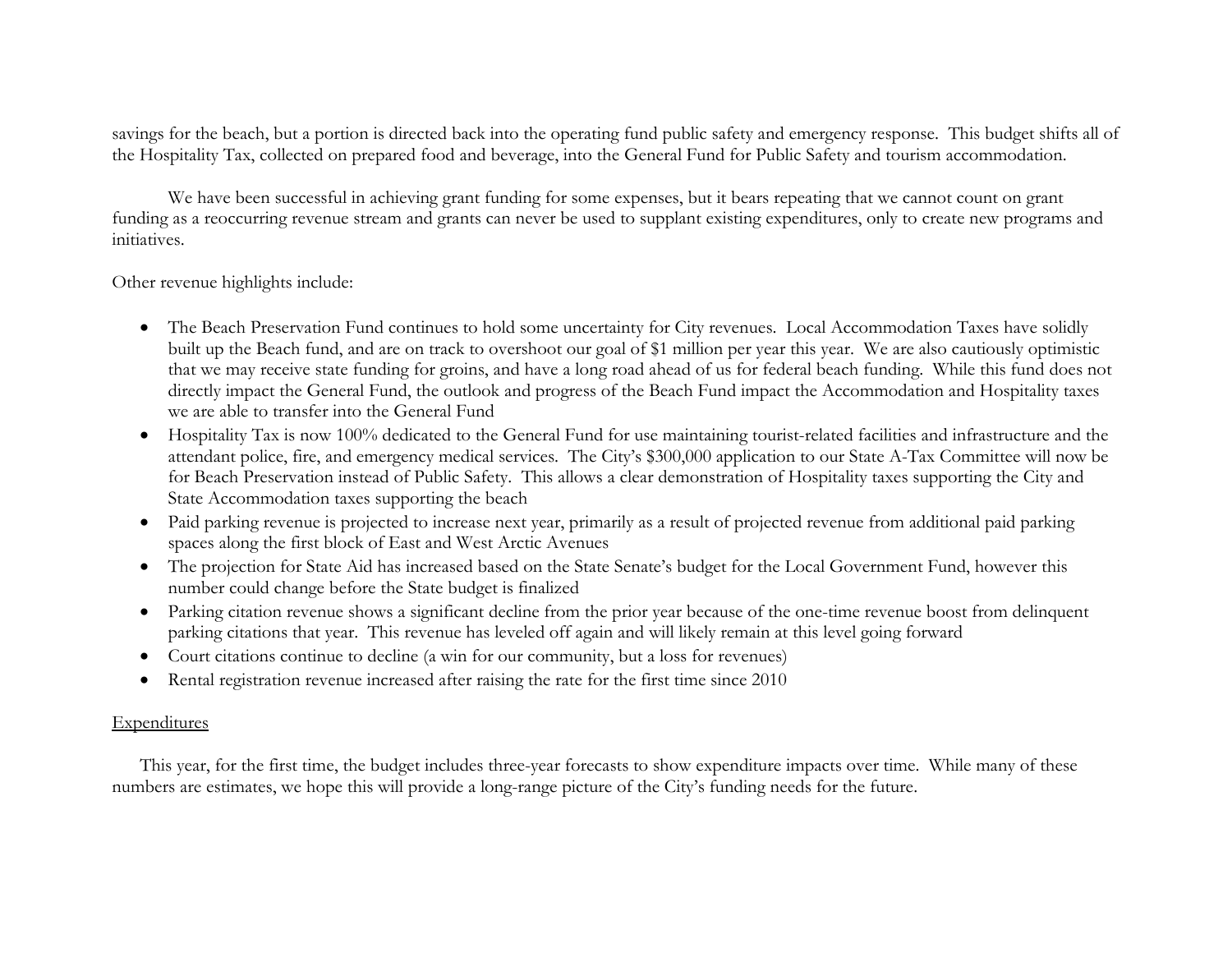City Hall continues to look for efficiencies and cost-saving measures. Despite rising cost of goods and services, operating expenditures remain relatively stable. A few notable expenditures include:

- An increase in this year's budget is a 2% increase in employer retirement contributions for each of our employees. This represents the State's effort to reduce the massive unfunded liability in the PEBA retirement fund. The State Senate did add \$8,900 in extra funding to the Local Government Fund revenue to offset this, but it hardly touches the \$54,000 increase the City incurs across departments. Our employees also see a .5%-1% increase in their contributions as well. The City will continue to see additional 1% increases over the next 6 years. Sadly, there is not increased benefit to employees upon retirement; these increases only keep the fund solvent.
- The Public Works had one full-time staff retire this year. Rather than replacing the position with another full-time employee, the Utility and Public Works Department will share an employee, which reduces costs across both Public Works and the Utility budgets. It also allows employees to contribute in different areas.
- Continued debt service payments for the Folly River Park, Public Safety Building, and a fire truck. The first of these loans (Folly River Park) will be paid in full this fiscal year and those savings must be directed towards future capital projects (fire trucks and future City Hall). The long-term forecast includes setting aside these savings for this purpose.
- This year marks City Hall's  $20<sup>th</sup>$  birthday. While many of us remember our own  $20<sup>th</sup>$  birthday fondly, buildings do not age as well. This budget includes funding for stucco and window maintenance (Facilities, Capital), a roof replacement (Facilities, Capital), and a long-term reserve for future major renovations (General Government, Reserve – City Hall Renovations).
- Two major capital items in Public Works: the purchase of a loader/backhoe for sanitation and a \$90,000 reserve contribution that allows the City to purchase a new garbage truck this year. This reserve contribution will be added to the \$100,000 that was set aside over the past two years (\$50,000 in 15-16 and \$50,000 in 16-17).
- Recruiting and retaining a competent and motivated workforce continues to be a budgetary priority for the City. The budget includes continued merit increases based on outstanding performance evaluations and a COLA of \$260 for each employee. We have moved away from the percentage COLA, which most benefits highest-paid employees because it is our employees making the least money who are most affected by soaring cost of living in the Charleston area. This year's COLA will partially offset the employee retirement contribution increase and limit the reduction in take-home pay shouldered by our employees next fiscal year
- The City Prosecutor contract has been moved to General Government to continue to separate judicial and executive functions of government. The contract has increased by \$2000 to allow extra funding for training and more jury trial terms needed to reduce the delay between arrest and conviction.
- An increased legislative budget for the Mayor in anticipation of travel to Washington DC to secure funds for beach renourishment next year.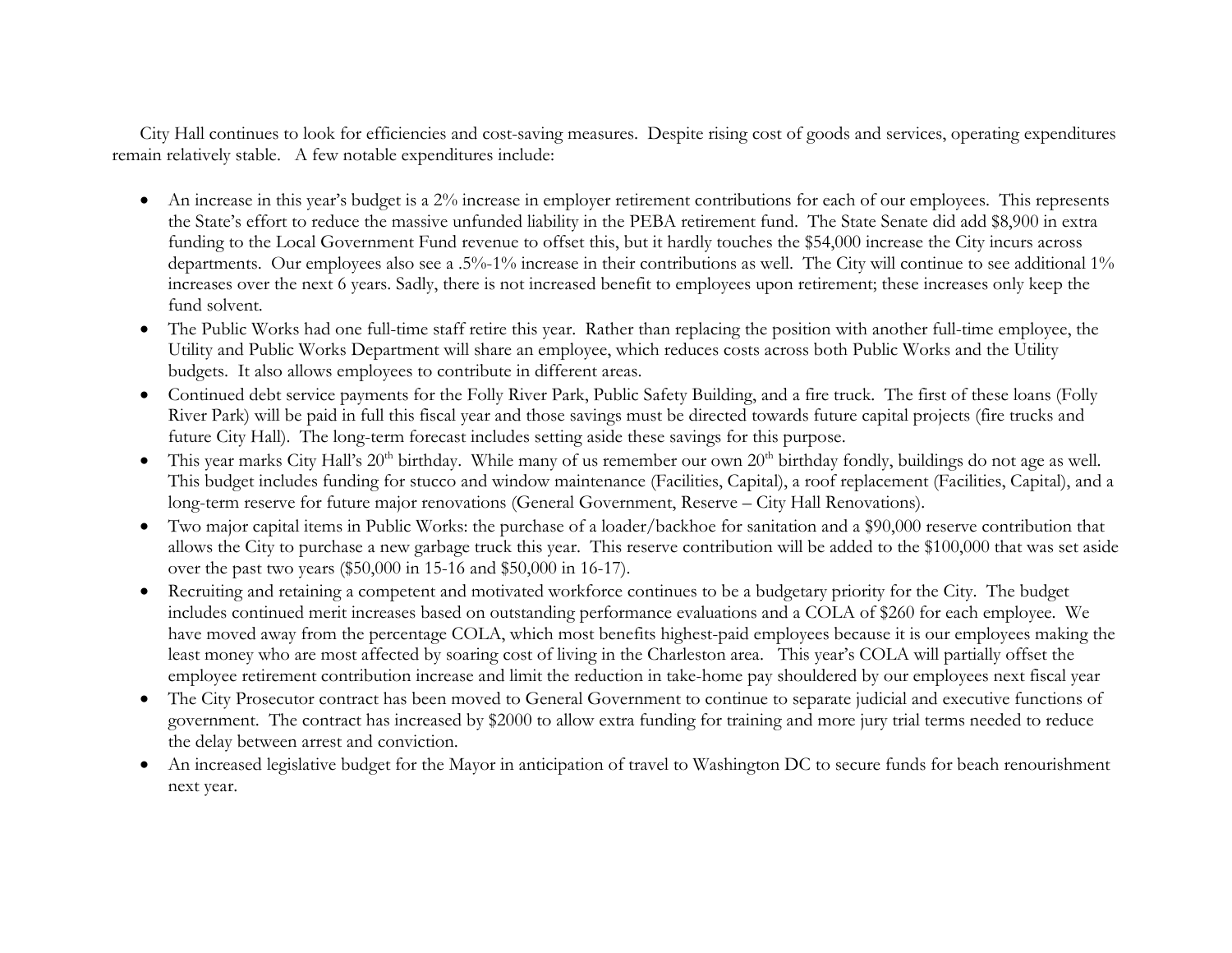• IT Operating supplies show a number of computers to replace end-of-life equipment across various departments. While these computers are used by departments throughout the City, their cost is reflected in IT to allow the IT Director to control those purchases.

The City continues its focus on long-term planning by looking at spending not just for the upcoming year, but for for the foreseeable future as well.

By far the most important long-term resource is City staff. We have a top-notch group of employees who work together each day sharing resources, knowledge, and manpower to get the job done. Having in-house Public Safety and Public Works allows the City to provide a high level of service during peak season and natural disasters like Hurricane Matthew. It is critical that we nurture and retain this work force by focusing on compensation, training, morale, and advancement as budget priorities. City Council took the first step by completing and adopting the 2015 Compensation Survey, and now we must ensure that our staff is compensated at competitive rates and rewarded for achievement. A stable, knowledgeable, and motivated work force is one of the greatest assets a city can have.

We must also consider long-term costs of capital items like vehicles, equipment, and infrastructure. This year's General Fund budget includes funds for three police cars to stay on pace with law enforcement standards of replacing emergency vehicles every 6 years or 120,0000 miles. Neglecting these expenditures leaves the City exposed to high repair bills, debt, or failed City services down the road.

Overall, it is a strong year of revenues for the City and this budget seeks to limit recurring expenditures by instead using that money for long-term savings and one-time capital purchases. This keeps the operating budget lean for future years where revenues may not be quite as strong or when storms and unforeseen events create financial burdens on City funds.

Respectfully submitted,

Mayor Tim Goodwin, Spencer Wetmore, City Administrator, and Lee Gessner, Director of Finance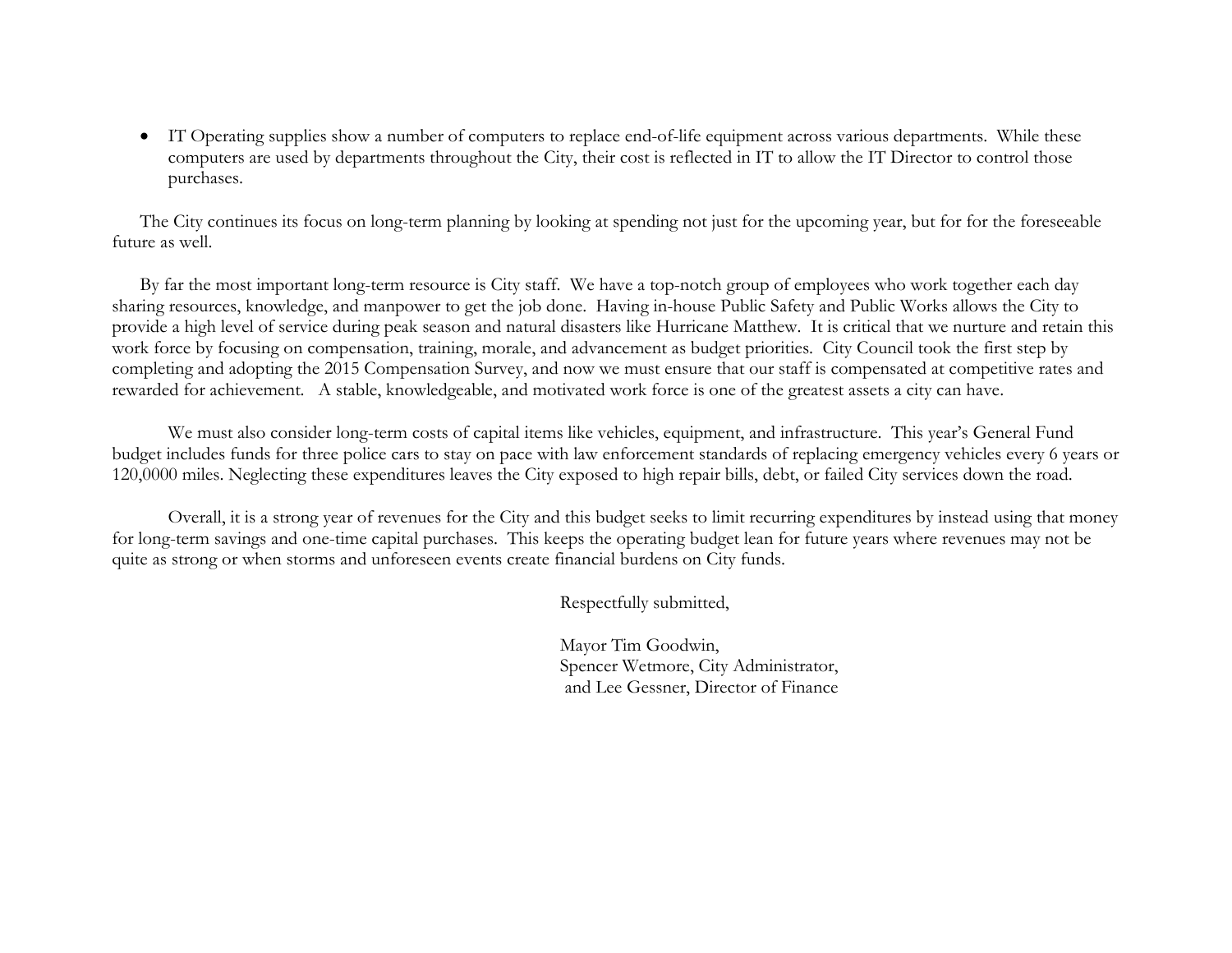## **GENERAL FUND SUMMARY BUDGETS FY2015-FY2018**

| DEPT# | <b>DESCRIPTION</b>                    | <b>FY15 BGT</b>      | <b>FY15 ACT</b> | <b>FY16 AMEND BGT</b>    | <b>FY16 ACT</b> | FY17 BGT       |         | FY18 BGT  |
|-------|---------------------------------------|----------------------|-----------------|--------------------------|-----------------|----------------|---------|-----------|
| 5100  | <b>GENERAL GOVERNMENT</b>             | \$<br>804,154        | \$<br>755,296   | \$<br>$556,846$ \$       | 652,262         | \$<br>599,339  | $\zeta$ | 633,807   |
|       |                                       |                      |                 |                          |                 |                |         |           |
| 5200  | <b>PUBLIC SAFETY</b>                  | 2,389,530            | 2,436,827       | 2,569,833                | 2,515,743       | 2,687,874      |         | 2,776,107 |
| 5300  | <b>PUBLIC WORKS</b>                   | 719,358              | 716,470         | 937,633                  | 815,803         | 957,280        |         | 1,046,522 |
| 5400  | <b>MAYOR</b>                          | 101,804              | 91,065          | 114,894                  | 52,794          | 38,045         |         | 43,083    |
|       |                                       |                      |                 |                          |                 |                |         |           |
| 5500  | <b>COUNCIL</b>                        | 169,706              | 173,600         | 177,046                  | 150,170         | 146,883        |         | 168,305   |
|       |                                       |                      |                 |                          |                 |                |         |           |
| 5600  | <b>JUDICIAL</b>                       | 66,735               | 68,701          | 70,620                   | 68,627          | 70,815         |         | 56,719    |
| 5700  | <b>ELECTIONS</b>                      | 3,500                | 500             | $\overline{\phantom{a}}$ | 1,340           | $\blacksquare$ |         | 2,000     |
| 5800  | <b>ADMINISTRATION</b>                 | 214,053              | 228,934         | 232,171                  | 247,958         | 326,470        |         | 354,518   |
|       |                                       |                      |                 |                          |                 |                |         |           |
| 5820  | <b>INFORMATION TECHNOLOGY</b>         | $\blacksquare$       | $\sim$          | 159,312                  | 126,818         | 202,873        |         | 223,709   |
| 5900  | ZONING, PLANNING, BUSINESS LICENSES   | 95,826               | 98,318          | 102,133                  | 103,302         | 112,261        |         | 126,292   |
|       |                                       |                      |                 |                          |                 |                |         |           |
| 6000  | <b>FACILITIES</b>                     | 418,471              | 424,013         | 375,060                  | 374,285         | 361,555        |         | 439,965   |
|       | <b>TOTAL EXPENSES</b>                 | \$<br>4,983,138 \$   | 4,993,724 \$    | $5,295,548$ \$           | $5,109,102$ \$  | 5,503,395      | \$.     | 5,871,027 |
|       | <b>TOTAL REVENUES</b>                 | \$<br>4,983,138 \$   | 5,053,301 \$    | 5,309,834 \$             | 5,694,703 \$    | 5,503,395      | \$      | 5,871,027 |
|       | <b>EXCESS REVENUES/(EXPENDITURES)</b> | \$<br>$\blacksquare$ | \$<br>59,577 \$ | $14,286$ \$              | 585,601 \$      | $\blacksquare$ | \$      |           |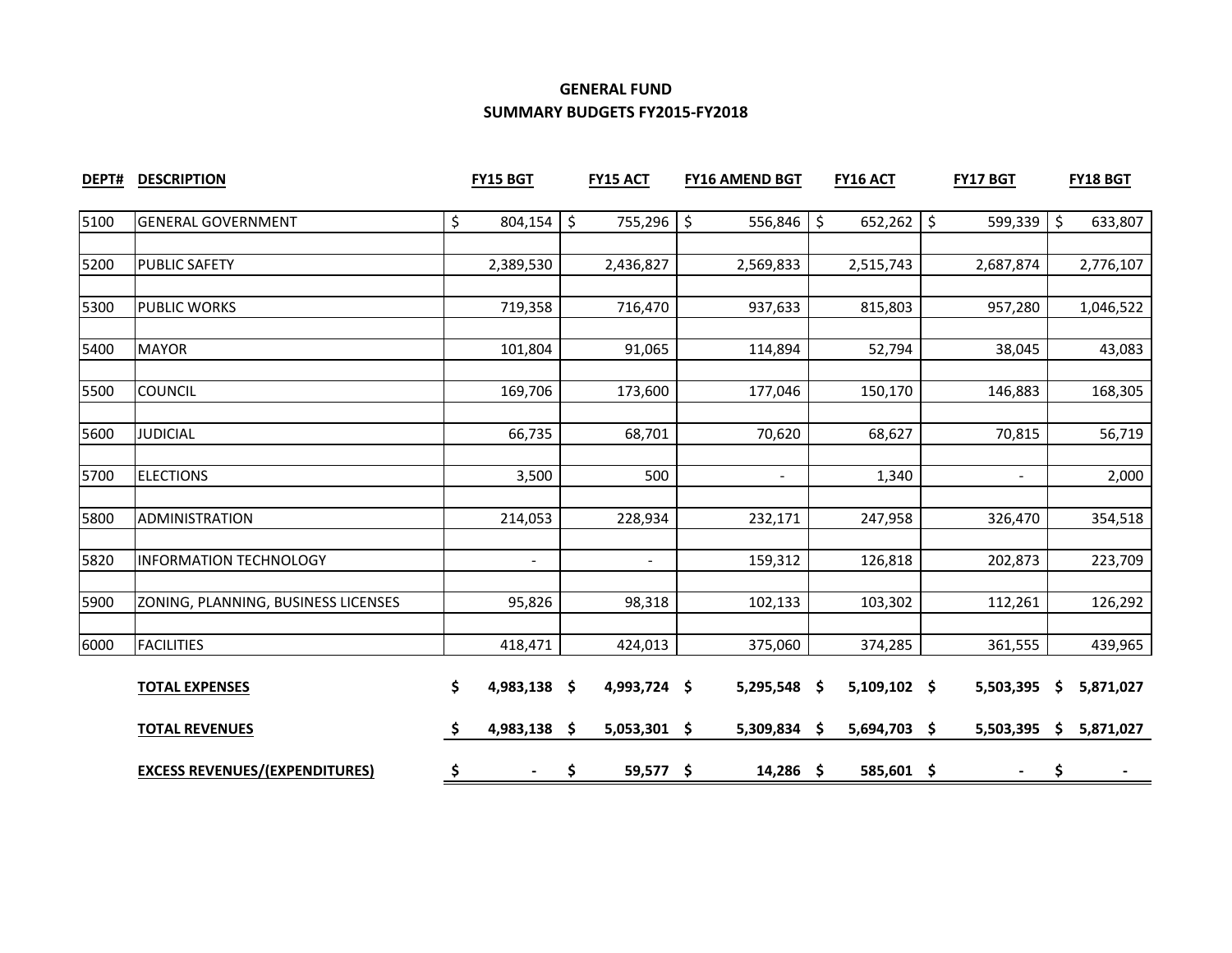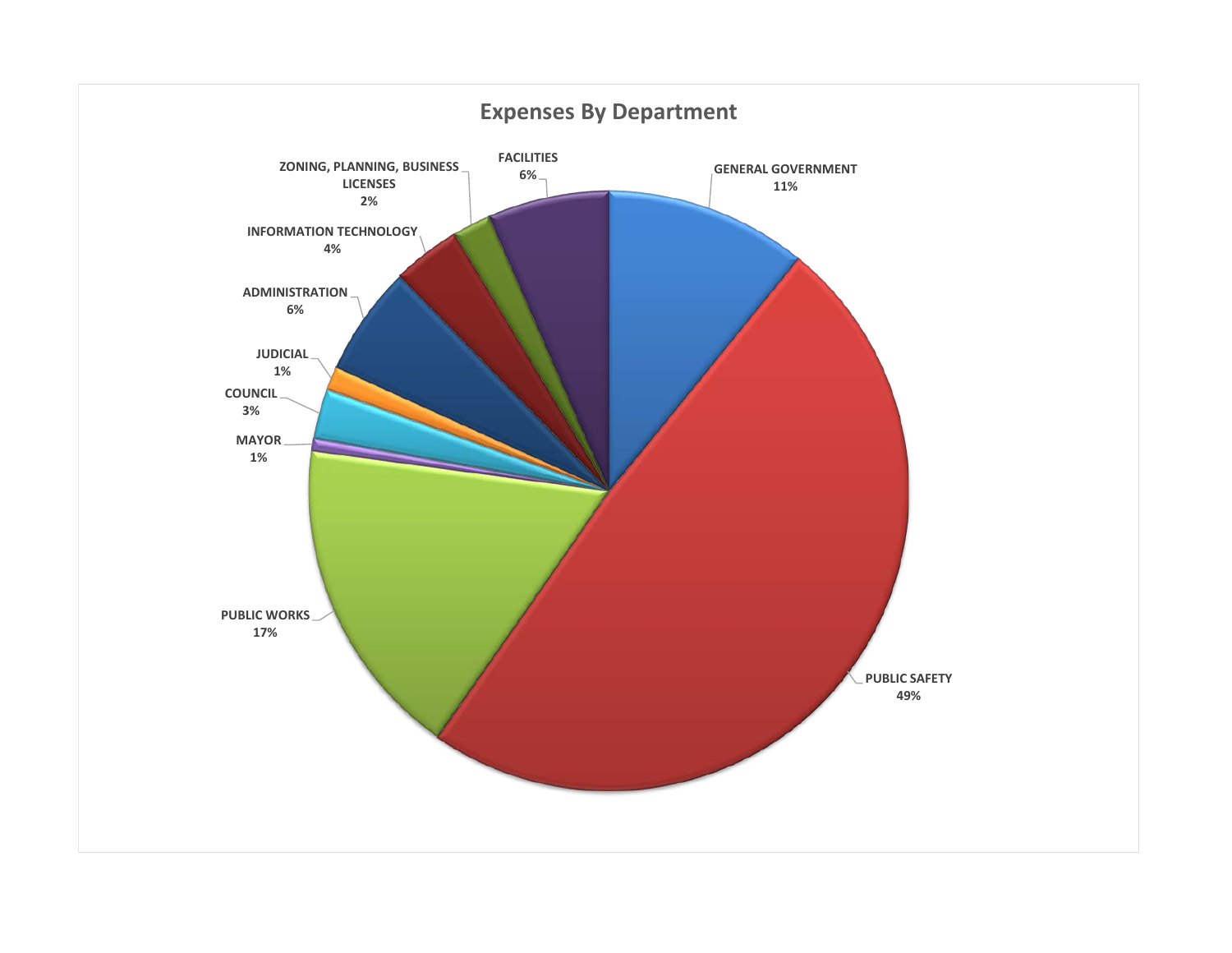|                 | <b>GENERAL FUND REVENUES</b>               |    | 2015 BGT                 |     | <b>2015 ACT</b> |    | 2016 BGT                 |    | <b>2016 ACT</b> | 2017 BGT        |     | 2018 BGT                 |
|-----------------|--------------------------------------------|----|--------------------------|-----|-----------------|----|--------------------------|----|-----------------|-----------------|-----|--------------------------|
| 3500.0000       | <b>ACCOMMODATIONS TAX TRANSFER</b>         | Ŝ. | 205,000                  | -\$ | 255,000         | \$ | 255,000                  | Ŝ. | 255,000         | \$<br>255,000   | ۱Ś. | 255,000                  |
| 3500.0000       | <b>HOSPITALITY TAX TRANSFER</b>            |    | 190,000                  |     | 190,000         |    | 190,000                  |    | 190,000         | 335,000         |     | 687,313                  |
| <b>MULTIPLE</b> | <b>RESERVES USED</b>                       |    | 144,000                  |     | 81,269          |    | $\sim$                   |    | (140, 976)      | (8,000)         |     | (5,000)                  |
| 4000.1000       | <b>PROPERTY TAX</b>                        |    | 1,849,058                |     | 1,828,101       |    | 2.032.862                |    | 2,032,831       | 2,046,151       |     | 2,125,588                |
| 4000.2000       | <b>DELINQUENT TAX</b>                      |    | 37,736                   |     | 53,511          |    | 38,126                   |    | 92,056          | 41,758          |     | 43,379                   |
| 4000.3000       | <b>VEHICLE TAX</b>                         |    | 34,372                   |     | 38,742          |    | 40,395                   |    | 50,672          | 46,183          |     | 49,390                   |
| 4000.4000       | PILOT - WATER                              |    | 120.000                  |     | 120.000         |    | 120.000                  |    | 120.000         | 120.000         |     | 120.000                  |
| 4100.1000       | STATE AID TO SUBDIVISIONS                  |    | 56,452                   |     | 73,405          |    | 44,000                   |    | 60,790          | 50,000          |     | 65,407                   |
| 4100.1100       | ALCOHOL TAX                                |    | 35,000                   |     | 39,450          |    | 35,000                   |    | 40,050          | 40,000          |     | 40,000                   |
| 4100.2000       | <b>LOAN PROCEEDS</b>                       |    | $\sim$                   |     | $\omega$        |    | $\omega$                 |    | $\mathcal{L}$   |                 |     |                          |
| 4100.3000       | <b>MERCHANTS INVENTORY TAX</b>             |    | 3,000                    |     | 1,384           |    | 2,700                    |    | 16,189          | 2,700           |     | 2,700                    |
| 4100.5000       | STATE ACCOMMODATIONS TAX                   |    | 53.000                   |     | 54.940          |    | 55.000                   |    | 59.513          | 57.000          |     | 57.000                   |
| 4100.7000       | <b>BROKERS &amp; INSURANCE PROGRAM TAX</b> |    | 200,000                  |     | 159,589         |    | 185,000                  |    | 168,507         | 165,000         |     | 165,000                  |
| 4100.8000       | 1% LOCAL OPTIONS SALES TAX                 |    | 190,317                  |     | 193,527         |    | 200,000                  |    | 212,335         | 202,253         |     | 205,000                  |
| 4100.8100       | MUNI LOCAL OPTIONS SALES TAX               |    | 157,928                  |     | 186,910         |    | 165,000                  |    | 205,512         | 210,000         |     | 215,000                  |
| 4100.8200       | <b>FEMA REIMBURSEMENTS</b>                 |    |                          |     |                 |    |                          |    |                 |                 |     |                          |
| 4100.8610       | GRANT - 65% A.TAX                          |    | 210.000                  |     | 210.000         |    | 210.000                  |    | 210.000         | 265,000         |     | $\overline{\phantom{a}}$ |
| 4100.9000       | <b>GRANT - FEDERAL</b>                     |    |                          |     | 4,026           |    |                          |    |                 |                 |     | 30,000                   |
| 4100.9050       | <b>GRANT - STATE</b>                       |    | 35,000                   |     | 8,000           |    | 13,000                   |    | 37,983          | 16,500          |     | 6,000                    |
| 4100.9100       | <b>GRANT - COUNTY</b>                      |    | 55,000                   |     | $\sim$          |    | 75,000                   |    | 15,737          | $\sim$          |     |                          |
| 4200.1000       | <b>BUSINESS LICENSE</b>                    |    | 350,500                  |     | 450,781         |    | 360,000                  |    | 515,685         | 450,000         |     | 500,000                  |
| 4200.3000       | <b>BUILDING/ELECT/GAS PERMITS</b>          |    | 180,725                  |     | 213,162         |    | 195,000                  |    | 272,230         | 240,000         |     | 260,000                  |
| 4200.3300       | <b>RENTAL REGISTRATION FEES</b>            |    | 25,000                   |     | 31,892          |    | 25,000                   |    | 33,865          | 30,000          |     | 70,000                   |
| 4200.3400       | SEPTIC PERMIT FEES                         |    |                          |     |                 |    |                          |    |                 |                 |     |                          |
| 4200.4000       | <b>FRANCHISE FEES</b>                      |    | 240,000                  |     | 398,206         |    | 370.000                  |    | 414,208         | 425,000         |     | 445,000                  |
| 4200.4100       | TELECOMMUNICATIONS TAX                     |    | 10,000                   |     | 6,649           |    | 8,000                    |    | 7,425           | 9,000           |     | 9,000                    |
| 4300.1000       | <b>PARKING TICKETS</b>                     |    | 210,000                  |     | 158,274         |    | 250,000                  |    | 426,595         | 160,000         |     | 180,000                  |
| 4300.2000       | <b>COURT FINES</b>                         |    | 85.000                   |     | 64,571          |    | 65,000                   |    | 57,038          | 65,000          |     | 55.000                   |
| 4300.2200       | <b>COURT BOND COUNTY</b>                   |    | 20,000                   |     | 40,988          |    | 25,000                   |    | 14,162          | 25,000          |     | 20,000                   |
| 4300.2500       | <b>VICTIM FINES</b>                        |    | 15,000                   |     | 17,371          |    | 20.000                   |    | 16,932          | 18.000          |     | 15.000                   |
| 4400.1000       | <b>PARK RENT</b>                           |    | 3,000                    |     | 7,500           |    | 10,000                   |    | 4,200           | 5,000           |     | 4,000                    |
| 4400.2000       | <b>COMMUNITY CENTER RENT</b>               |    | $\overline{a}$           |     | 1,025           |    | $\bar{a}$                |    | 2,700           | 2,000           |     | 3,000                    |
| 4400.5000       | LOCAL ASSESSMENT FEE (RIDE SHARE TAX)      |    |                          |     |                 |    |                          |    | 962             | 5,000           |     | 5,000                    |
| 4400.6000       | <b>PAID PARKING</b>                        |    | 163,800                  |     | 109,141         |    | 170,000                  |    | 181,053         | 130,000         |     | 150.000                  |
| 4400.7000       | <b>TOWER RENTAL</b>                        |    | 76,250                   |     | 76,250          |    | 76,250                   |    | 76,250          | 76,250          |     | 76,250                   |
| 4600.1000       | <b>INSURANCE PROCEEDS</b>                  |    | $\sim$                   |     | 3,473           |    | $\sim$                   |    | 707             | $\sim$          |     | $\sim$                   |
| 4600.3500       | <b>ELECTION INCOME</b>                     |    | ÷                        |     | $\sim$          |    | $\overline{a}$           |    | 175             | ÷.              |     | $\sim$                   |
| 4600.4000       | MISCELLANEOUS INCOME                       |    | 20.000                   |     | 25,452          |    | 25,000                   |    | 2,308           | 5,000           |     | 10.000                   |
| 4600.5000       | SALE OF ASSETS                             |    | 6,000                    |     | 8,947           |    | 7,500                    |    | 7,334           | 3,600           |     | $\sim$                   |
| 4700.0000       | <b>GENERAL DONATIONS</b>                   |    | 2,000                    |     | 20,565          |    | 2,000                    |    | 8,360           | 2,000           |     | 2,000                    |
| 4710.0000       | <b>CENTER STREET DONATIONS</b>             |    |                          |     | 1,475           |    | $\overline{a}$           |    | 26,231          | 8,000           |     | 5,000                    |
| 4800.0000       | <b>CITIZENS RELIEF</b>                     |    | $\overline{\phantom{a}}$ |     | 1,000           |    | $\overline{\phantom{a}}$ |    | 84              | $\overline{a}$  |     |                          |
| 4900.1000       | <b>INTEREST</b>                            |    |                          |     |                 |    |                          |    |                 |                 |     |                          |
|                 | <b>TOTAL REVENUES</b>                      | \$ | 4,793,138                | \$  | 4,944,575       | Ś. | 5,079,833                |    | \$5,694,703     | \$<br>5,503,395 | Ś.  | 5,871,027                |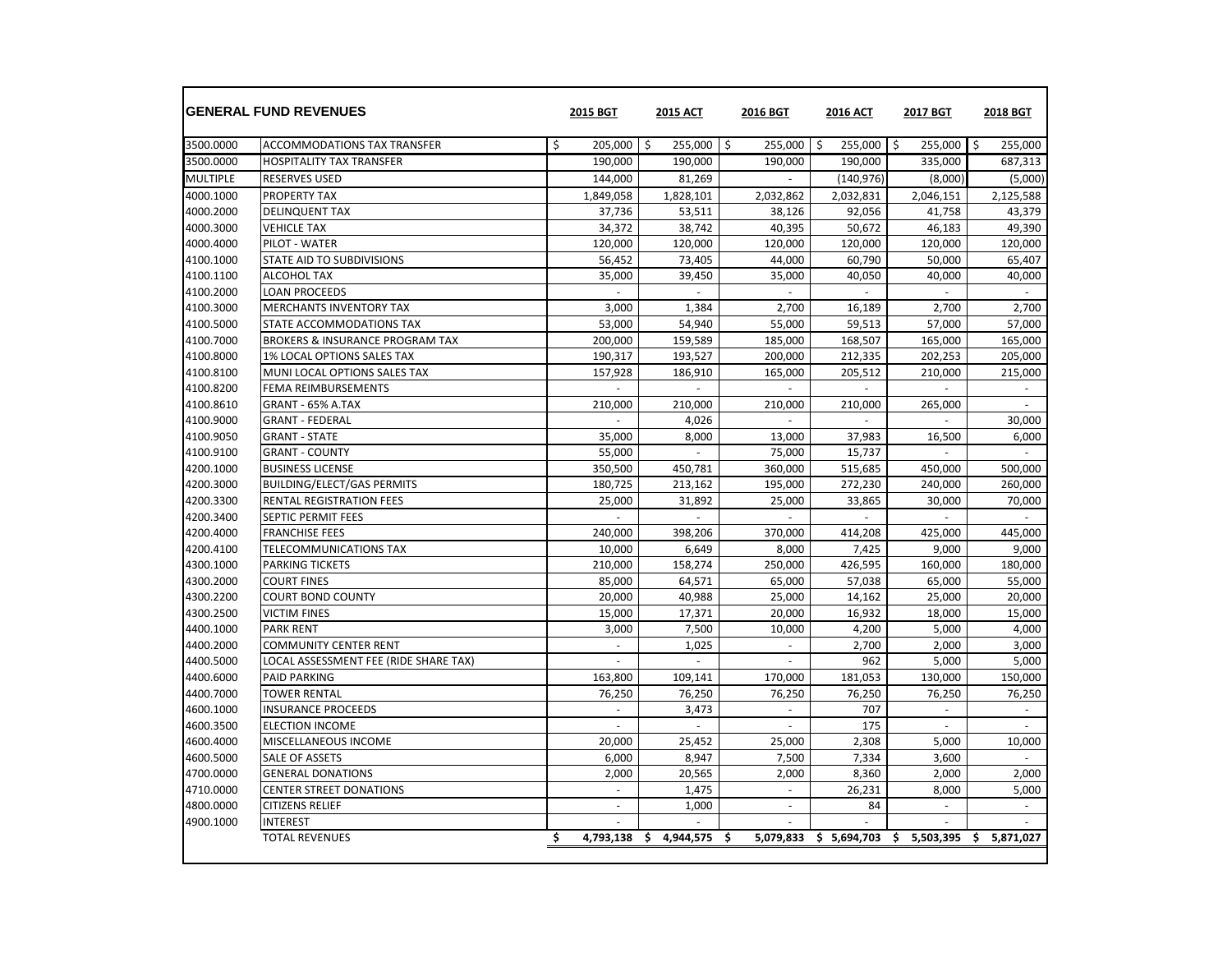

#### **GENERAL FUND OPERATING REVENUES (CONSOLIDATED)**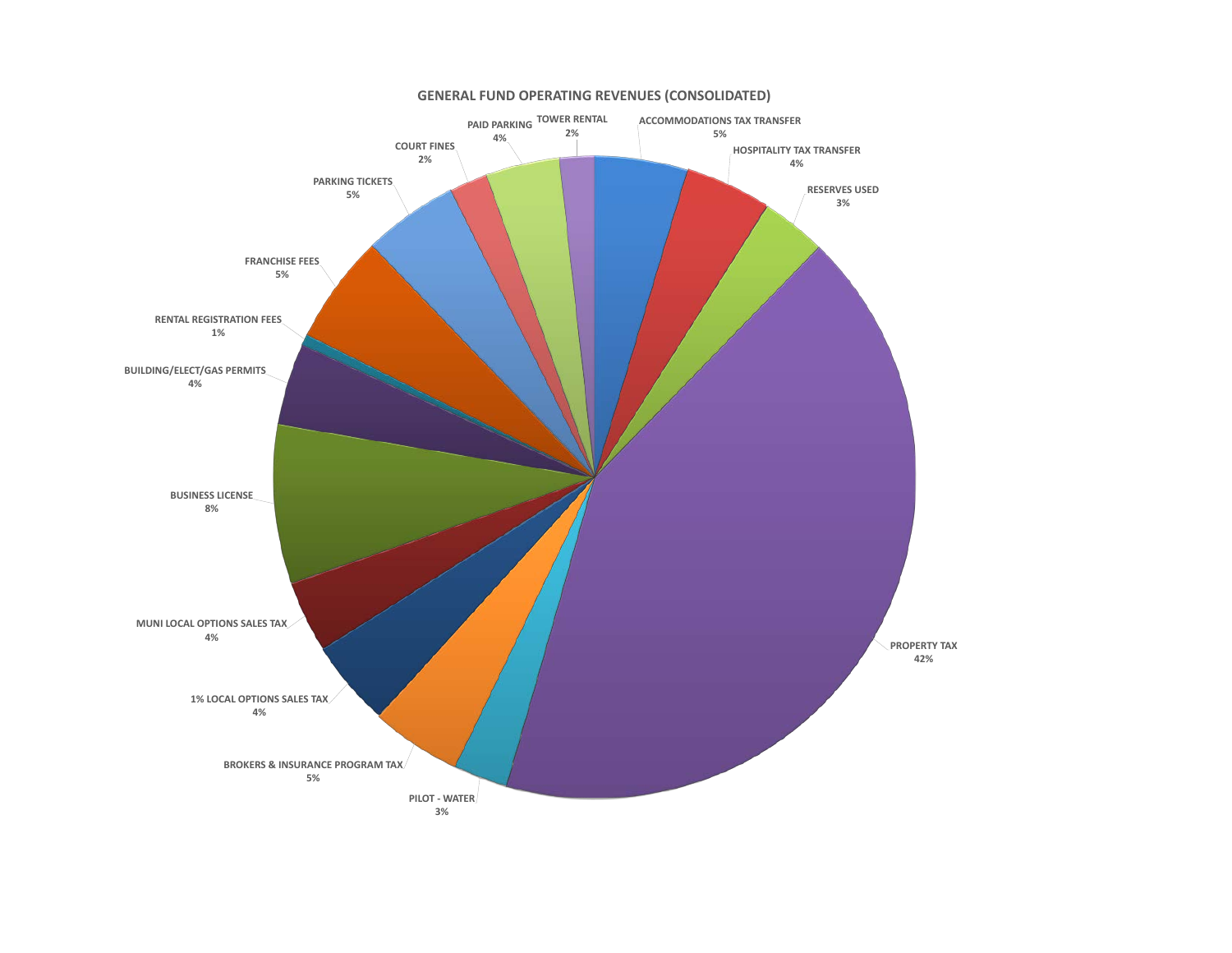|                       | <b>GENERAL FUND REVENUE TRANSFERS</b> |                                                     |    | 2015 BGT                         | <b>2015 ACT</b>       | 2016 BGT |                          | <b>2016 ACT</b> |                    | <b>2017 BGT</b> |                          | 2018 BGT |                          |
|-----------------------|---------------------------------------|-----------------------------------------------------|----|----------------------------------|-----------------------|----------|--------------------------|-----------------|--------------------|-----------------|--------------------------|----------|--------------------------|
|                       |                                       | <b>HOSPITALITY AND ACCOMMODATIONS TAX TRANSFERS</b> |    |                                  |                       |          |                          |                 |                    |                 |                          |          |                          |
|                       | 1290.0000                             | 50 FUND HOSPITALITY TAX (PUBLIC SAFETY)             | \$ | 190,000                          | $$190,000$ $$190,000$ |          |                          | $\zeta$         | 190,000            |                 | \$335,000                |          | \$687,313                |
|                       | 1295.0000                             | 45 FUND LOCAL A-TAX (PARK DEBT)                     |    | 60,000                           | 60,000                |          | 60,000                   |                 | 60,000             |                 | 60,000                   |          | 60,000                   |
|                       | 1295.0000                             | 45 FUND LOCAL A-TAX (GENERAL)                       |    | 145,000                          | 195,000               |          | 235,000                  |                 | 235,000            |                 | 195,000                  |          | 195,000                  |
|                       | 3500.0000                             | <b>TOTAL OPERATING TRANSFERS</b>                    |    | 395,000 \$ 445,000 \$ 485,000 \$ |                       |          |                          |                 | 485,000 \$ 590,000 |                 |                          |          | \$942,313                |
|                       |                                       |                                                     |    |                                  |                       |          |                          |                 |                    |                 |                          |          |                          |
|                       | <b>RESERVE TRANSFERS</b>              |                                                     |    |                                  |                       |          |                          |                 |                    |                 |                          |          |                          |
| 1050.0100             | 5200.6900                             | RESERVE-PUBLIC SAFETY VEHICLES                      | \$ | $\mathbb{L}^2$                   | \$<br>70,769 \$       |          | $\blacksquare$           | \$              | 53,354             | \$              | $\mathbb{L}$             | \$       | $\blacksquare$           |
| 1050.0150             | 5300.6900                             | <b>RESERVE-PUBLIC WORKS VEHICLES</b>                |    | ÷.                               |                       |          |                          |                 | (50,000)           |                 |                          |          |                          |
| 1050.0200             | 5100.5010                             | RESERVE-SCE&G LIGHTING SP                           |    | ÷.                               | L.                    |          | $\overline{a}$           |                 | (5,000)            |                 |                          |          |                          |
| 1050.0220             | 5100.9002                             | RESERVE-CENTER STREET                               |    |                                  | (20,000)              |          |                          |                 | 77,681             |                 | (8,000)                  |          | (5,000)                  |
| 1050.0250             | 5100.8250                             | <b>RESERVE-CITY HALL RENOVATION</b>                 |    | $\overline{\phantom{a}}$         |                       |          | $\overline{\phantom{a}}$ |                 | (7,000)            |                 | $\overline{\phantom{a}}$ |          |                          |
| 1050.0350             | 5100.8350                             | <b>RESERVE-CRS CERTIFICATION</b>                    |    | ÷,                               | ÷,                    |          | $\blacksquare$           |                 | (9,000)            |                 | $\blacksquare$           |          | $\blacksquare$           |
| 1050.0450             | 5200.7450                             | RESERVE-RECORDS MGMT/CENTRAL DISPAT                 |    | ÷                                | ÷,                    |          | ÷                        |                 | (130,000)          |                 | $\blacksquare$           |          |                          |
| 1050.0550             | 5100.8550                             | RESERVE-SPECIAL PROJECTS                            |    | ۰                                |                       |          |                          |                 |                    |                 |                          |          |                          |
| 1050.0600             | 5100.9011                             | <b>RESERVE- CHRISTMAS COMMITTEE</b>                 |    | ÷                                |                       |          |                          |                 |                    |                 |                          |          |                          |
| 1050.0650             | 5100.7900                             | RESERVE- CITIZENS RELIEF                            |    | ÷.                               | $\blacksquare$        |          | ÷.                       |                 | 224                |                 | $\blacksquare$           |          | $\sim$                   |
| 1050.0700             | 5100.9023                             | RESERVE-CITY CELEBRATIONS                           |    | ÷,                               | $\overline{a}$        |          |                          |                 |                    |                 | $\sim$                   |          |                          |
| 1050.0750             | 5100.8750                             | RESERVE-VICTIMS ADVOCACY                            |    | $\blacksquare$                   | $\blacksquare$        |          | $\blacksquare$           |                 | (13, 509)          |                 | $\blacksquare$           |          | $\blacksquare$           |
| 1050.1000             | 6000.6900                             | <b>RESERVE-PARK &amp; REC FUND</b>                  |    | $\overline{\phantom{0}}$         | $\blacksquare$        |          | $\blacksquare$           |                 | 6,000              |                 | $\overline{\phantom{a}}$ |          | $\blacksquare$           |
| 1050.2000             | 6000.7100                             | RESERVE-65% WALKOVER GRANT                          |    | L.                               | L.                    |          | $\overline{\phantom{0}}$ |                 |                    |                 | $\blacksquare$           |          | $\blacksquare$           |
| 1050.4000             | 5100.8450                             | RESERVE-CAPT PROP IMP/ GRANT MATCH                  |    | ÷                                | ÷,                    |          | ÷                        |                 | (68, 719)          |                 | $\overline{\phantom{a}}$ |          |                          |
| 1050.6000             | 5100.8900                             | RESERVE-CLAIMS/JUDGEMENTS                           |    | $\blacksquare$                   | $\blacksquare$        |          | $\blacksquare$           |                 |                    |                 | $\blacksquare$           |          | $\blacksquare$           |
| 1050.6000WC 5100.8900 |                                       | <b>RESERVE - WORKERS COMP CLAIMS</b>                |    | ÷.                               |                       |          |                          |                 | 1,992              |                 | $\sim$                   |          |                          |
| 1050.7000             | 5500.6900                             | RESERVE-COUNCIL DISCRETIONARY                       |    |                                  | 500                   |          |                          |                 | 3,500              |                 | $\blacksquare$           |          |                          |
| 1050.7100             | 5300.7100                             | RESERVE-HISTORY                                     |    | -                                | $\blacksquare$        |          | $\blacksquare$           |                 |                    |                 | $\overline{\phantom{a}}$ |          | $\blacksquare$           |
| 1050.7730             | 5100.9024                             | RESERVE-ADA COMPLIANCE                              |    | ÷.                               | ÷                     |          | $\blacksquare$           |                 | $\blacksquare$     |                 | $\overline{\phantom{a}}$ |          | $\blacksquare$           |
| 1050.7731             | 6000.7200                             | RESERVE-COMMUNITY CENTER                            |    | L.                               | 30,000                |          | $\blacksquare$           |                 | (500)              |                 | $\overline{\phantom{a}}$ |          | $\overline{\phantom{a}}$ |
| 1050.8430             | 5200.7000                             | RESERVE-PUBLIC SAFETY RADIOS                        |    |                                  |                       |          |                          |                 |                    |                 |                          |          |                          |
| 1050.9300             | 5100.9022                             | RESERVE - R70-07 CAP AQUISITION                     |    | $\sim$                           | $\blacksquare$        |          | $\blacksquare$           |                 | $\sim$             |                 | $\blacksquare$           |          | $\sim$                   |
| TBD                   | <b>TBD</b>                            | <b>RESERVE - FACILITIES VEHICLES</b>                |    | ÷.                               |                       |          | $\sim$                   |                 |                    |                 |                          |          |                          |
|                       |                                       | <b>TOTAL RESERVES TRANSFERRED</b>                   | \$ | $\overline{a}$                   | \$<br>$81,269$ \$     |          | $\sim$                   |                 | \$ (140,976) \$    |                 | $(8,000)$ \$             |          | (5,000)                  |
|                       |                                       |                                                     |    |                                  |                       |          |                          |                 |                    |                 |                          |          |                          |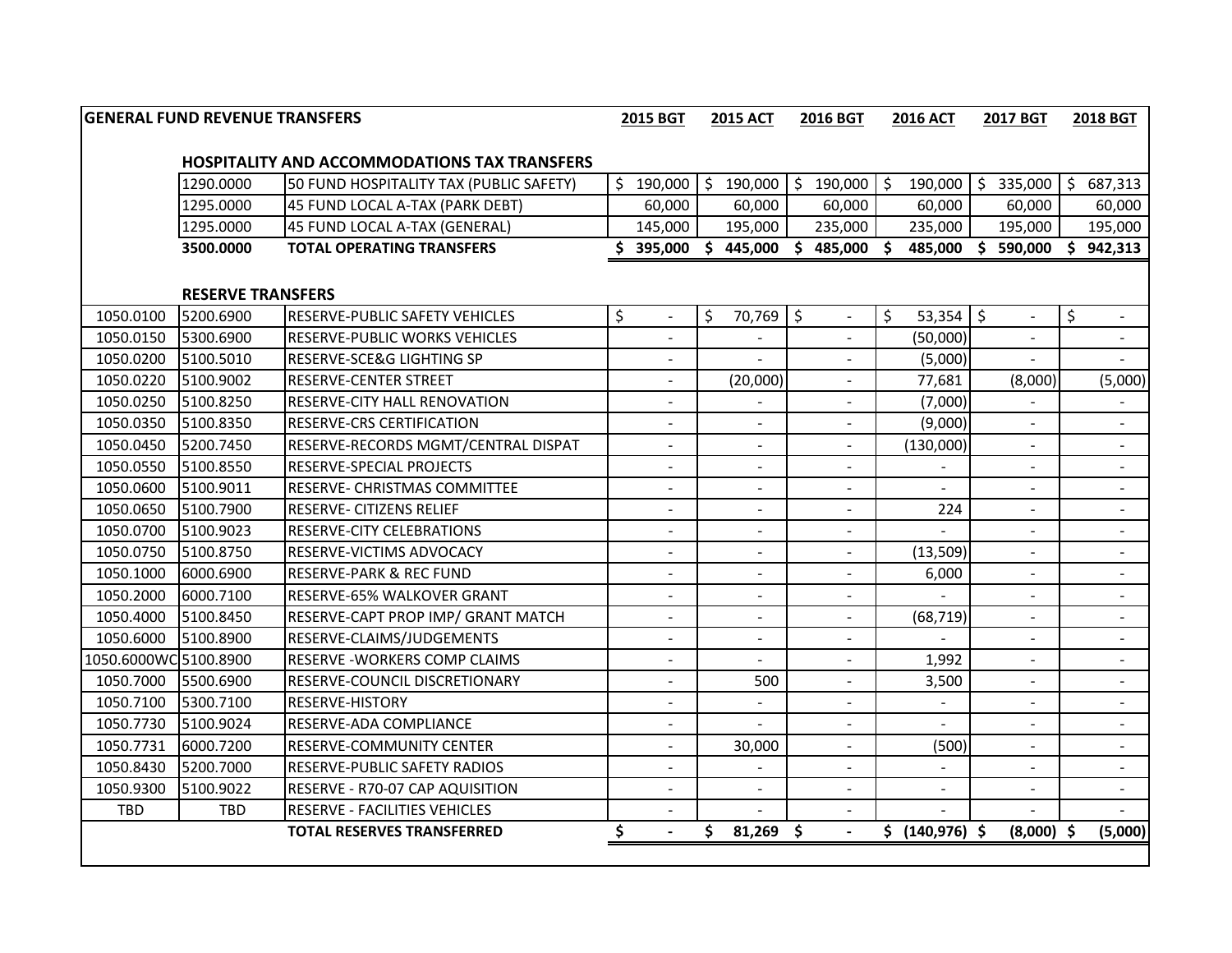| 5100 | <b>GENERAL GOVERNMENT</b>          | <b>2015 ACT</b>          | 2016 BGT                 | <b>2016 ACT</b>          | 2017 BGT                 | <b>2018 BGT</b>          |
|------|------------------------------------|--------------------------|--------------------------|--------------------------|--------------------------|--------------------------|
| 3150 | POSTAGE & MAILINGS                 | Ś<br>4,423               | Ŝ.<br>6,500              | Ŝ.<br>4,130              | Ś.<br>5,000              | Ś<br>6,000               |
| 3300 | <b>OPERATING SUPPLIES</b>          | 17,158                   | 12,000                   | 9,807                    | 10,000                   | 10,000                   |
| 3800 | <b>UTILITIES</b>                   | 121,185                  | 64,700                   | 109,033                  | 120,500                  | 116,926                  |
| 3900 | <b>ADVERTISING</b>                 | 8,065                    | 9,000                    | 4,272                    | 5,000                    | 6,000                    |
| 4000 | CAPITAL OUTLAY - PARKING MACHINES  | 17,980                   | $\blacksquare$           | 33,743                   | $\overline{a}$           |                          |
| 4900 | <b>BANK CHARGES</b>                |                          |                          | 529                      | 800                      | 1,000                    |
| 5010 | RESERVE - SCEG LIGHTING SP         |                          | 5,000                    |                          |                          | 5,000                    |
| 5100 | <b>CONTRACTS</b>                   | 124,090                  | 87,004                   | 102,641                  | 95,124                   | 123,624                  |
| 5200 | <b>IT SERVICES</b>                 | 19,013                   |                          |                          |                          |                          |
| 5800 | GIFTS/FLOWERS                      | 756                      |                          |                          |                          |                          |
| 5810 | <b>EMPLOYEE RELATIONS</b>          | 4,967                    | 10,500                   | 10,790                   | 11,550                   | 11,450                   |
| 6100 | <b>GENERAL INSURANCE</b>           | 29,716                   | 9,157                    | 9,128                    | 9,155                    | 9,792                    |
| 6700 | <b>UNEMPLOYMENT INSURANCE</b>      | $\sim$                   | $\sim$                   | 3,683                    | $\overline{a}$           | $\sim$                   |
| 7300 | <b>BEACH MANAGEMENT</b>            | 9,677                    | 2.000                    |                          |                          |                          |
| 7400 | PET HELPERS                        | 8,500                    | 6,500                    | 6,500                    | 8,250                    | 5,000                    |
| 7600 | <b>CELEBRATIONS</b>                | 7,094                    | 12,500                   | 9,787                    | 10,975                   | 14,075                   |
| 7620 | <b>EVENTS/MEETINGS</b>             | 6,963                    |                          |                          |                          |                          |
| 7700 | SANDSPUR                           | 3,900                    | 3,900                    | 3,900                    | 3,900                    | 3,900                    |
| 7725 | <b>COMMUNITY PROMOTIONS</b>        | 5,896                    | 6,000                    | 5,200                    | 6,000                    | 6,000                    |
| 7850 | <b>DECLARED EMERGENCY</b>          |                          | $\overline{a}$           |                          | $\overline{a}$           | $\sim$                   |
| 7900 | RESERVE-CITIZENS RELIEF            | $\overline{a}$           |                          | 224                      | 1,000                    |                          |
| 8250 | RESERVE - CITY HALL RENOVATION     | $\overline{\phantom{a}}$ | $\overline{\phantom{a}}$ | $\overline{a}$           | $\overline{\phantom{0}}$ | 15,000                   |
| 8350 | <b>RESERVE - CRS CERTIFICATION</b> | $\overline{a}$           | $\overline{a}$           | $\frac{1}{2}$            |                          |                          |
| 8450 | RESERVE-CAP IMP/GRANT MATCH        |                          | 15,000                   |                          | 5,000                    |                          |
| 8550 | <b>RESERVE - SPECIAL PROJECTS</b>  | $\overline{a}$           | $\frac{1}{2}$            | $\overline{\phantom{a}}$ | $\overline{a}$           | $\overline{a}$           |
| 8750 | RESERVE-VICTIMS ADVOCACY           | $\blacksquare$           | $\overline{a}$           | $\overline{\phantom{a}}$ | $\overline{a}$           | $\blacksquare$           |
| 8900 | RESERVE-CLAIMS/JUDGEMENTS          | $\blacksquare$           | $\overline{\phantom{a}}$ |                          |                          |                          |
| 9002 | <b>RESERVE-CENTER STREET</b>       | $\overline{\phantom{a}}$ | $\overline{\phantom{a}}$ | 31,809                   | $\overline{\phantom{a}}$ |                          |
| 9011 | RESERVE-CHRISTMAS COMMITTEE        | $\blacksquare$           | $\overline{a}$           | $\overline{\phantom{a}}$ | $\overline{a}$           | $\overline{\phantom{a}}$ |
| 9014 | RESERVE - PS DIR. SAL/BEN          | 39,003                   |                          |                          |                          |                          |
| 9018 | FIRE TRUCK - PRINCIPAL             | 60,767                   | 63,002                   | 63,002                   | 65,321                   | 67,725                   |
| 9021 | FIRE TRUCK - INTEREST              | 12,034                   | 9,799                    | 9,799                    | 7,480                    | 5,076                    |
| 9022 | RESERVE - R70-07 CAP ACQUISITION   | $\overline{a}$           | ÷.                       | ÷.                       | $\overline{a}$           |                          |
| 9023 | <b>RESERVE - CITY CELEBRATIONS</b> |                          |                          |                          |                          |                          |
| 9024 | RESERVE - ADA COMPLIANCE           | $\overline{a}$           | $\overline{a}$           |                          |                          |                          |
| 9400 | PS BUILDING - PRINCIPAL            | 97,508                   | 101,320                  | 101,320                  | 105,282                  | 110,000                  |
| 9500 | PS BUILDING - INTEREST             | 25,231                   | 21,419                   | 21,419                   | 17,457                   | 5,695                    |
| 9900 | RIVER PARK - PRINCIPAL             | 90,968                   | 95,726                   | 95,726                   | 100,732                  | 106,000                  |
| 9950 | RIVER PARK - INTEREST              | 20,576                   | 15,819                   | 15,819                   | 10,812                   | 5,544                    |
|      | TOTAL GENERAL GOVERNMENT           | \$735,470                | \$556,846                | \$652,262                | \$599,338                | \$633,807                |
|      |                                    |                          |                          |                          |                          |                          |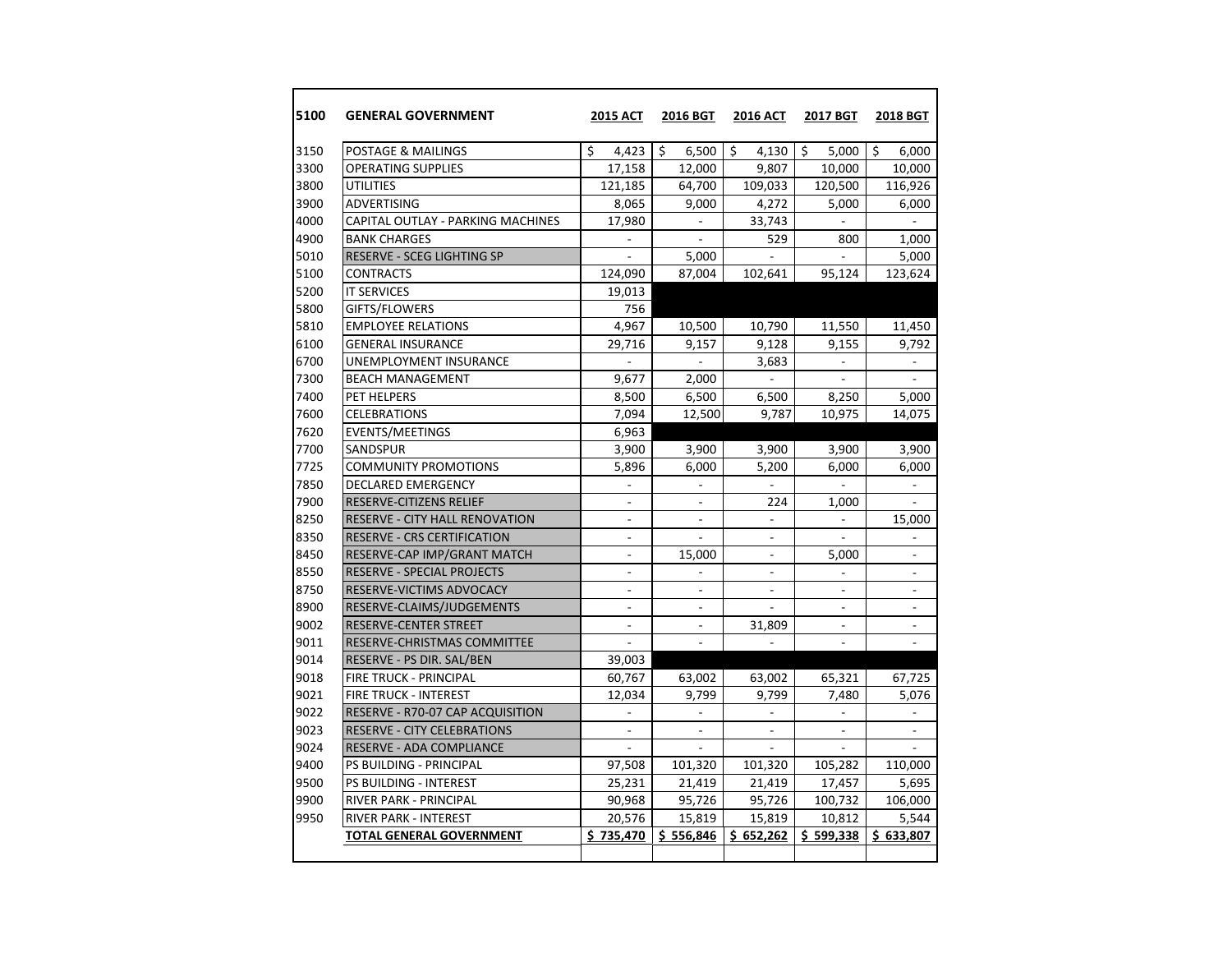| DEPT. | <b>DESCRIPTION</b>         | <b>FY17 BGT</b> | <b>FY18 BGT</b> |
|-------|----------------------------|-----------------|-----------------|
| 5100  | <b>IOFFICE SUPPLIES</b>    | 10,000          | 10,450          |
|       | <b>ICOMPLIANCE POSTERS</b> | -               | 300             |
|       | <b>TOTAL</b>               | 10.000          | 10.750          |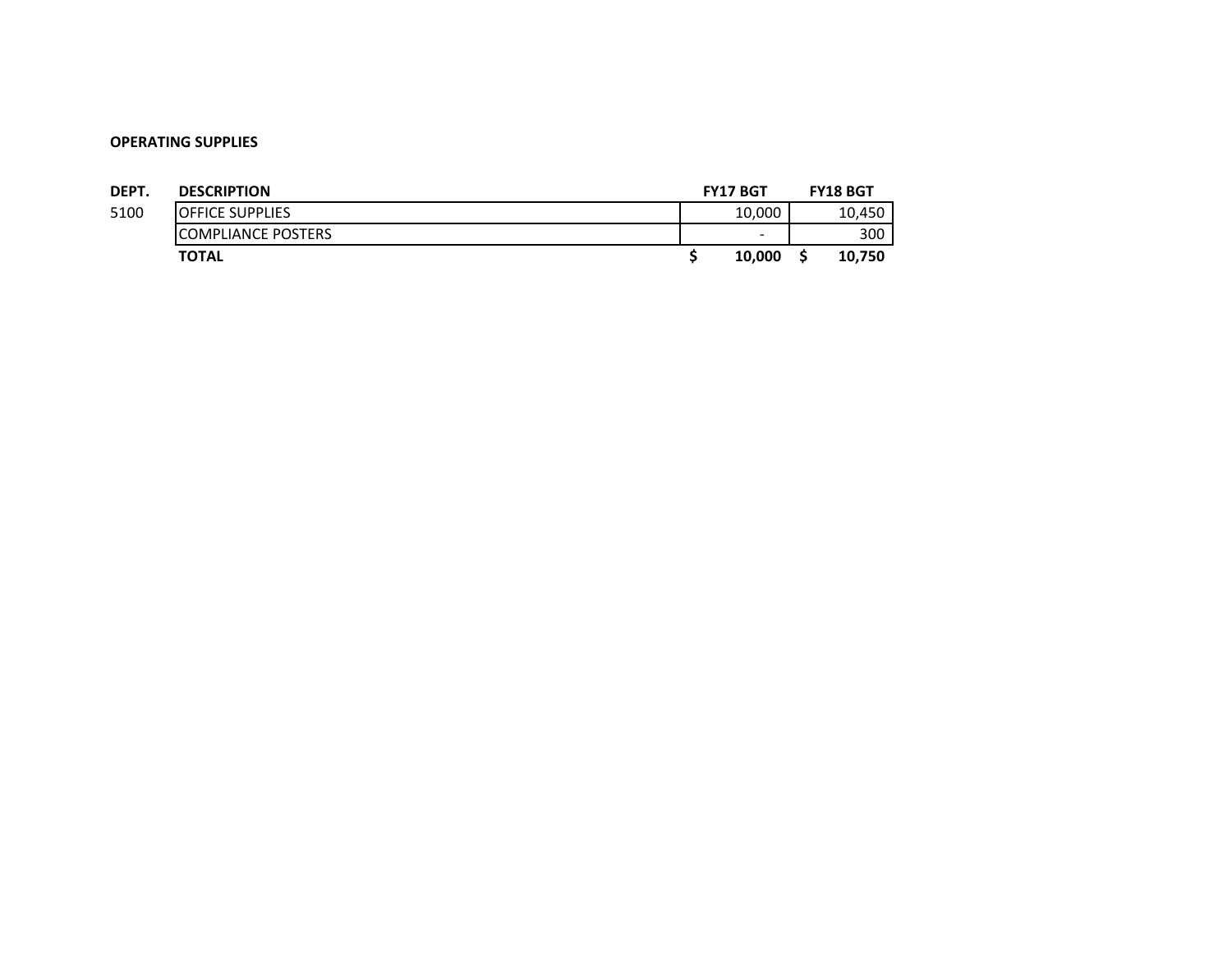## **CONTRACTS**

| <b>DEPT</b> | <b>VENDOR</b>                        | <b>DESCRIPTION</b>                         | <b>FY17 BGT</b> | <b>FY18 BGT</b> |
|-------------|--------------------------------------|--------------------------------------------|-----------------|-----------------|
|             | 5100 OUTSIDE LEGAL & INDEMNIFICATION | <b>ATTORNEY SERVICES</b>                   | 8,000           | 18,500          |
|             | <b>TBD</b>                           | <b>ANNUAL AUDIT</b>                        | 18,000          | 21,500          |
|             | NICOLE DENEANE                       | MINUTES: COUNCIL, UAB, PLANNING, DRB       | 7,200           | 7,200           |
|             | <b>JIPSD</b>                         | <b>FLEET MAINTENANCE</b>                   | 7,000           |                 |
|             | <b>FIRST SUN</b>                     | EMPLOYEE ASSISTANCE PROGRAM                | 3,624           | 3,624           |
|             | <b>AMERICAN LEGAL</b>                | <b>CODIFICATION</b>                        | 3,600           | 5,600           |
|             | <b>CODE RED NOTIFICATION SYSTEM</b>  | <b>COMMINITY NOTIFICATION SYSTEM</b>       | 2,500           | 2,500           |
|             | MICROBILT (BB&T)                     | <b>CREDIT CHECK SERVICE</b>                | 800             | 800             |
|             | <b>JOHN F MERRITT</b>                | <b>CAMERA OPERATION FOR MEETINGS</b>       | 1,000           | 1,000           |
|             | <b>CLEVELAND LAW FIRM</b>            | LABOR ATTORNEY                             | 4,000           | 4,000           |
|             | <b>JOE WILSON</b>                    | <b>CITY ATTORNEY</b>                       | 36,000          | 36,000          |
|             | <b>ATLANTIC BUSINESS CONTINUITY</b>  | CITY DISTASTER PREPAREDNESS TABLETOP DRILL | 3,400           | 3,400           |
|             | <b>ADAM YOUNG</b>                    | <b>PROSECUTING ATTORNEY</b>                | 17,500          | 19,500          |
|             |                                      | <b>TOTAL</b>                               | $112,624$ \$    | 123,624         |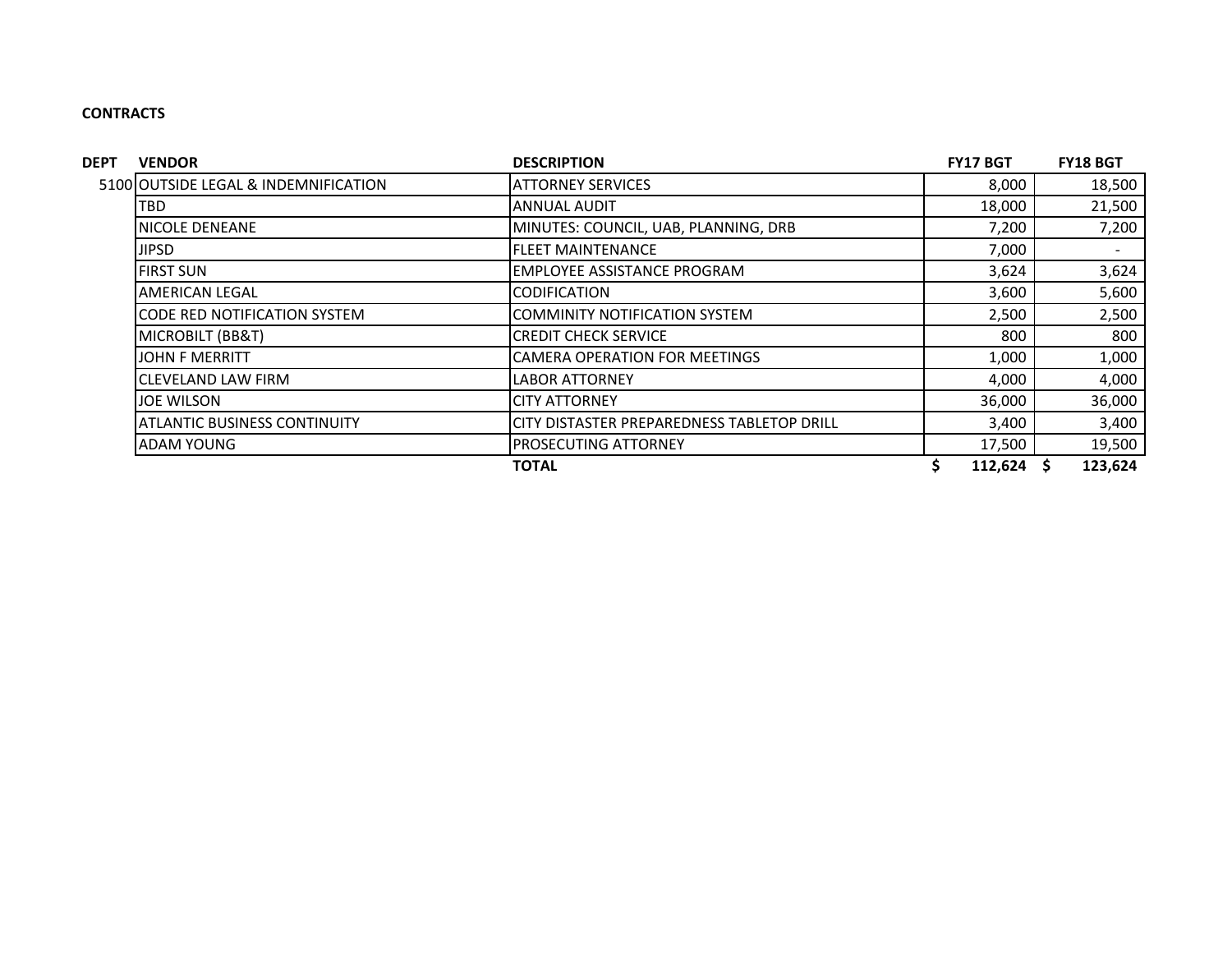| 5200 | <b>PUBLIC SAFETY</b>                | <b>2015 BGT</b>          | <b>2015 ACT</b>          | 2016 BGT                 | <b>2016 ACT</b>           | 2017 BGT    | <b>2018 BGT</b>          |
|------|-------------------------------------|--------------------------|--------------------------|--------------------------|---------------------------|-------------|--------------------------|
| 1100 | <b>SALARIES</b>                     | \$1,278,406              | \$1,303,305              |                          | $$1,345,006$ $$1,333,567$ | \$1,419,664 | \$1,451,242              |
| 1101 | <b>AUGMENTATION</b>                 | 36,000                   | 27,490                   | 35,990                   | 20,713                    | 29,994      | 29,994                   |
| 1102 | PART-TIME HOLIDAY INCENTIVE         |                          |                          | 2,600                    | 1,278                     | 1,300       |                          |
| 1110 | <b>VICTIM SALARY</b>                | 9,394                    | 11,448                   | 9,500                    | 4,877                     | 3,221       | 3,221                    |
| 1120 | <b>BEACH PATROL</b>                 | 30,813                   |                          | 30,900                   | 30,828                    | 52,000      | 64,000                   |
| 1300 | <b>OVERTIME</b>                     | 55,000                   | 84,992                   | 70,713                   | 72,679                    | 70,684      | 71,167                   |
| 1400 | <b>HOUSING ALLOWANCE</b>            | 19,200                   | 12,645                   | 14,400                   | 4,800                     | 14,400      | 14,400                   |
| 1500 | <b>BONUS POINTS</b>                 | 8,000                    | 6,816                    | 8,000                    | 5,551                     | 5,000       | 2,500                    |
| 2100 | <b>HEALTH INSURANCE</b>             | 166,352                  | 169,948                  | 229,976                  | 179,055                   | 224,672     | 245,864                  |
| 2300 | <b>FICA</b>                         | 107,835                  | 104,398                  | 106,480                  | 108,315                   | 119,519     | 122,790                  |
| 2400 | <b>RETIREMENT - SCRS</b>            | 81,602                   | 72,920                   | 66,136                   | 81,046                    | 34,130      | 61,277                   |
| 2500 | <b>RETIREMENT - PORS</b>            | 96,531                   | 95,532                   | 108,624                  | 100,101                   | 179,794     | 188,325                  |
| 3200 | REPAIRS/MAINTENANCE                 | 9,000                    | 11,393                   | 9,000                    | 6,124                     | 10,000      | 10,000                   |
| 3300 | <b>OPERATING SUPPLIES</b>           | 36,000                   | 43,639                   | 35,000                   | 34,252                    | 68,000      | 70,000                   |
| 3305 | <b>POSTAGE</b>                      | 2,500                    | 140                      | 1,500                    | 21                        | 500         | 500                      |
| 3310 | <b>VICTIMS EXPENSES</b>             | 1,000                    |                          |                          |                           |             |                          |
| 3400 | DUES, TRNG, & PROF DEV              | 23,061                   | 23,671                   | 29,813                   | 29,013                    | 30,700      | 33,000                   |
| 3500 | <b>FUEL</b>                         | 58,639                   | 54,885                   | 58,639                   | 44,829                    | 52,000      | 52,000                   |
| 3550 | <b>VEHICLE REPAIRS</b>              | 40,500                   | 46,158                   | 45,000                   | 38,838                    | 50,000      | 50,000                   |
| 3700 | <b>UNIFORMS</b>                     | 17,000                   | 19,625                   | 17,000                   | 17,443                    | 22,000      | 24,500                   |
| 3800 | <b>UTILITIES</b>                    | 48,032                   | 26,048                   | 36,885                   | 37,290                    | 32,480      | 33,480                   |
| 4000 | <b>CAPITAL OUTLAY</b>               | 81,158                   | 151,966                  | 164,664                  | 228,122                   | 113,000     | 112,000                  |
| 5100 | <b>CONTRACTS</b>                    | 76,810                   | 78,909                   | 70,040                   | 67,622                    | 64,150      | 64,098                   |
| 6100 | <b>GENERAL INSURANCE</b>            | 54,190                   | 49,168                   | 51,614                   | 52,054                    | 51,614      | 49,022                   |
| 6800 | <b>WORKERS COMP INSURANCE</b>       | 20,460                   | 18,529                   | 22,353                   | 17,324                    | 21,052      | 22,726                   |
| 6900 | RESERVE-PUBLIC SAFETY VEHICLE       |                          |                          |                          |                           |             |                          |
| 7000 | <b>RESERVE-PUBLIC SAFETY RADIOS</b> | $\overline{\phantom{a}}$ | $\overline{\phantom{a}}$ | $\overline{\phantom{a}}$ | $\blacksquare$            | 18,000      | $\overline{\phantom{a}}$ |
| 7450 | RESERVE - RECORD MGMT/CENTRAL DISP  | $\overline{\phantom{a}}$ | $\overline{\phantom{a}}$ |                          |                           |             |                          |
| 7850 | <b>DECLARED EMERGENCY</b>           |                          |                          |                          |                           |             |                          |
|      | <b>TOTAL PUBLIC SAFETY</b>          | \$2,357,483              | \$2,413,625              | \$2,569,834              | \$2,515,743               | \$2,687,874 | \$2,776,107              |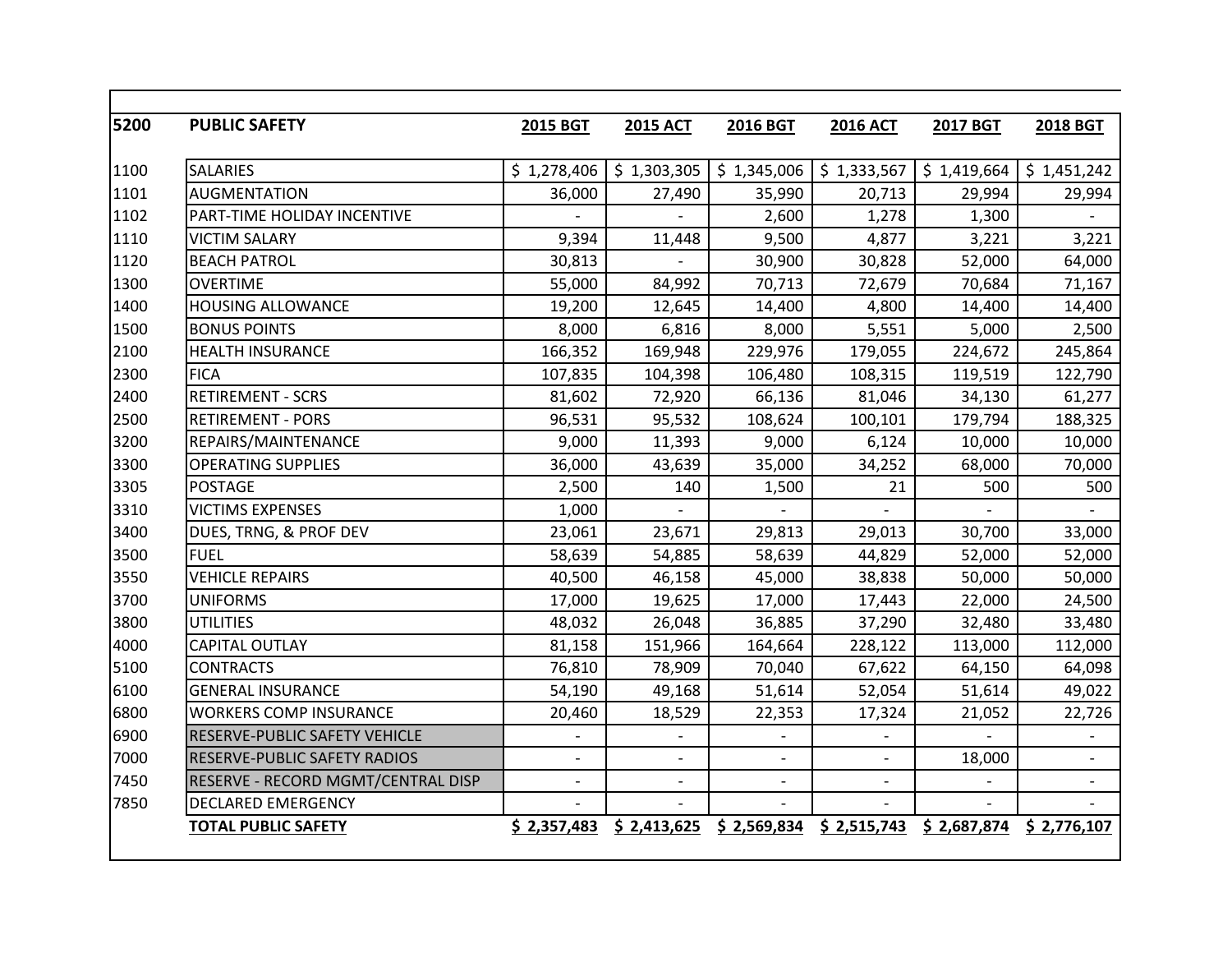#### **REPAIR & MAINTENANCE**

| DEPT. | <b>DESCRIPTION</b>                  | <b>FY17 BGT</b> | <b>FY18 BGT</b> |
|-------|-------------------------------------|-----------------|-----------------|
| 5200  | SMALL ENGINE REPAIR/MAINTENANCE     | 5.000           | 5,000           |
|       | SMALL ELECTRONIC REPAIR/MAINTENANCE | 5.000           | 5,000           |
|       |                                     | 10,000          | S 10.000        |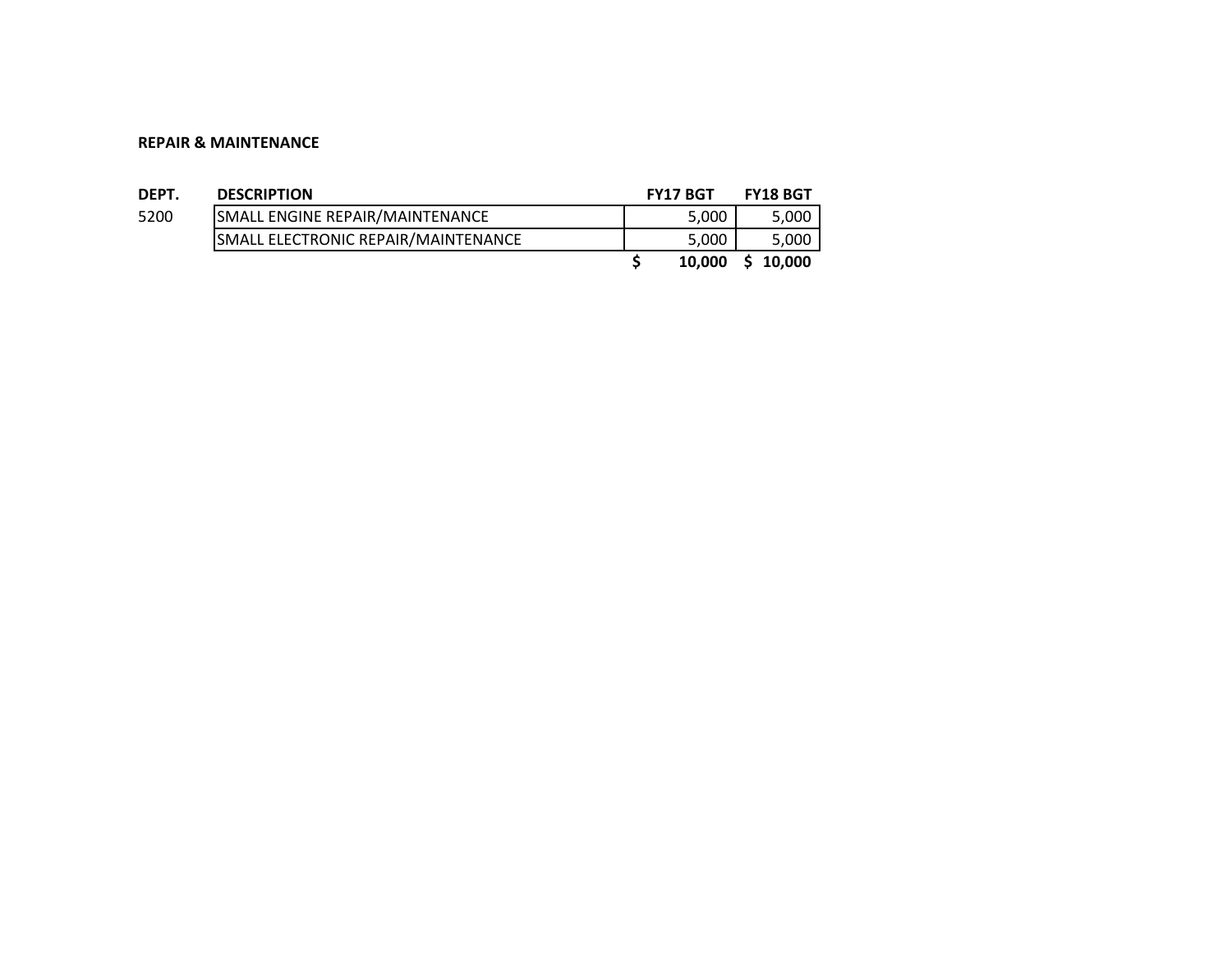| DEPT. | <b>DESCRIPTION</b>                           | <b>FY17 BGT</b>          | <b>FY18 BGT</b> |
|-------|----------------------------------------------|--------------------------|-----------------|
| 5200  | <b>OFFICE SUPPLIES</b>                       | 7,000                    | 7,000           |
|       | <b>EVIDENCE PROCESSING</b>                   | 1,500                    | 1,500           |
|       | <b>SPECIAL EVENTS</b>                        | 4,000                    | 4,000           |
|       | <b>EMPLOYEE RECOGNITION</b>                  | 1,500                    | 1,000           |
|       | <b>ANIMAL CONTROL SUPPLIES</b>               | 2,035                    | 1,000           |
|       | PSO/STAFF EQUIPMENT                          | 12,000                   | 12,000          |
|       | PUBLIC RELATIONS/OUTREACH                    | 2,000                    | 1,000           |
|       | <b>OSHA COMPLIANCE SUPPLIES</b>              | 1,000                    | 4,400           |
|       | NON-CATEGORIZED INCIDENTALS                  | 1,000                    | 1,000           |
|       | IN CAR CAMERAS (3 SYSTEMS)                   | 12,000                   | 12,000          |
|       | RADAR SYSTEMS (3 SYSTEMS)                    | 4,965                    | 4,900           |
|       | TRAFFIC CONTROL DEVICES (CONES, POLES, ETC.) | 4,500                    |                 |
|       | <b>MEDICAL EQUIPMENT</b>                     | 7,500                    | 7,500           |
|       | FIRE HOSE REPLACEMENT                        | 7,000                    | 3,600           |
|       | FIREFIGHTING GEAR (2 SETS BUNKER GEAR)       | $\overline{\phantom{a}}$ | 7,100           |
|       | <b>MUTT-MIT BAGS</b>                         |                          | 2,000           |
|       | <b>TOTAL</b>                                 | \$<br>68,000             | \$<br>70,000    |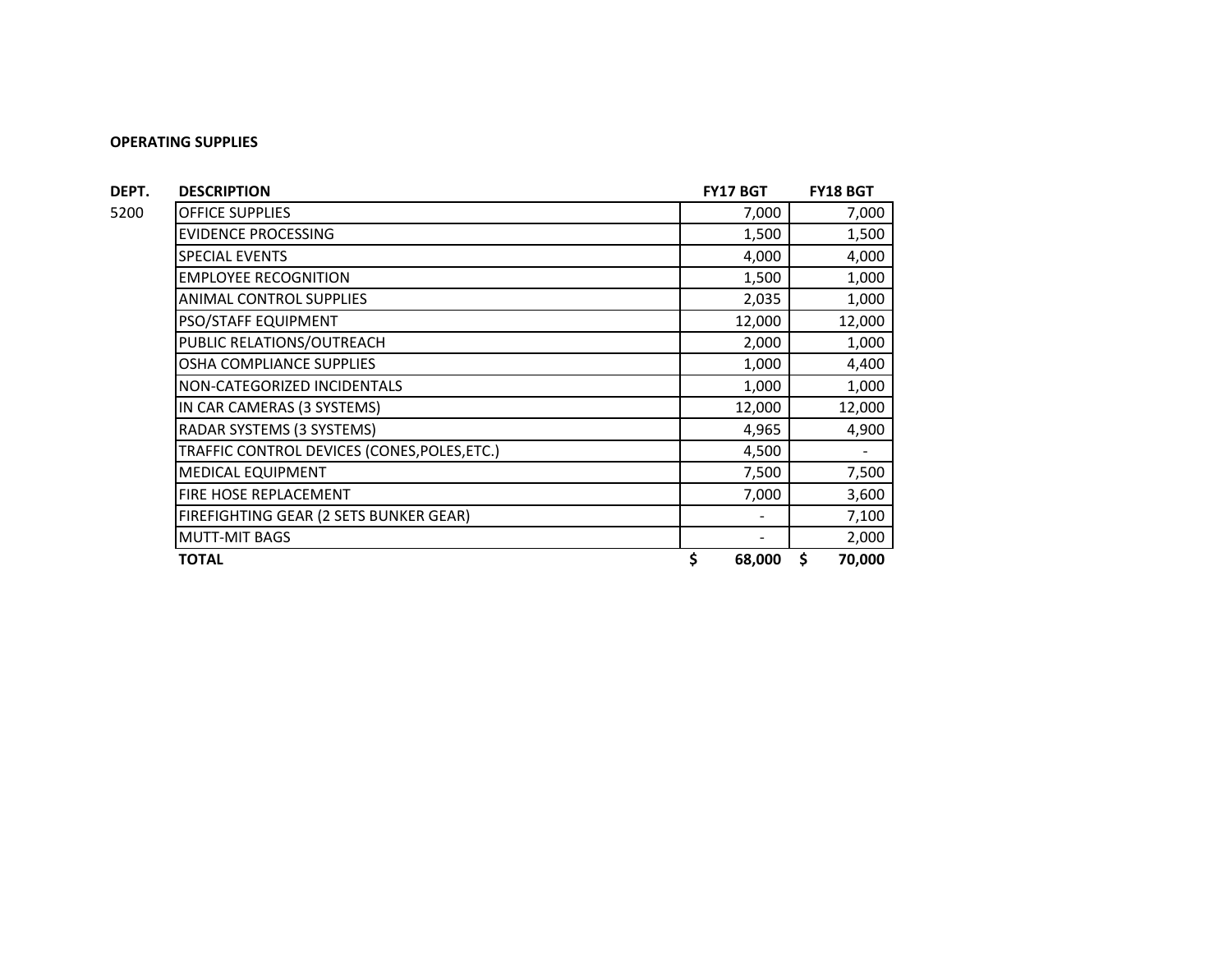| DEPT. | <b>EMPLOYEE</b>   | <b>DESCRIPTION</b>                                     | <b>FY17 BGT</b> | <b>FY18 BGT</b> |
|-------|-------------------|--------------------------------------------------------|-----------------|-----------------|
| 5200  | <b>ALL</b>        | AMMUNITION FOR TRAINING & QUALIFICATION                | 4,000           | 4,000           |
|       | ALL               | DEPARTMENT RANGE MEMBERSHIP-PALMETTO GUN CLUB          |                 | 2,500           |
|       | FIRE PSO (2)      | <b>FIRE ACADEMY</b>                                    | 7,500           | 7,300           |
|       | ALL               | WATER RESCUE & FIRST RESPONDER TRAINING                | 3.000           | 3,000           |
|       | ALL               | HOSTED TRAINING (NCIC, FIRE PUMP OPS, EVDT, INTERVIEW) | 4,500           | 3,500           |
|       | <b>FIRE</b>       | FIRE TRAINING MANAGEMENT SOFTWARE                      | 2,700           | 2,700           |
|       | <b>SELECT</b>     | TRAINING (SCCJA, VA, CSI, PIO, SUPERVISOR, DISPATCH)   | 5,000           | 4,000           |
|       | <b>SELECT</b>     | TRAVEL & BOARDING FOR TRAINING                         | 4.000           | 4,000           |
|       | <b>CONSTABLES</b> | <b>ANNUAL APPRECIATION DINNER</b>                      |                 | 2,000           |
|       |                   | <b>TOTAL</b>                                           | 30.700          | 33,000          |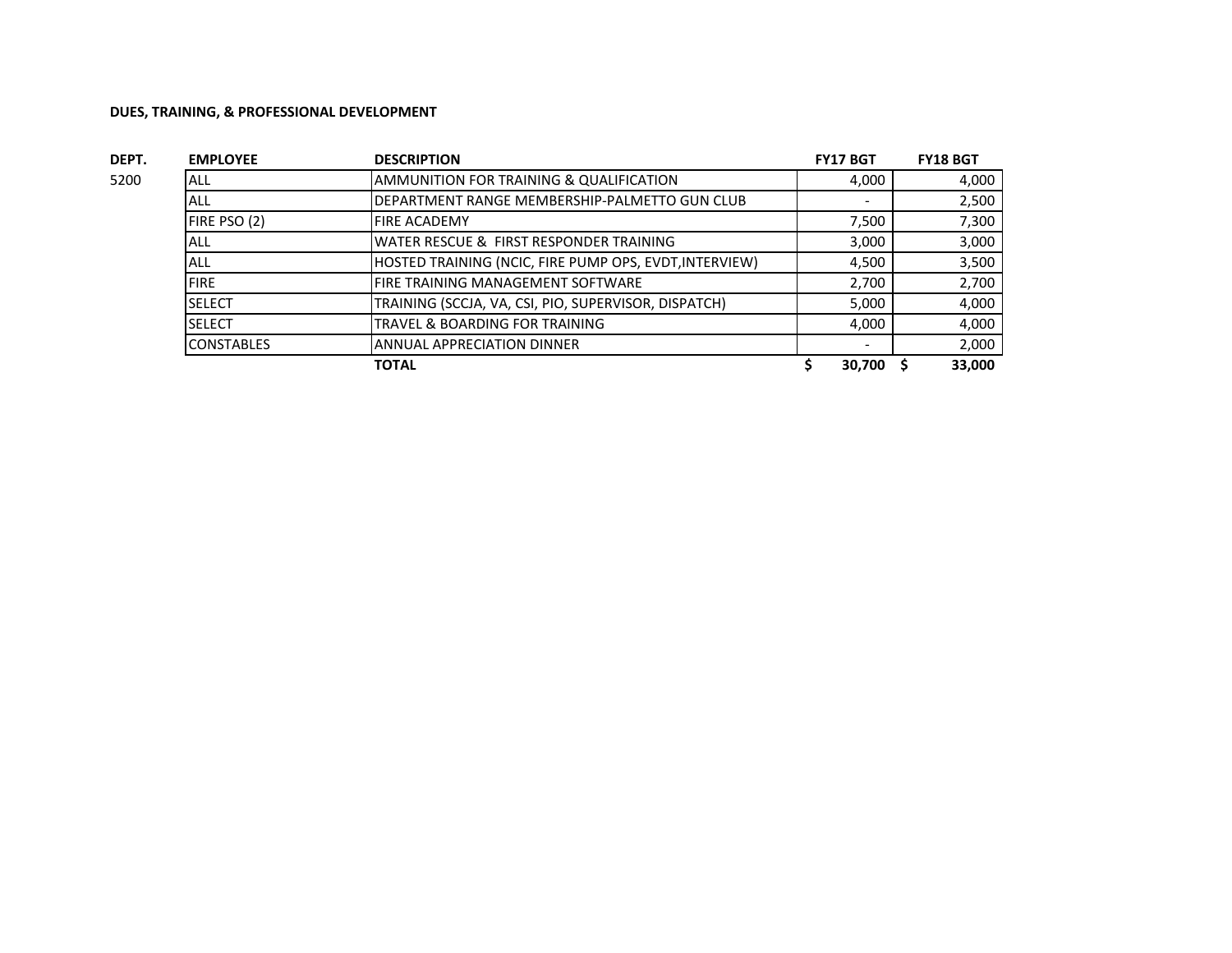## **CAPITAL**

| <b>DEPT. DESCRIPTION</b>                       | <b>FY17 BGT</b> | <b>FY18 BGT</b> |
|------------------------------------------------|-----------------|-----------------|
| 5200 THREE POLICE FLEET VEHICLES AND UPFITTING | 94,000          | 96,000          |
| <b>THREE IN CAR RADIOS</b>                     | 19,000          | 16,000          |
| <b>TOTAL</b>                                   | 113.000         | 112,000         |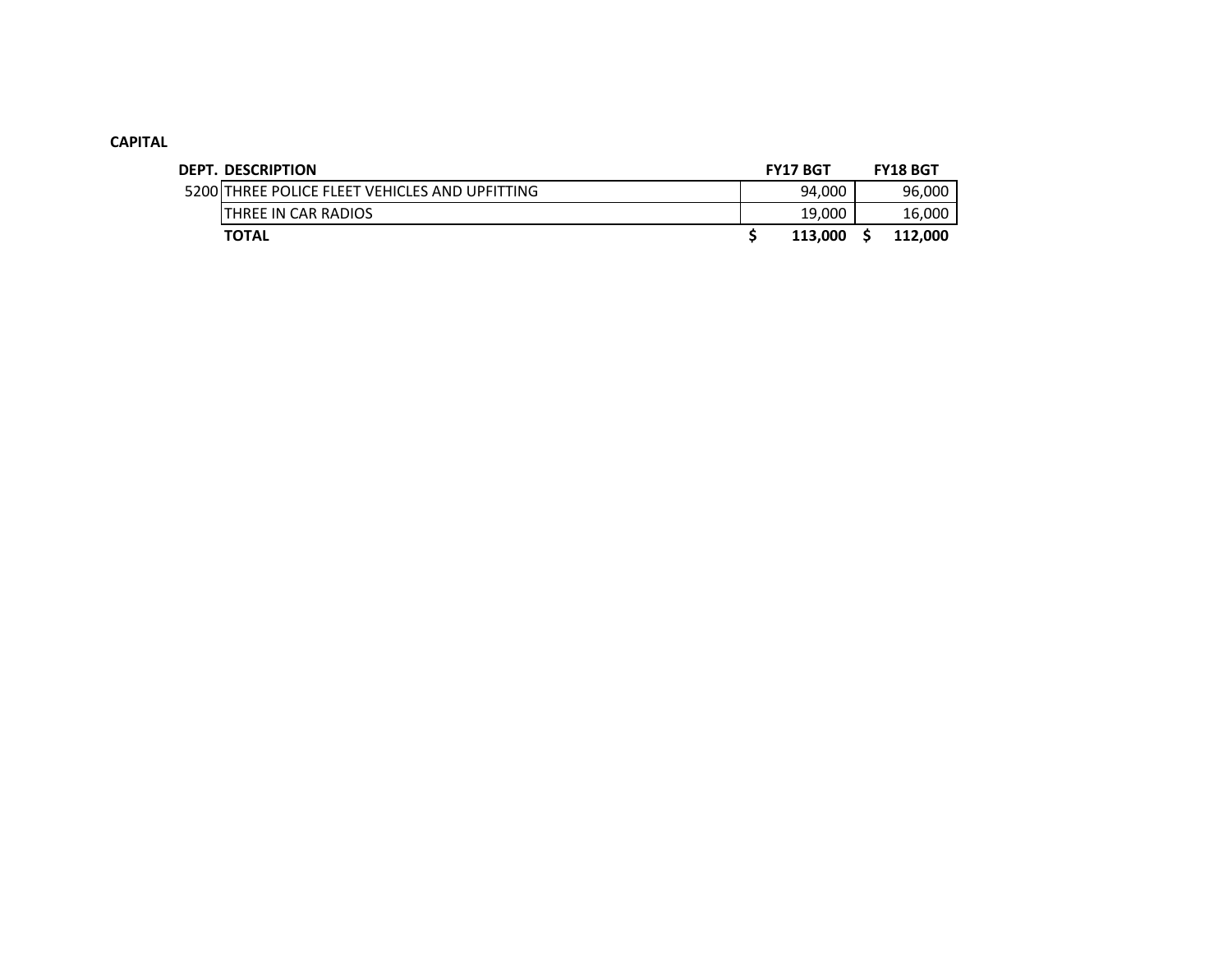## **CONTRACTS**

| <b>DEPT</b> | <b>VENDOR</b>                              | <b>DESCRIPTION</b>                   | <b>FY17 BGT</b> | <b>FY18 BGT</b> |
|-------------|--------------------------------------------|--------------------------------------|-----------------|-----------------|
|             | 5200 AT&T                                  | DEDICATED BREATHALIZER & SLED LINES  | 3,600           | 3,250           |
|             | <b>SC POLICE CHIEFS/POLYGRAPH SERVICES</b> | <b>HIRING COSTS</b>                  | 3,250           | 3,250           |
|             | LOW COUNTRY DRUG SCREENING                 | <b>DRUG TESTING</b>                  | 1,000           | 1,000           |
|             | <b>CHARLESTON COUNTY</b>                   | <b>DIGITAL RADIO USER FEE</b>        | 25,100          | 25,100          |
|             | IMOBILE COMMUNICATIONS                     | DIGITAL RADIO MAINTENANCE FEE        | 4,000           | 4,000           |
|             | IROBERTS OXYGEN                            | <b>MEDICAL OXYGEN</b>                | 1,200           | 1,498           |
|             | ISPARTAN FIRE APPARATUS                    | FIRE TRUCKS PREVENTATIVE MAINTENANCE | 7,000           | 7,000           |
|             | ANDERSON, AMERICAN, LESLIE, STAR AIR       | MASK FIT, LADDER, PUMP, AIR TESTING  | 9,000           | 9,000           |
|             | <b>CAROLINA CENTER FOR OCCUPATION</b>      | <b>FIREFIGHTER PHYSICALS</b>         | 10,000          | 10,000          |
|             |                                            | <b>TOTAL</b>                         | 64,150          | 64,098          |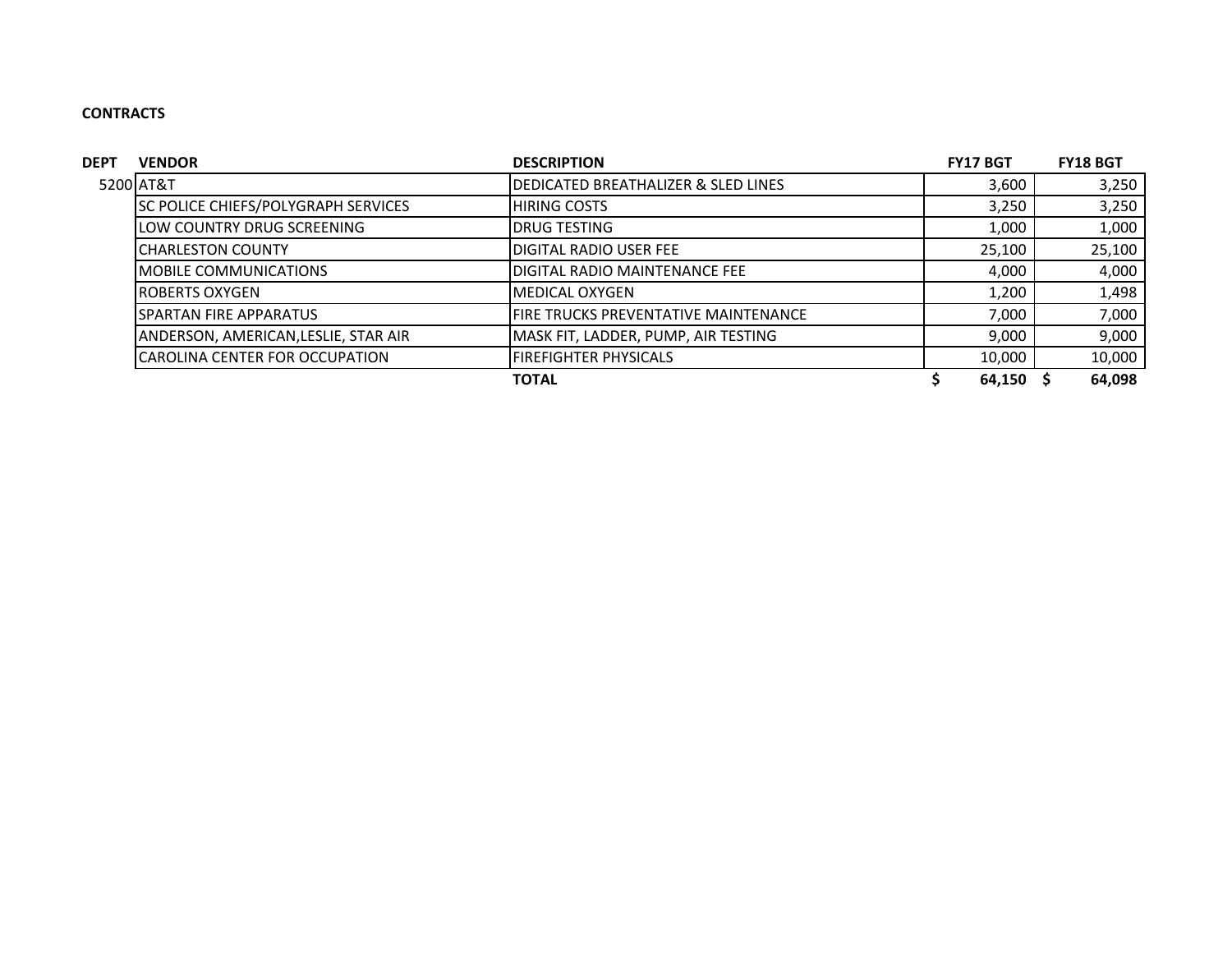| 5300 | <b>PUBLIC WORKS</b>                    | <b>2015 BGT</b>          | <b>2015 ACT</b> | 2016 BGT  | <b>2016 ACT</b> | 2017 BGT  | <b>2018 BGT</b>         |
|------|----------------------------------------|--------------------------|-----------------|-----------|-----------------|-----------|-------------------------|
|      |                                        |                          |                 |           |                 |           |                         |
| 1100 | <b>SALARIES</b>                        | \$359,006                | \$367,177       | \$374,725 | \$383,018       | \$372,641 | <sup>5</sup><br>381,897 |
| 1300 | <b>OVERTIME</b>                        | 6,000                    | 3,195           | 7,826     | 5,002           | 7,114     | 6,607                   |
| 2100 | <b>HEALTH INSURANCE</b>                | 87,974                   | 84,840          | 80,586    | 84,358          | 99,948    | 90,751                  |
| 2300 | <b>FICA</b>                            | 27,923                   | 27,363          | 28,648    | 26,172          | 29,051    | 29,721                  |
| 2400 | RETIREMENT                             | 39,786                   | 35,194          | 41,097    | 34,431          | 43,501    | 52,200                  |
| 3200 | REPAIRS/MAINTENANCE                    | 6,000                    | 2,814           | 5,000     | 5,775           | 4,500     | 4,500                   |
| 3300 | <b>OPERATING SUPPLIES</b>              | 5,000                    | 4,795           | 6,975     | 9,136           | 17,000    | 23,300                  |
| 3400 | DUES, TRNG, & PROF DEV                 | 2,438                    | 255             | 3,125     | 979             | 1,400     | 1,400                   |
| 3500 | <b>FUEL</b>                            | 49,777                   | 41,233          | 49,777    | 35,528          | 50,000    | 50,000                  |
| 3550 | <b>VEHICLE REPAIRS</b>                 | 35,000                   | 54,698          | 40,000    | 76,883          | 70,000    | 80,000                  |
| 3600 | <b>ROAD MAINTENANCE &amp; STRIPING</b> | 10,000                   | 4,472           | 15,000    | 15,275          | 30,000    | 30,000                  |
| 3610 | PEDESTRIAN RIGHTS OF WAY & SIDEWALKS   |                          | $\overline{a}$  | 7,000     | 5,685           | 7,000     | 25,000                  |
| 3700 | <b>UNIFORMS</b>                        | 12,000                   | 9,991           | 10,400    | 9,214           | 10,400    | 10,400                  |
| 3710 | PROTECTIVE EQUIPMENT                   |                          |                 | 4,600     | 4,367           | 6,500     | 7,500                   |
| 3800 | <b>UTILITIES</b>                       | 1,500                    | 941             | 1,385     | 885             | 650       | 1,050                   |
| 4000 | <b>CAPITAL OUTLAY</b>                  | 36,996                   | 31,797          | 76,308    | 48,973          | 10,000    | 57,000                  |
| 5100 | <b>CONTRACTS</b>                       | 23,200                   | 27,429          | 102,900   | 35,594          | 117,344   | 86,150                  |
| 6100 | <b>GENERAL INSURANCE</b>               | 9,499                    | 8,826           | 14,798    | 14,948          | 14,798    | 11,440                  |
| 6800 | <b>WORKERS COMP INSURANCE</b>          | 7,260                    | 11,448          | 7,482     | 9,579           | 7,433     | 7,607                   |
| 6900 | <b>RESERVE - PUBLIC WORKS VEHICLES</b> |                          |                 | 50,000    |                 | 50,000    | 90,000                  |
| 7000 | <b>FOLLY GREEN TEAM OPERATING</b>      | $\overline{\phantom{a}}$ |                 | 10,000    | 10,000          | 8,000     |                         |
| 7850 | <b>DECLARED EMERGENCY</b>              |                          |                 |           |                 |           |                         |
|      | <b>TOTAL PUBLIC WORKS</b>              | \$719,358                | \$716,468       | \$937,632 | \$815,803       | \$957,280 | \$1,046,522             |
|      |                                        |                          |                 |           |                 |           |                         |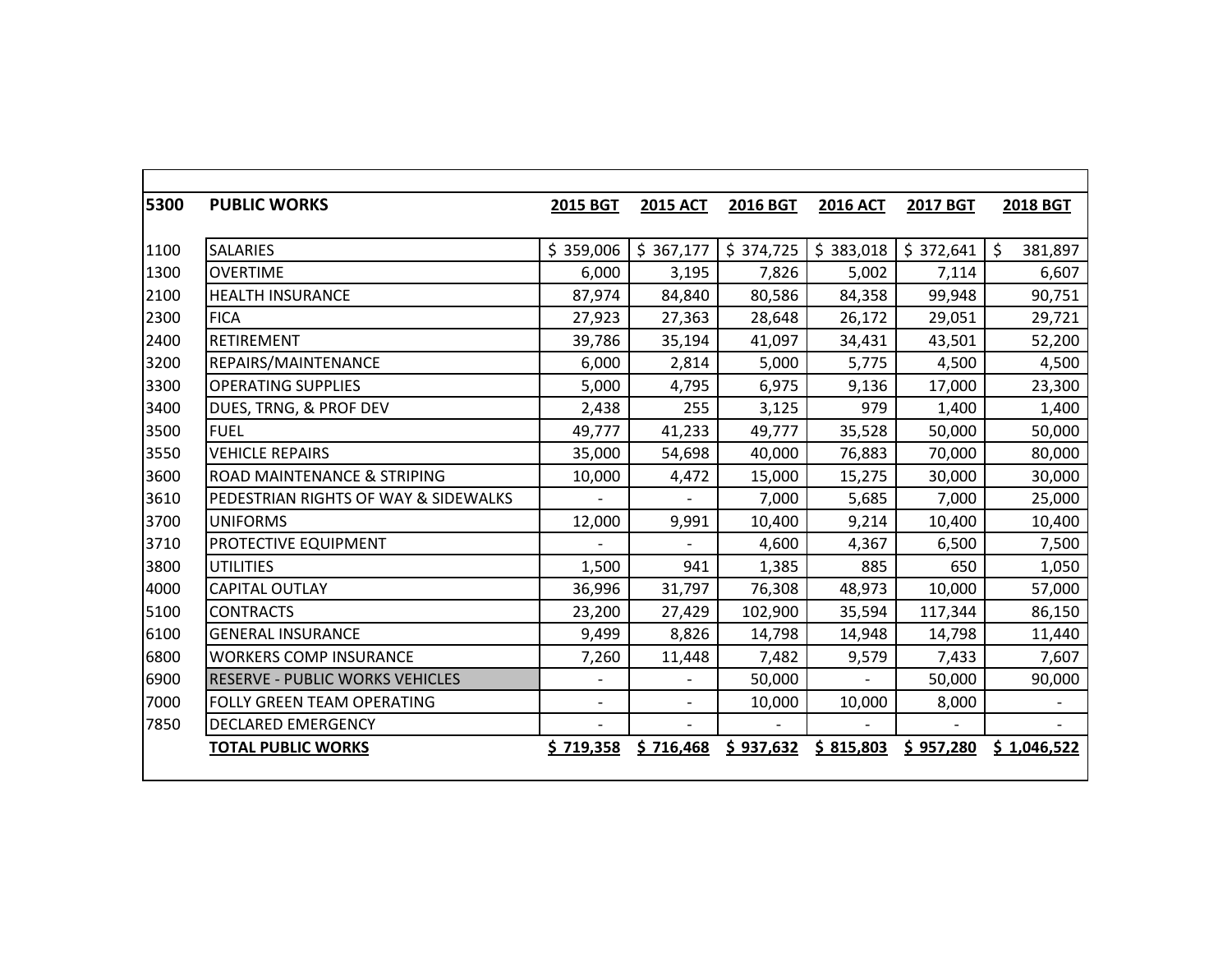#### **REPAIR & MAINTENANCE**

| DEPT. | <b>DESCRIPTION</b>                   | <b>FY17 BGT</b> |       |     | <b>FY18 BGT</b> |
|-------|--------------------------------------|-----------------|-------|-----|-----------------|
| 5300  | LANDSCAPING EQUIP/RIDING MOWER MAINT |                 | 4.500 |     | 4.500           |
|       | <b>TOTAL</b>                         |                 | 4.500 | - S | 4.500           |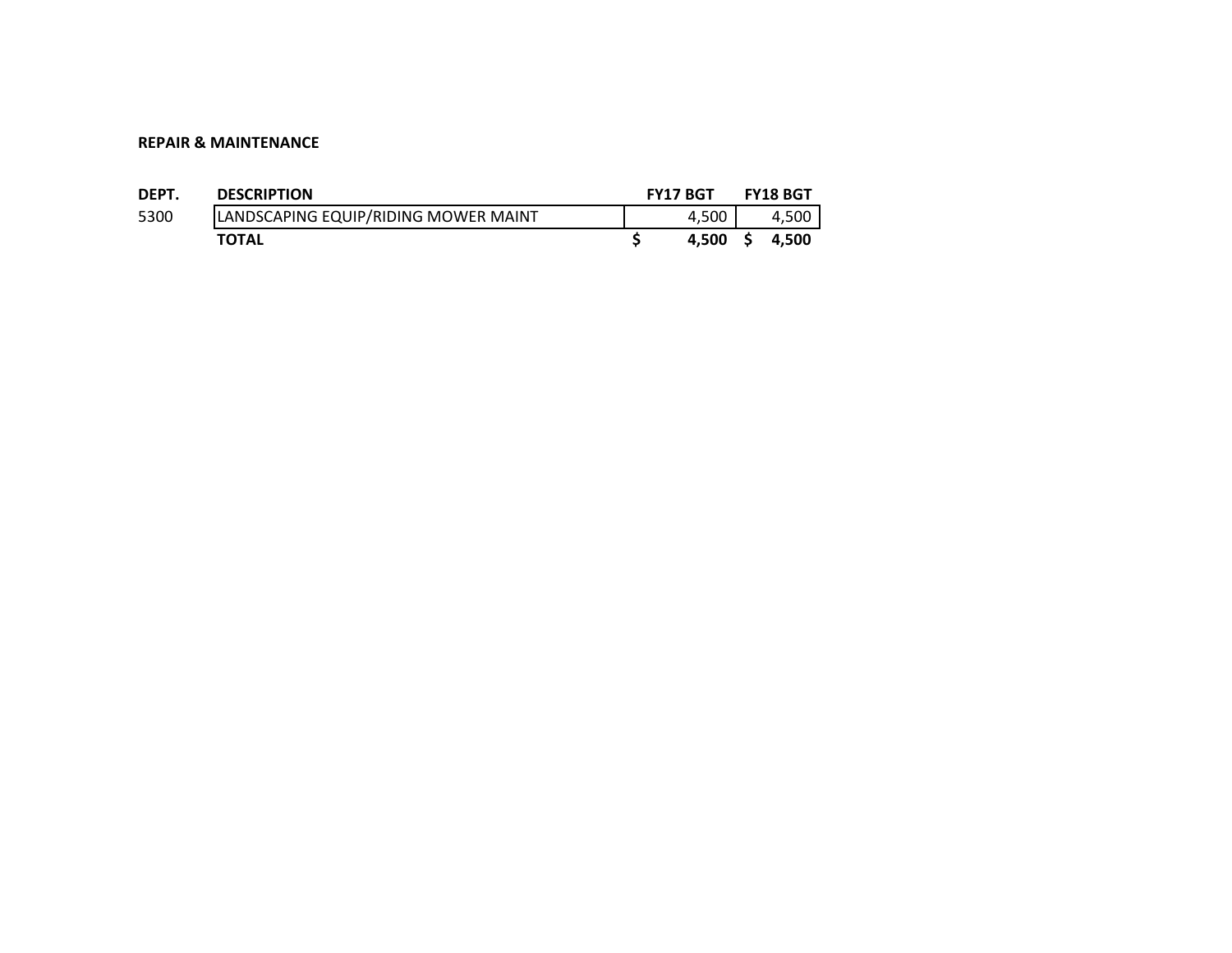| DEPT. | <b>DESCRIPTION</b>                                         | <b>FY17 BGT</b>          | <b>FY18 BGT</b> |
|-------|------------------------------------------------------------|--------------------------|-----------------|
| 5300  | <b>IOFFICE SUPPLIES</b>                                    | 3,000                    | 4,000           |
|       | MISC - STENCILS, PAINT, ETC.                               | 2,000                    | 1,000           |
|       | LANDSCAPING - CHAIN SAW, TRIMMER, EDGER, WEED EATER, TOOLS | 4,000                    | 2,000           |
|       | 90 GALLON ROLL CARTS                                       | 4,000                    | 8,500           |
|       | VARIOUS SIGNAGE                                            | 4,000                    | 6,000           |
|       | <b>IDUMP TRAILER</b>                                       | $\overline{\phantom{a}}$ | 1.800           |
|       | <b>TOTAL</b>                                               | 17,000                   | 23.300          |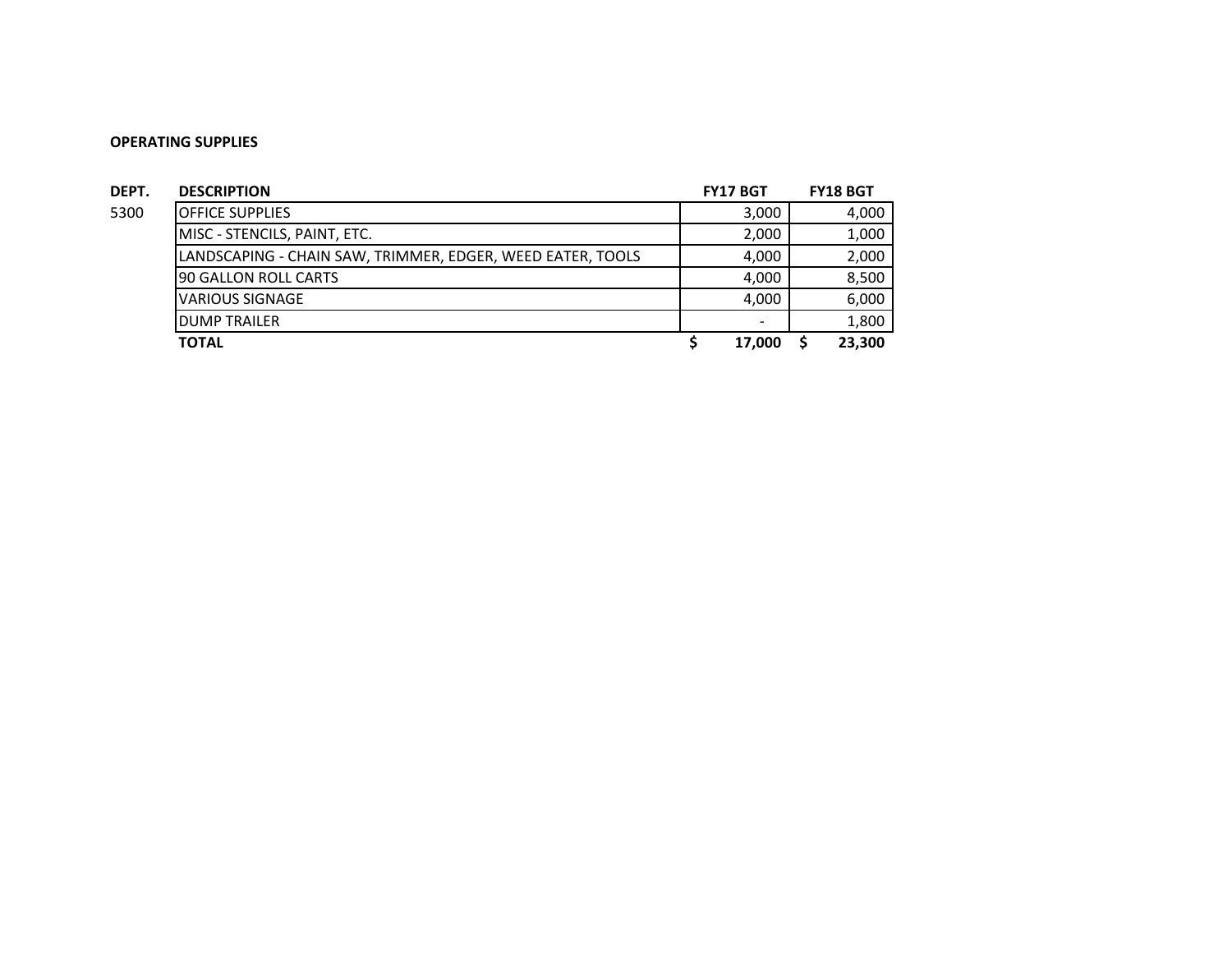| DEPT. | <b>EMPLOYEE</b>            | <b>DESCRIPTION</b>                                | <b>FY17 BGT</b> | <b>FY18 BGT</b> |
|-------|----------------------------|---------------------------------------------------|-----------------|-----------------|
| 5300  | <b>IALL DEPT PERSONNEL</b> | <b>IOSHA TRAINING</b>                             | 500             | 300             |
|       |                            | <b>ICDL TRAINING</b>                              | 500             | 500             |
|       |                            | <b>ISCDOT PHYSICALS, DOT TESTING, URINALYSIS</b>  | 250             | 250             |
|       |                            | SPRAYER CERT, PERMIT TECH CERT, BUSINESS LIC TRNG | 150             | 350             |
|       |                            | TOTAL                                             | 1,400           | 1,400           |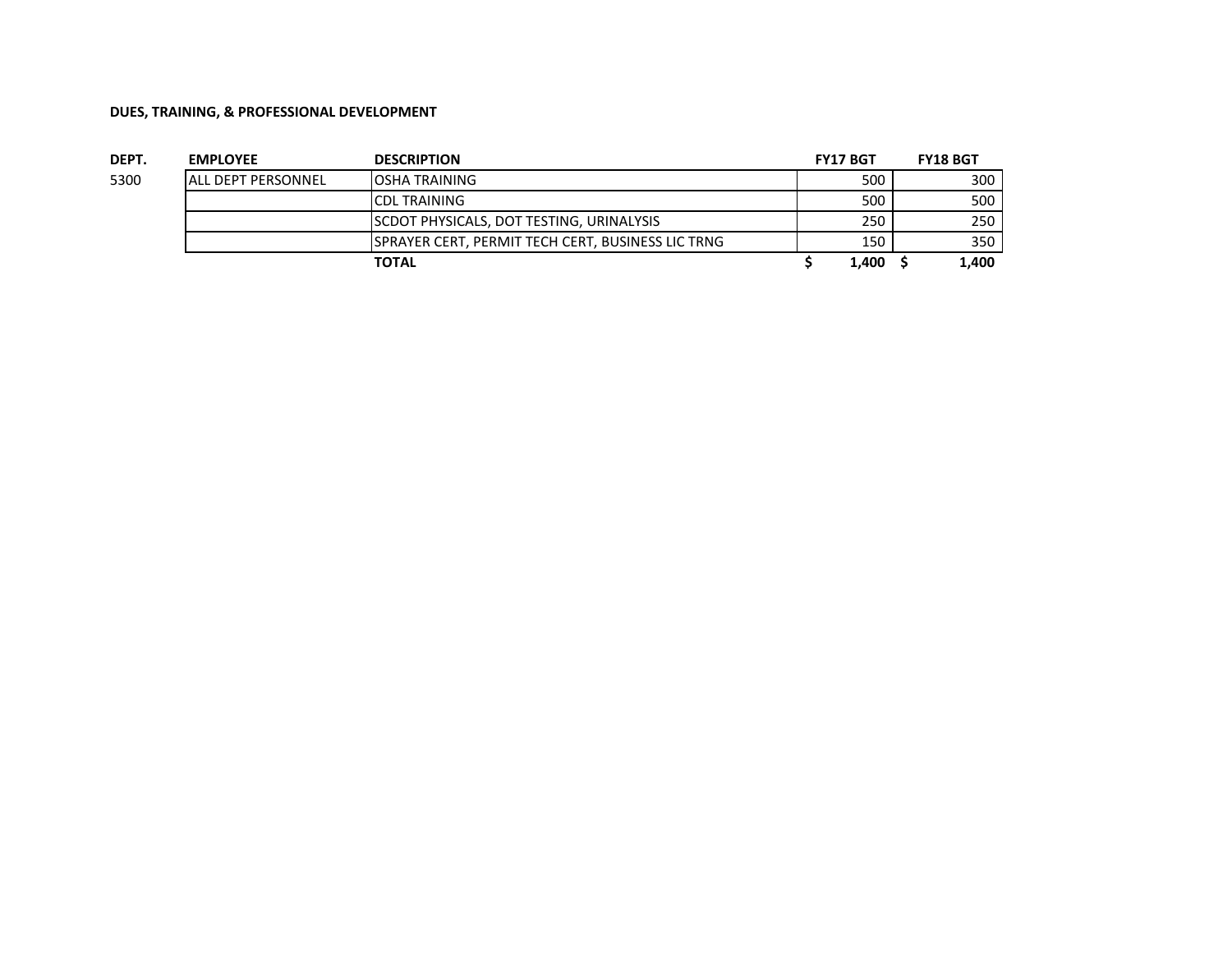## **CAPITAL**

| <b>DEPT. DESCRIPTION</b>           | <b>FY17 BGT</b>          | <b>FY18 BGT</b> |
|------------------------------------|--------------------------|-----------------|
| 5300 UTV FOR LANDSCAPING AND MAINT | 10,000                   | -               |
| <b>WHEELED LOADER/BACKHOE</b>      | $\overline{\phantom{0}}$ | 57,000          |
| <b>TOTAL</b>                       | 10.000                   | 57,000          |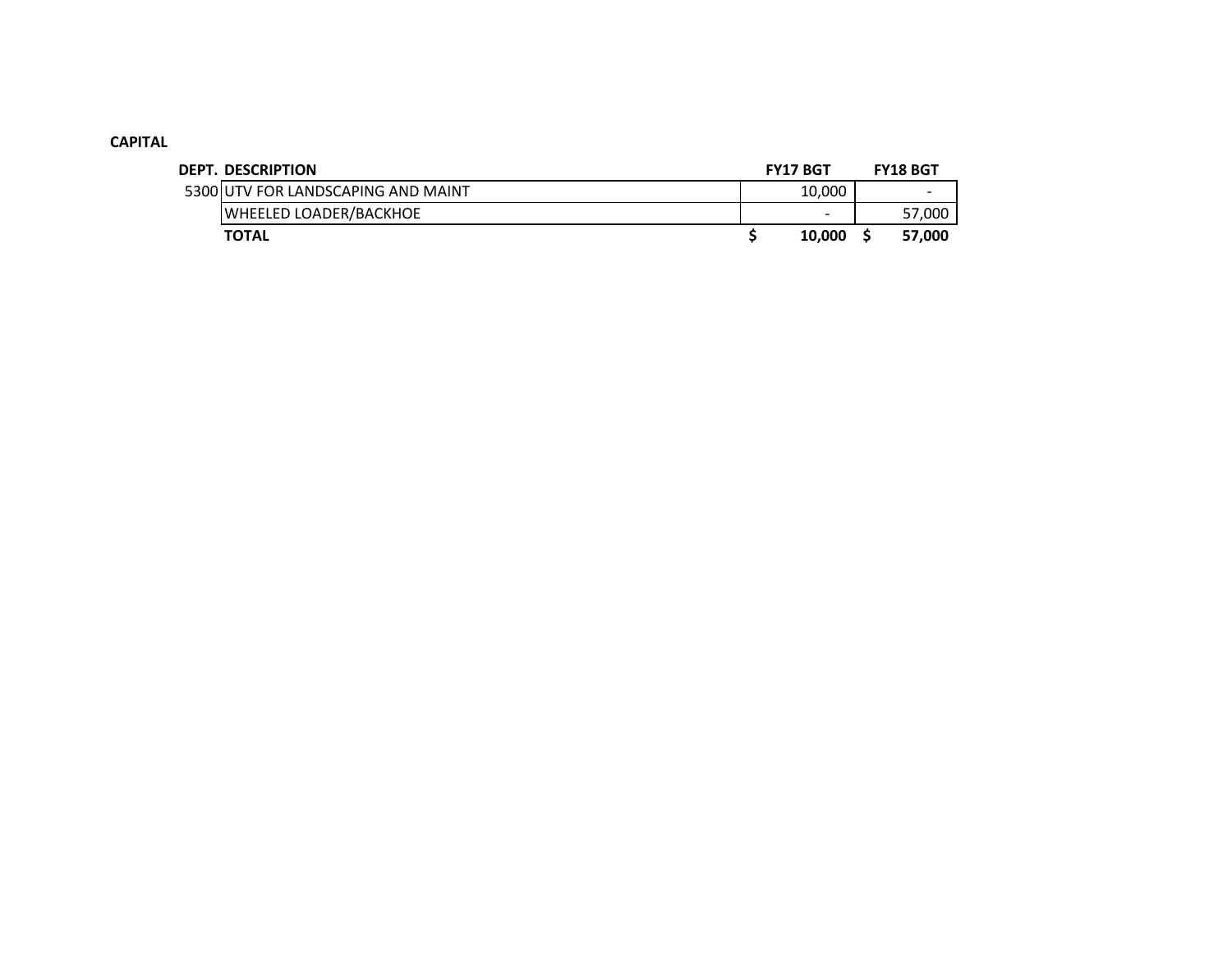## **CONTRACTS**

| <b>DEPT</b> | <b>VENDOR</b>               | <b>DESCRIPTION</b>                  | <b>FY17 BGT</b> | <b>FY18 BGT</b> |
|-------------|-----------------------------|-------------------------------------|-----------------|-----------------|
|             | 5300 SWEEPING SOUTH         | ISTREET CLEANING                    | 16,000          | 16,000          |
|             | <b>JIPSD</b>                | <b>ITRUCK PARKING</b>               | 4,450           | 4,450           |
|             | <b>JIPSD</b>                | <b>WASH RACK</b>                    | 2,700           | 2,700           |
|             | ICENTER STREET              | REDESIGN                            | 50,194          |                 |
|             | ICONTRACTOR TBD             | ITREE TRIMMING                      | 3,000           | 3,000           |
|             | <b>ISTAFF ZONE</b>          | SEASONAL TEMP LABOR (2 ea. @\$15HR) | 36,000          | 45,000          |
|             | COMMERCIAL DUMPSTER SERVICE | IONCE PER WEEK 8YD MULTIFAMILY      | 5,000           | 15,000          |
|             |                             | <b>TOTAL</b>                        | 117,344         | 86,150          |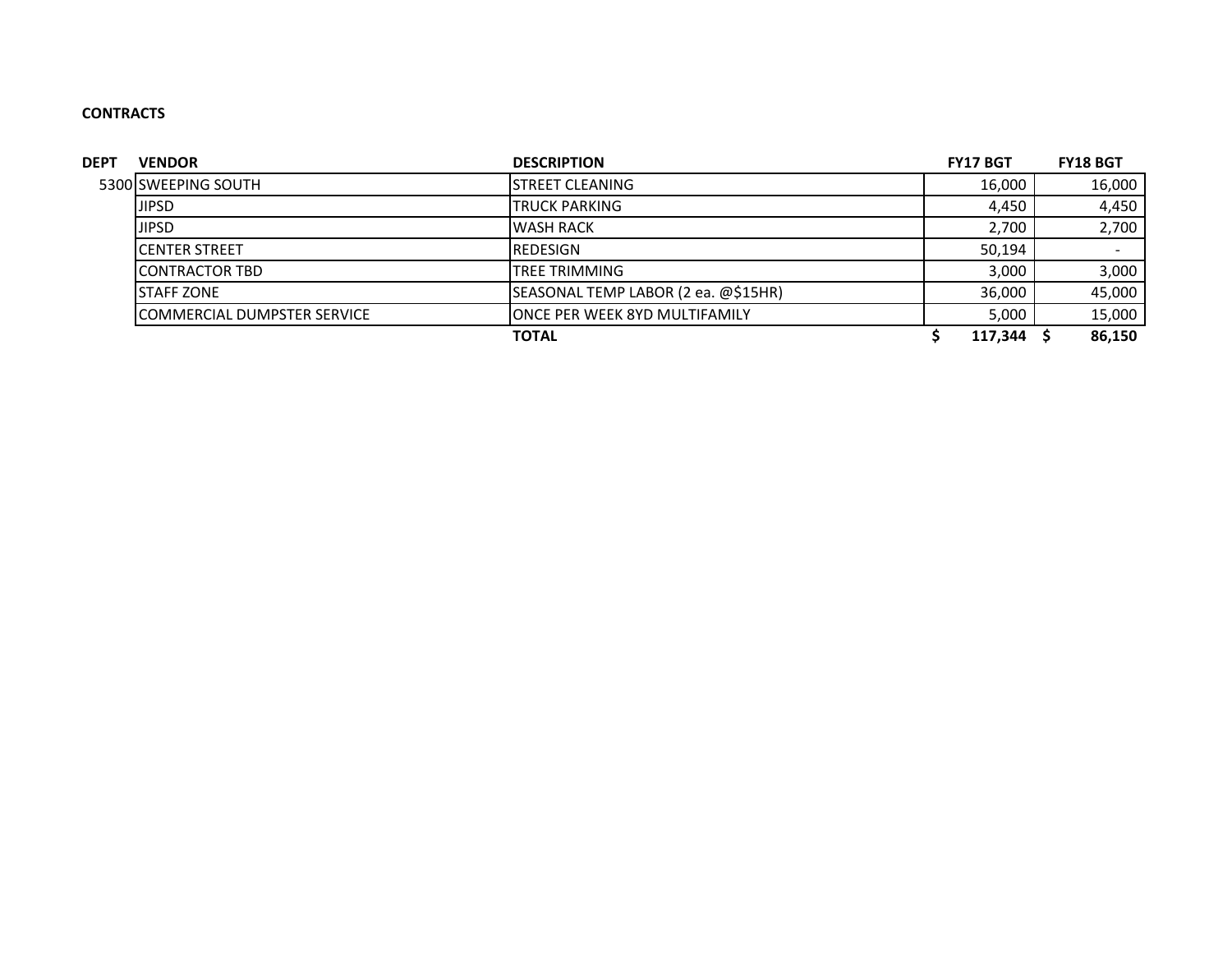| 5400 | <b>MAYOR</b>               | <b>2015 BGT</b> | <b>2015 ACT</b> | 2016 BGT    | <b>2016 ACT</b> | <b>2017 BGT</b> | <b>2018 BGT</b> |
|------|----------------------------|-----------------|-----------------|-------------|-----------------|-----------------|-----------------|
|      |                            |                 |                 |             |                 |                 |                 |
| 1100 | <b>MAYOR SALARY</b>        | \$<br>9,600     | \$<br>9,600     | \$<br>9,600 | \$<br>9,600     | \$<br>15,000    | \$.<br>15,000   |
| 2100 | <b>HEALTH INSURANCE</b>    | 10,992          | 10,029          | 11,246      | 11,032          | 5,729           | 5,826           |
| 2300 | <b>FICA</b>                | 5,155           | 4,363           | 5,291       | 5,198           | 1,148           | 1,148           |
| 2400 | RETIREMENT                 | 7,345           | 6,376           | 7,644       | 7,794           | 1,733           | 2,034           |
| 3300 | <b>OPERATING SUPPLIES</b>  | 3,000           | 1,407           | 3,000       | 2,281           | 2,000           | 2,000           |
| 3400 | DUES, TRNG, & PROF DEV     | 3,430           | 3,488           | 11,510      | 11,384          | 6,875           | 7,375           |
| 3600 | <b>MAYOR DISCRETIONARY</b> | 2,000           | 4,837           | 3,000       | 2,972           | 3,000           | 3,000           |
| 3800 | utilities                  | 2,500           | 1,903           | 2,042       | 2,207           | 1,560           | 1,700           |
| 4000 | <b>CAPITAL OUTLAY</b>      |                 |                 |             |                 |                 |                 |
| 5300 | LEGISLATIVE                |                 |                 | 2,000       | 325             | 1,000           | 5,000           |
| 7850 | <b>DECLARED EMERGENCY</b>  |                 |                 |             |                 |                 |                 |
|      | <b>TOTAL MAYOR</b>         | \$44,021        | \$42,003        | \$55,333    | \$52,794        | \$38,044        | \$43,083        |
|      |                            |                 |                 |             |                 |                 |                 |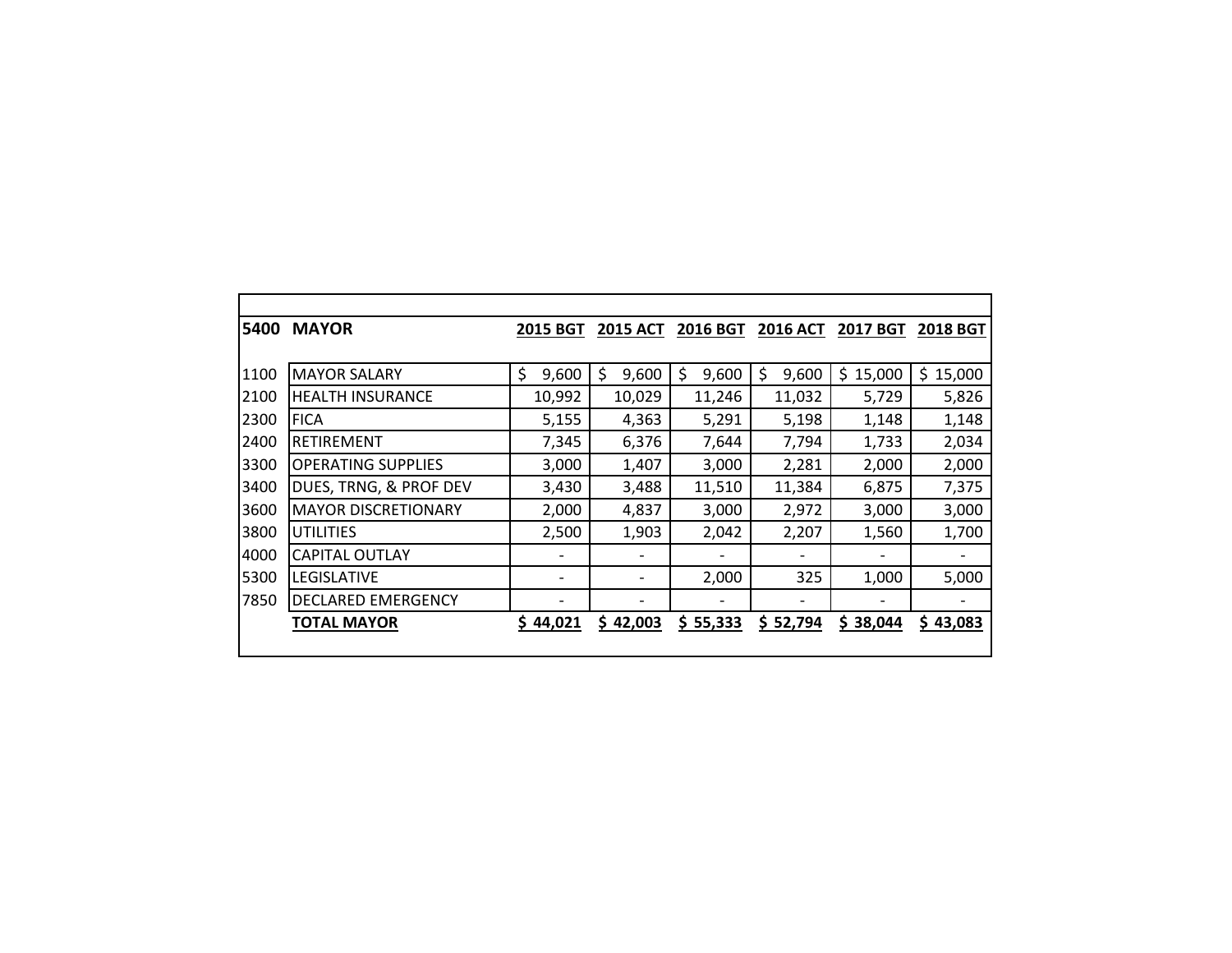| DEPT. | <b>DESCRIPTION</b>     | <b>FY17 BGT</b> | <b>FY18 BGT</b> |
|-------|------------------------|-----------------|-----------------|
| 5400  | <b>OFFICE SUPPLIES</b> | 2,000           | 2,000           |
|       |                        | 2.000           | 2,000           |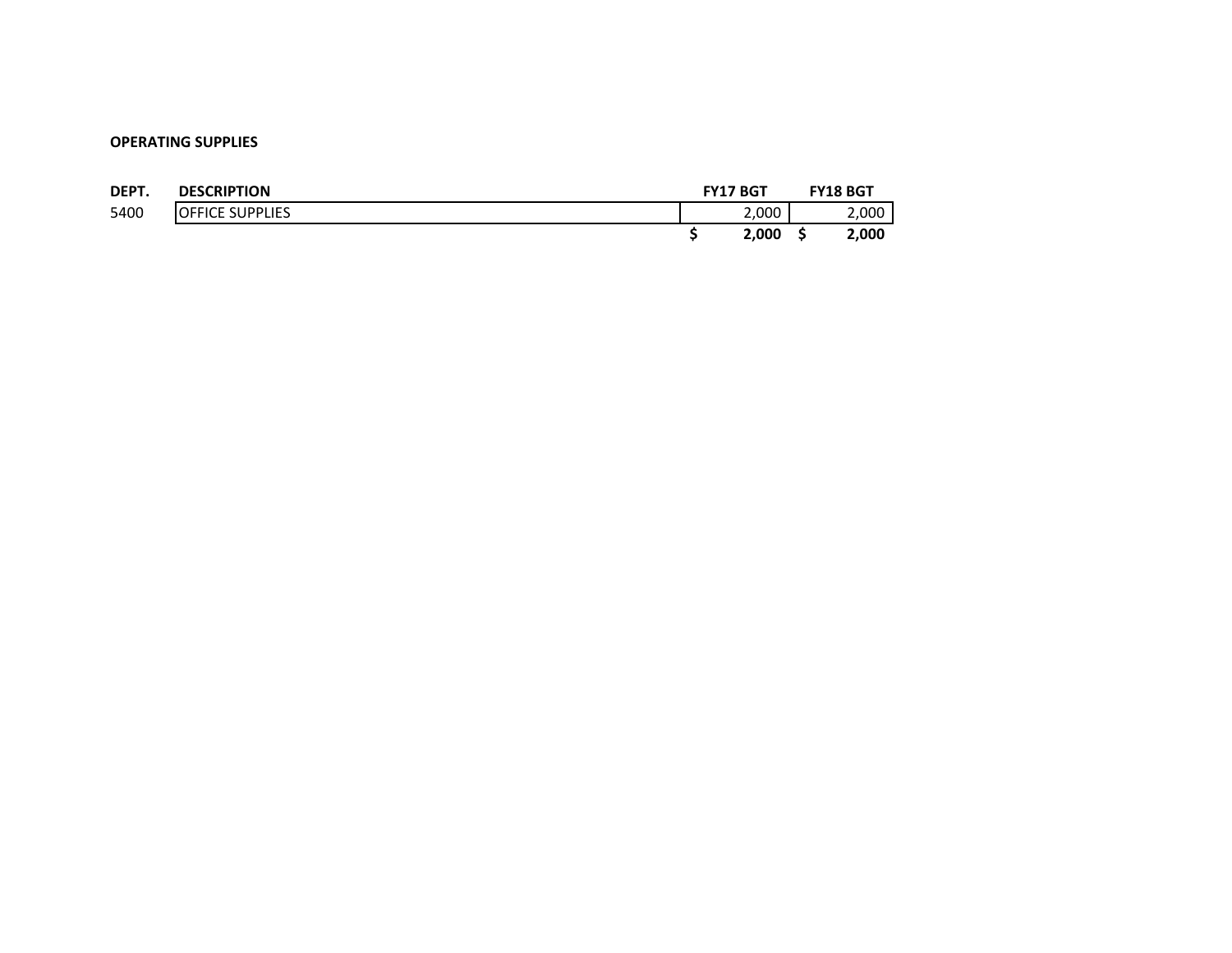| DEPT. | <b>EMPLOYEE</b>     | <b>DESCRIPTION</b>                    | <b>FY17 BGT</b> | <b>FY18 BGT</b> |
|-------|---------------------|---------------------------------------|-----------------|-----------------|
| 5400  | <b>ITIM GOODWIN</b> | <b>MASC ANNUAL MEETING</b>            | 500             | 500             |
|       |                     | <b>MASC COURSE</b>                    | 75              | 75              |
|       |                     | ASSOC OF SC MAYORS (MASC)             | 500             | 500             |
|       |                     | <b>HURRICANE CONFERENCE</b>           | 1,900           | 1,900           |
|       |                     | <b>IMASC LEGISLATIVE ACTION</b>       | 900             | 900             |
|       |                     | <b>SC BEACH ADVOCATES</b>             | 1,500           | 2,000           |
|       |                     | AMERICAN SHORE AND BEACH PRESERVATION | 1,500           | 1,500           |
|       |                     | <b>TOTAL</b>                          | 6,875           | 7,375           |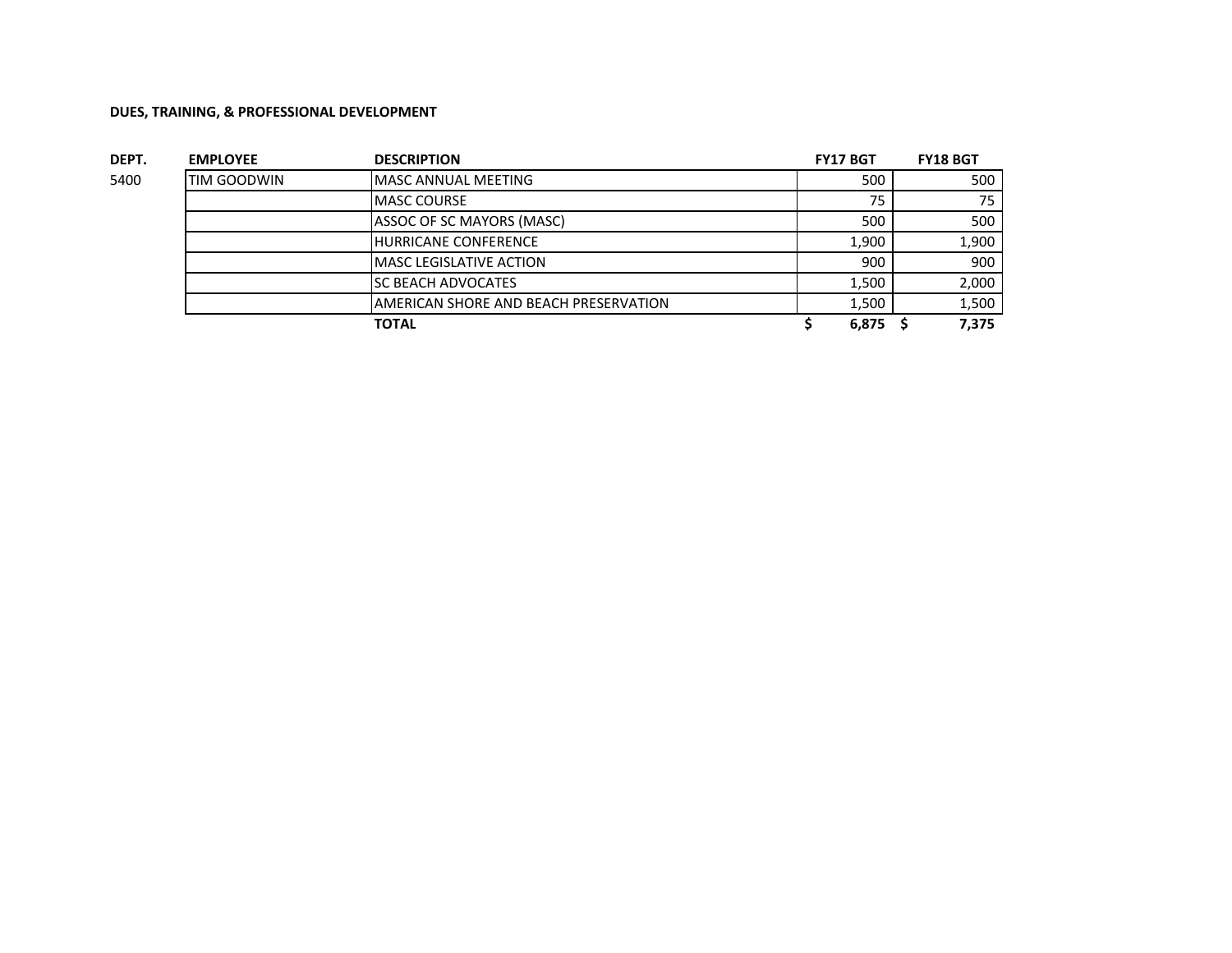|      | <b>5500 COUNCIL</b>                    | 2015 BGT                 |    | <b>2015 ACT</b>          | 2016 BGT                     |    | 2016 ACT | <b>2017 BGT</b> |    | <b>2018 BGT</b>          |
|------|----------------------------------------|--------------------------|----|--------------------------|------------------------------|----|----------|-----------------|----|--------------------------|
| 1100 | <b>COUNCIL SALARIES</b>                | \$<br>14,400             | Ś. | 14,400                   | \$<br>14,400                 | Ś. | 14,400   | \$<br>28,800    | \$ | 28,800                   |
| 1200 | <b>COUNCIL STAFF SPT SALARIES</b>      | 82,597                   |    | 83,949                   | 84,094                       |    | 66,966   | 40,100          |    | 40,763                   |
| 1300 | <b>OVERTIME</b>                        |                          |    |                          |                              |    |          |                 |    | 1,500                    |
| 2100 | <b>HEALTH INSURANCE</b>                | 37,705                   |    | 36,968                   | 38,519                       |    | 39,411   | 41,357          |    | 42,078                   |
| 2300 | <b>FICA</b>                            | 7,420                    |    | 7,250                    | 7,512                        |    | 4,940    | 5,271           |    | 5,436                    |
| 2400 | <b>RETIREMENT</b>                      | 10,573                   |    | 10,646                   | 10,893                       |    | 7,573    | 7,953           |    | 9,623                    |
| 3300 | <b>OPERATING SUPPLIES</b>              | 1,500                    |    | 1,977                    | 1,500                        |    | 1,513    | 2,000           |    | 8,000                    |
| 3400 | DUES, TRNG, & PROF DEV                 | 5,512                    |    | 4,295                    | 11,645                       |    | 6,381    | 12,420          |    | 13,260                   |
| 3600 | <b>COUNCIL DISCRETIONARY</b>           | $\overline{\phantom{0}}$ |    | 5,500                    | 500                          |    | 438      | 300             |    | 3,000                    |
| 3800 | <b>UTILITIES</b>                       | 10,000                   |    | 8,615                    | 7,983                        |    | 7,547    | 8,496           |    | 8,900                    |
| 6100 | <b>GENERAL INSURANCE</b>               | $\overline{\phantom{0}}$ |    |                          |                              |    |          |                 |    | 6,760                    |
| 6800 | <b>WORKERS COMP INSURANCE</b>          | $\overline{\phantom{a}}$ |    |                          | $\qquad \qquad \blacksquare$ |    |          | 186             |    | 186                      |
| 6900 | <b>RESERVE - COUNCIL DISCRETIONARY</b> | -                        |    | $\overline{\phantom{a}}$ | $\qquad \qquad \blacksquare$ |    | 1,000    |                 |    |                          |
| 7850 | <b>DECLARED EMERGENCY</b>              |                          |    |                          |                              |    |          |                 |    | $\overline{\phantom{0}}$ |
|      | <b>TOTAL COUNCIL</b>                   | \$169,706                |    | \$173,600                | \$177,046                    | S. | 150,170  | \$146,883       | S. | 168,305                  |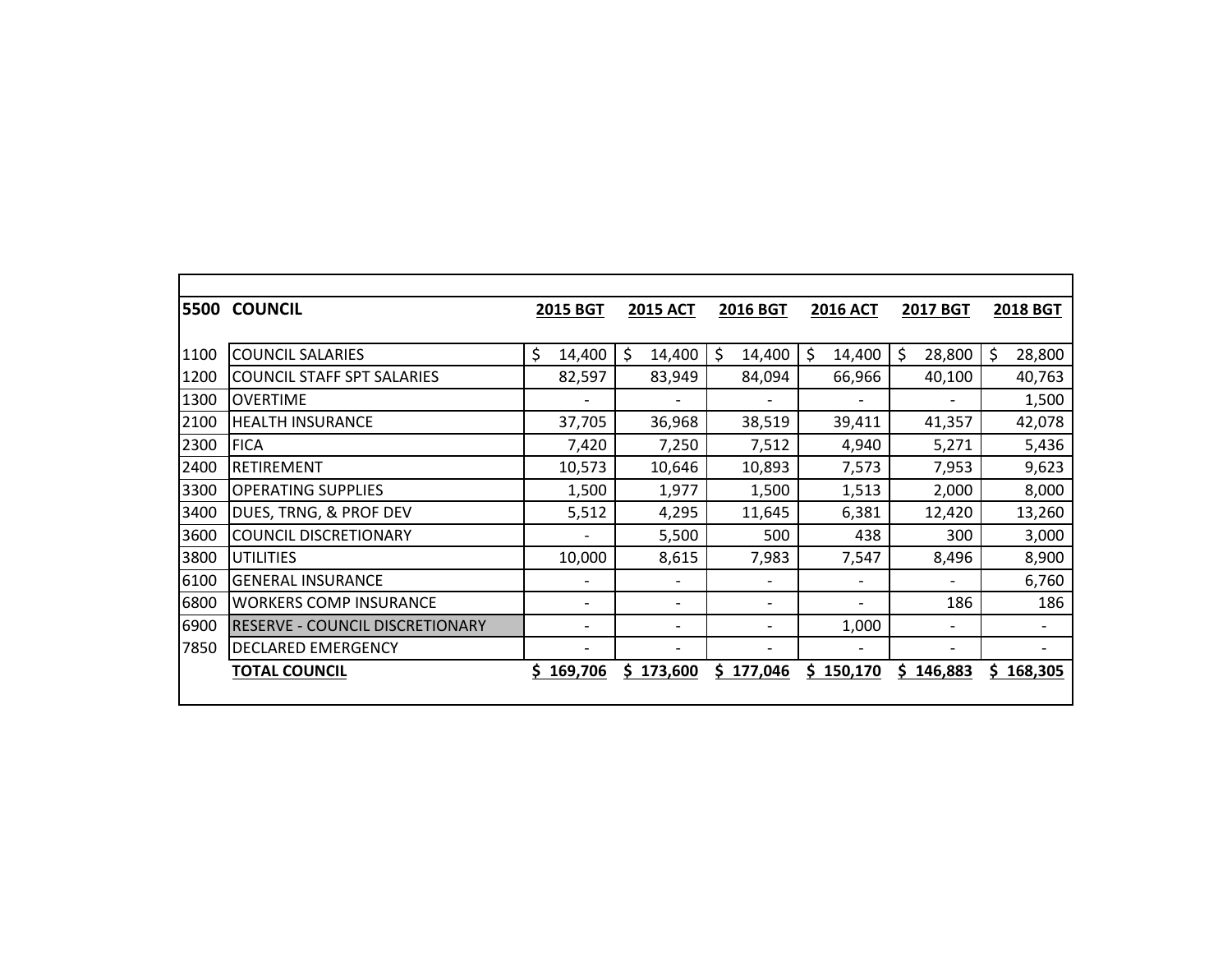| DEPT. | <b>DESCRIPTION</b>             | <b>FY17 BGT</b>          | <b>FY18 BGT</b> |
|-------|--------------------------------|--------------------------|-----------------|
| 5500  | <b>IOFFICE SUPPLIES</b>        | 2,000                    | 2,000           |
|       | COUNCIL CHAMBERS PUBLIC CHAIRS | $\overline{\phantom{a}}$ | 6,000           |
|       |                                | 2,000                    | 8.000           |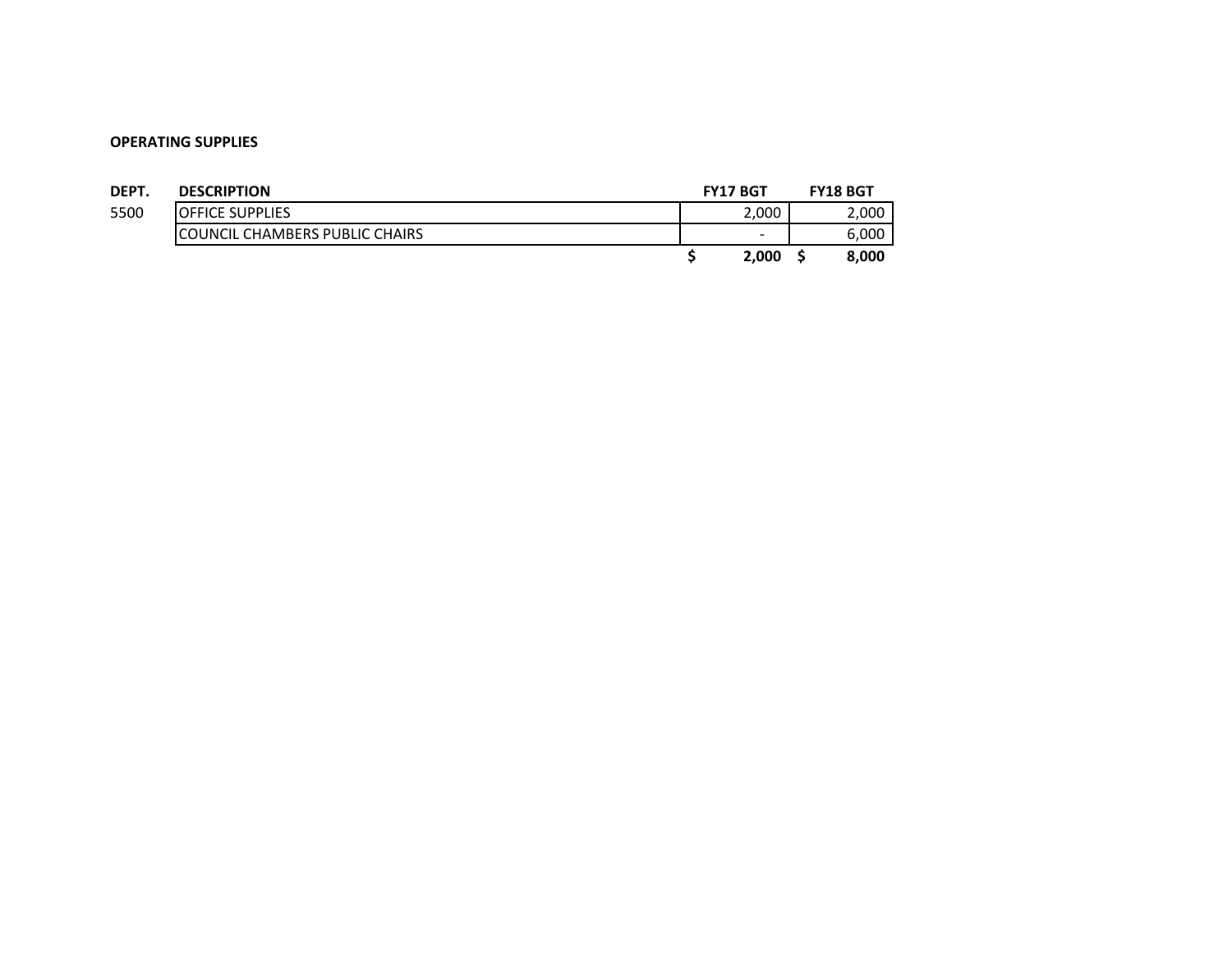| DEPT. | <b>EMPLOYEE</b>        | <b>DESCRIPTION</b>                          | <b>FY17 BGT</b> | <b>FY18 BGT</b>          |
|-------|------------------------|---------------------------------------------|-----------------|--------------------------|
| 5500  | <b>EDDIE ELLIS</b>     | MASC ANNUAL, LEGISLATIVE                    | 1,500           | 1,500                    |
|       | <b>LAURENE HULL</b>    | MASC ANNUAL, LEGISLATIVE                    | 1,500           | 1,500                    |
|       | <b>TERESA MARSHALL</b> | MASC ANNUAL, LEGISLATIVE                    | 1,500           | 1,500                    |
|       | <b>DALE STUCKEY</b>    | MASC ANNUAL, LEGISLATIVE                    | 2,200           | 2,200                    |
|       | DJ RICH                | <b>MASC LEGISLATIVE</b>                     | 1,000           | 1,000                    |
|       | PENNELL CLAMP          | <b>MASC ANNUAL</b>                          | 1,200           | $\overline{\phantom{a}}$ |
|       | <b>COUNCIL</b>         | <b>MASC</b>                                 | 810             | 810                      |
|       | <b>COUNCIL</b>         | <b>CMCOC</b>                                | 890             | 925                      |
|       | <b>COLLEEN JOLLEY</b>  | <b>MASC MISC TRAINING</b>                   | 1,300           | 1,500                    |
|       | <b>COLLEEN JOLLEY</b>  | <b>IIMC ANNUAL DUES</b>                     | 145             | $\overline{\phantom{a}}$ |
|       | <b>COLLEEN JOLLEY</b>  | <b>MFOCTA ANNUAL DUES (MASC)</b>            | 25              | 25                       |
|       | <b>JOE WILSON</b>      | <b>MASC MEETING &amp; ILA DUES</b>          | 350             | 800                      |
|       | <b>COUNCIL</b>         | ANNUAL LONG TERM STRATEGIC PLANNING SESSION |                 | 1,500                    |
|       |                        | <b>TOTAL</b>                                | 12,420          | 13,260                   |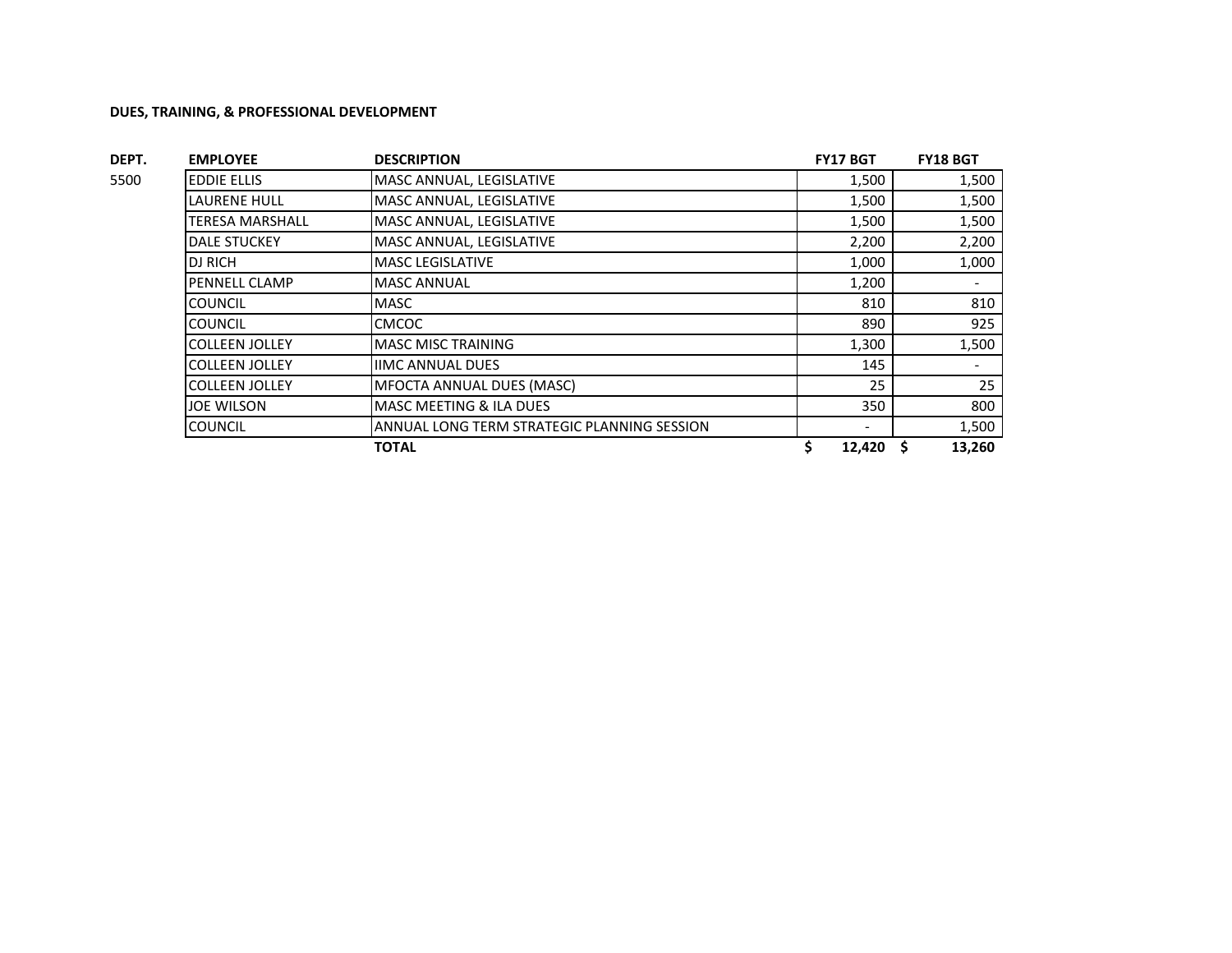| 5600 | <b>JUDICIAL</b>           | <b>2015 BGT</b> | <b>2015 ACT</b> | <b>2016 BGT</b> | <b>2016 ACT</b> | <b>2017 BGT</b>          | <b>2018 BGT</b> |
|------|---------------------------|-----------------|-----------------|-----------------|-----------------|--------------------------|-----------------|
|      |                           |                 |                 |                 |                 |                          |                 |
| 1100 | <b>SALARIES</b>           | \$<br>39,000    | 39,300<br>\$    | 39,300<br>S     | 39,300<br>Ś     | 39,300<br>Ś              | \$<br>41,300    |
| 2300 | <b>FICA</b>               | 2,984           | 3,006           | 3,006           | 3,006           | 3,006                    | 3,159           |
| 2400 | <b>RETIREMENT</b>         | 4,251           | 4,251           | 4,313           | 4,313           | 4,508                    | 5,560           |
| 3300 | <b>OPERATING SUPPLIES</b> | 1,000           | 847             | 800             | 410             | 800                      | 800             |
| 3400 | DUES, TRNG, & PROF DEV    | 3,500           | 3,605           | 3,700           | 3,699           | 3,700                    | 3,900           |
| 4000 | <b>CAPITAL OUTLAY</b>     |                 |                 |                 |                 | $\overline{\phantom{a}}$ |                 |
| 5100 | <b>CONTRACTS</b>          | 16,000          | 17,692          | 19,500          | 17,899          | 19,500                   | 2,000           |
|      | <b>TOTAL JUDICIAL</b>     | \$66,735        | 68,701<br>S.    | 70,620<br>S     | 68,627<br>S     | 70,815<br>S              | 56,719<br>S.    |
|      |                           |                 |                 |                 |                 |                          |                 |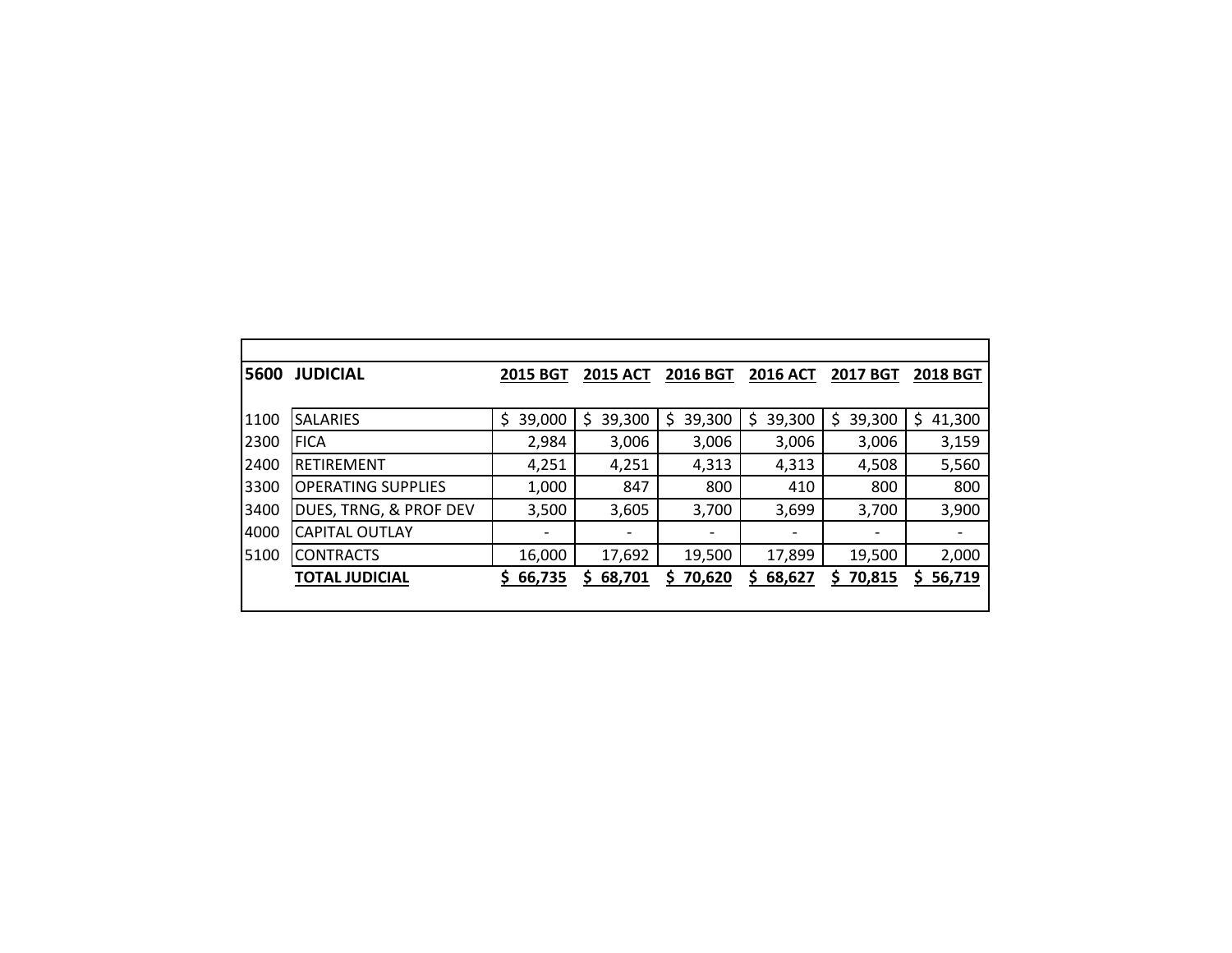| DEPT. | <b>DESCRIPTION</b>     | <b>FY17 BGT</b> | <b>FY18 BGT</b> |
|-------|------------------------|-----------------|-----------------|
| 5600  | <b>OFFICE SUPPLIES</b> | 800             | 800             |
|       |                        | 800             | 800             |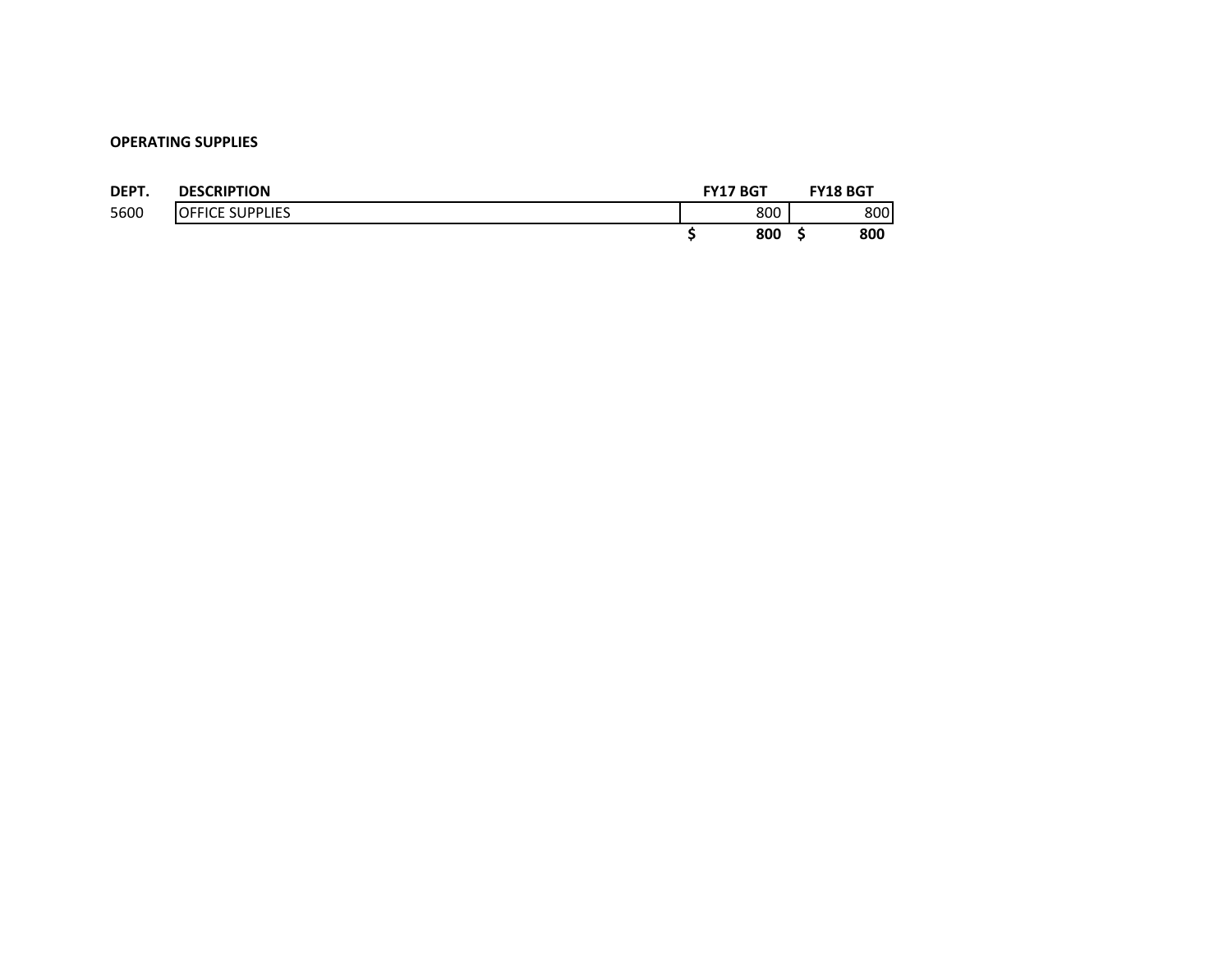| DEPT. | <b>EMPLOYEE</b>        | <b>DESCRIPTION</b>         | <b>FY17 BGT</b> | <b>FY18 BGT</b> |
|-------|------------------------|----------------------------|-----------------|-----------------|
| 5600  | <b>INICOLE DENEANE</b> | ISCSCJA ANNUAL SEMINAR     | 1.100           | 1,300           |
|       |                        | MCAA ANNUAL MEETING (MASC) | 850             | 850             |
|       |                        | MCAA ANNUAL DUES (MASC)    | 65              | 65              |
|       | IBENTLEY PRICE         | ISCSCJA ANNUAL CONVENTION  | 820             | 820             |
|       |                        | ISCSCJA ANNUAL DUES        | 50              | 50              |
|       | <b>CHRIS SKIPPER</b>   | ISCSCJA ANNUAL CONVENTION  | 765             | 765             |
|       |                        | ISCSCJA ANNUAL DUES        | 50              | 50              |
|       |                        | <b>TOTAL</b>               | 3,700           | 3.900           |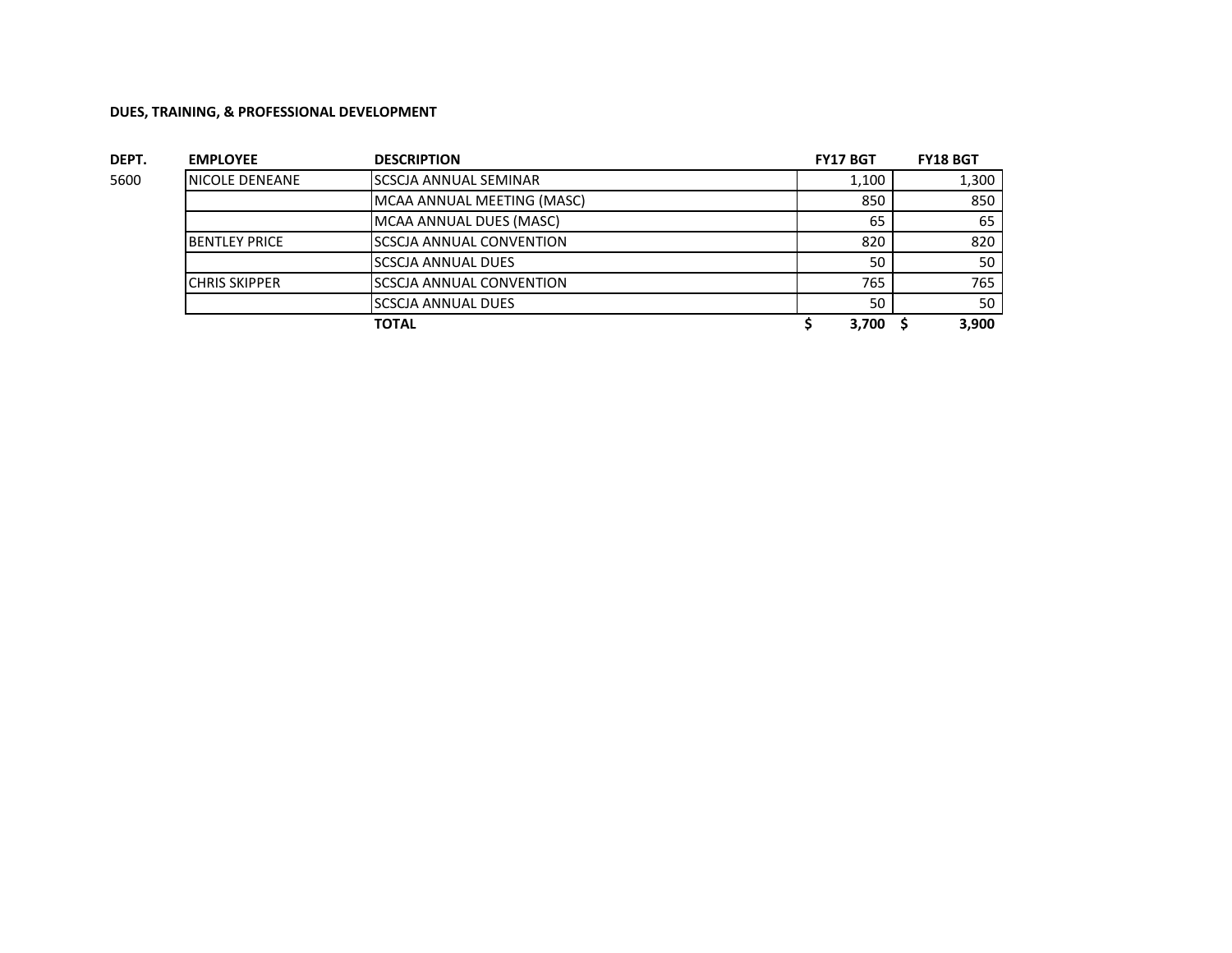## **CONTRACTS**

| <b>DEPT</b> | <b>VENDOR</b>              | <b>DESCRIPTION</b>              | <b>FY17 BGT</b> | <b>FY18 BGT</b> |
|-------------|----------------------------|---------------------------------|-----------------|-----------------|
|             | 5600 BROOKE<br><b>HURT</b> | DEFENDER<br><b>DI</b><br>'UBLIC | 2,000           | 2,000           |
|             |                            | <b>TOTAL</b>                    | 2,000           | 2,000           |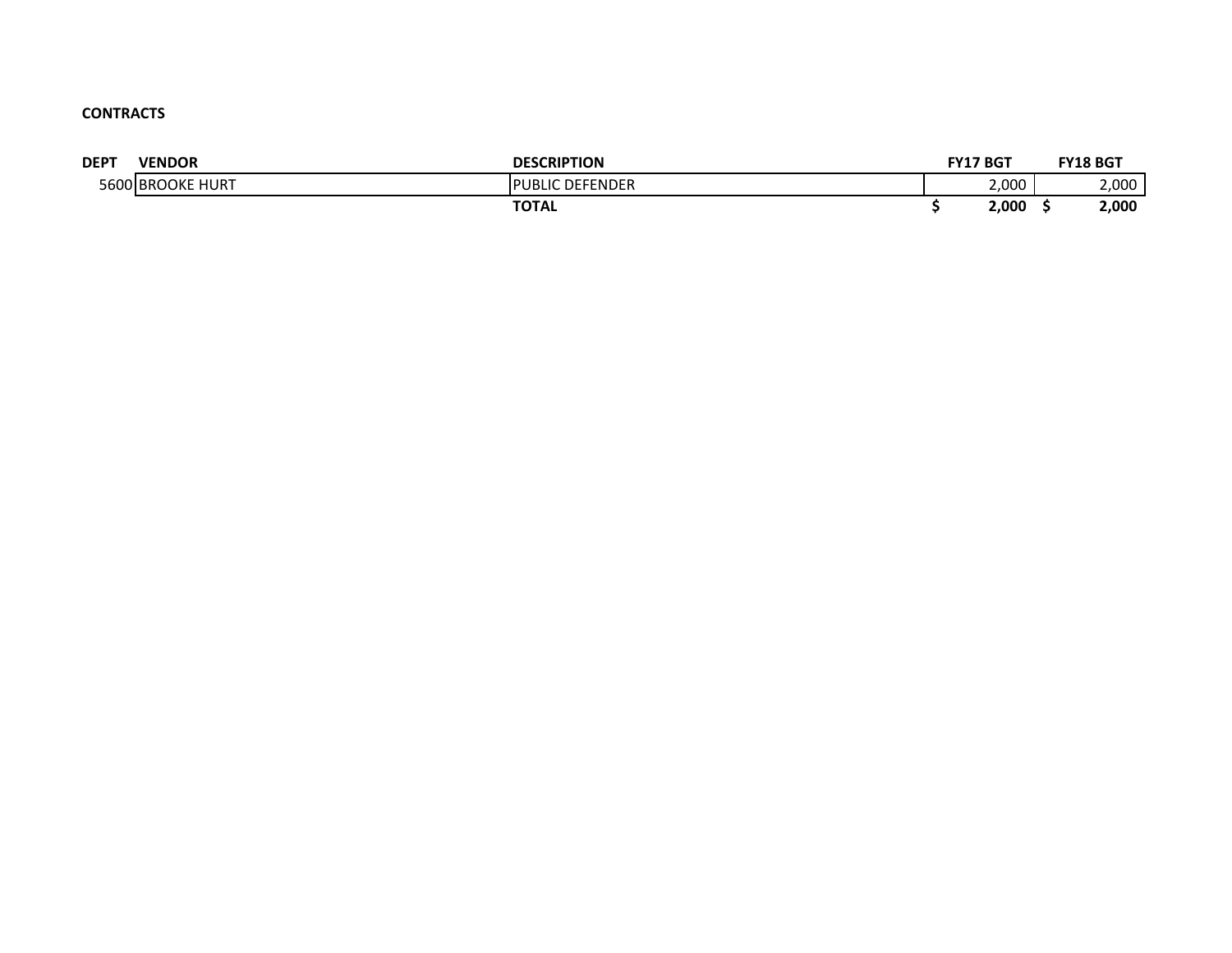| 15700 | <b>ELECTIONS</b>          |   | <b>2015 BGT</b> |     |   | 2015 ACT 2016 BGT | <b>2016 ACT</b> | 2017 BGT | <b>2018 BGT</b> |
|-------|---------------------------|---|-----------------|-----|---|-------------------|-----------------|----------|-----------------|
|       |                           |   |                 |     |   |                   |                 |          |                 |
| 1100  | <b>SALARIES</b>           | S | 3,500           | 500 |   |                   | 1,340           |          | 1,500           |
| 2300  | <b>IFICA</b>              |   |                 |     |   |                   |                 |          |                 |
| 3300  | <b>OPERATING SUPPLIES</b> |   |                 |     |   |                   |                 |          | -               |
| 3400  | DUES, TRNG, & PROF DEV    |   |                 |     |   |                   |                 |          |                 |
| 3600  | <b>ADVERTISING</b>        |   |                 |     |   |                   |                 |          | 500             |
|       | <b>TOTAL ELECTIONS</b>    |   | 3,500           | 500 | ς | $\blacksquare$    | 1,340           |          | 2,000           |
|       |                           |   |                 |     |   |                   |                 |          |                 |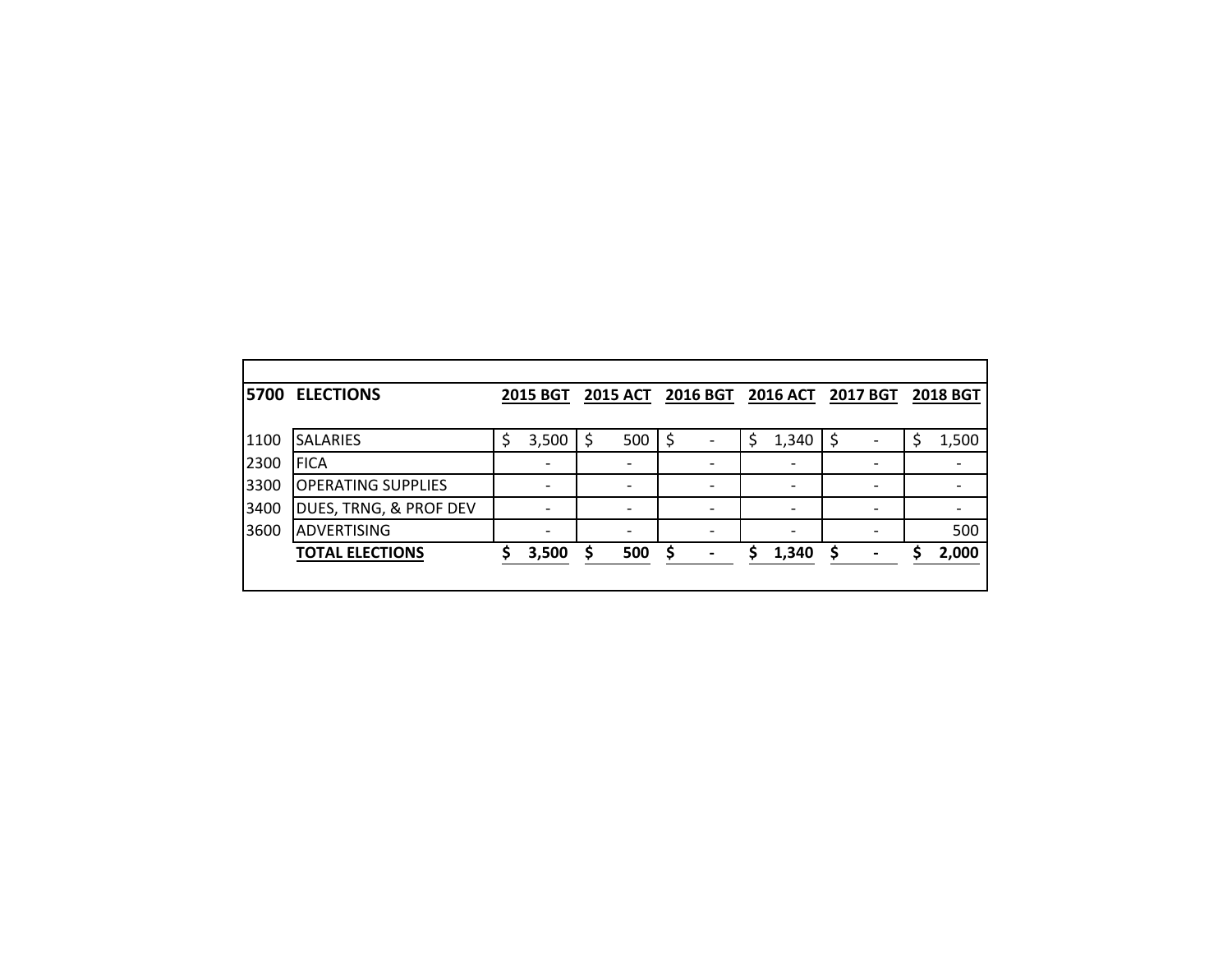| 5800 | <b>ADMINISTRATION</b>         | <b>2015 BGT</b> | <b>2015 ACT</b> | <b>2016 BGT</b> | <b>2016 ACT</b> | <b>2017 BGT</b> | <b>2018 BGT</b> |
|------|-------------------------------|-----------------|-----------------|-----------------|-----------------|-----------------|-----------------|
|      |                               |                 |                 |                 |                 |                 |                 |
| 1100 | <b>SALARIES</b>               | \$205,058       | \$214,659       | 207,213<br>\$   | \$<br>186,930   | \$<br>223,593   | \$247,295       |
| 1300 | <b>OVERTIME</b>               |                 |                 |                 | 425             |                 | 1,100           |
| 2100 | <b>HEALTH INSURANCE</b>       | 17,819          | 16,850          | 31,610          | 11,822          | 21,337          | 21,719          |
| 2300 | <b>FICA</b>                   | 11,267          | 12,374          | 10,667          | 9,507           | 17,105          | 19,002          |
| 2400 | RETIREMENT                    | 16,053          | 16,499          | 15,295          | 13,922          | 25,738          | 33,506          |
| 3300 | <b>OPERATING SUPPLIES</b>     | 5,000           | 5,053           | 5,000           | 3,290           | 7,000           | 7,000           |
| 3400 | DUES, TRNG, & PROF DEV        | 5,805           | 5,765           | 5,805           | 5,832           | 15,705          | 12,460          |
| 3500 | <b>FUEL</b>                   | 554             | 441             |                 |                 |                 |                 |
| 3800 | <b>UTILITIES</b>              | 5,000           | 2,976           | 3,073           | 2,878           | 4,390           | 4,500           |
| 4000 | <b>CAPITAL</b>                |                 |                 |                 |                 |                 |                 |
| 6100 | <b>GENERAL INSURANCE</b>      |                 |                 | 10,159          | 10,159          | 10,159          | 5,954           |
| 6800 | <b>WORKERS COMP INSURANCE</b> | 5,280           | 3,380           | 2,909           | 3,193           | 1,444           | 1,983           |
| 7850 | <b>DECLARED EMERGENCY</b>     |                 |                 |                 |                 |                 |                 |
|      | TOTAL ADMINISTRATION          | \$214,053       | \$228,934       | \$232,171       | \$<br>247,958   | \$326,470       | \$354,518       |
|      |                               |                 |                 |                 |                 |                 |                 |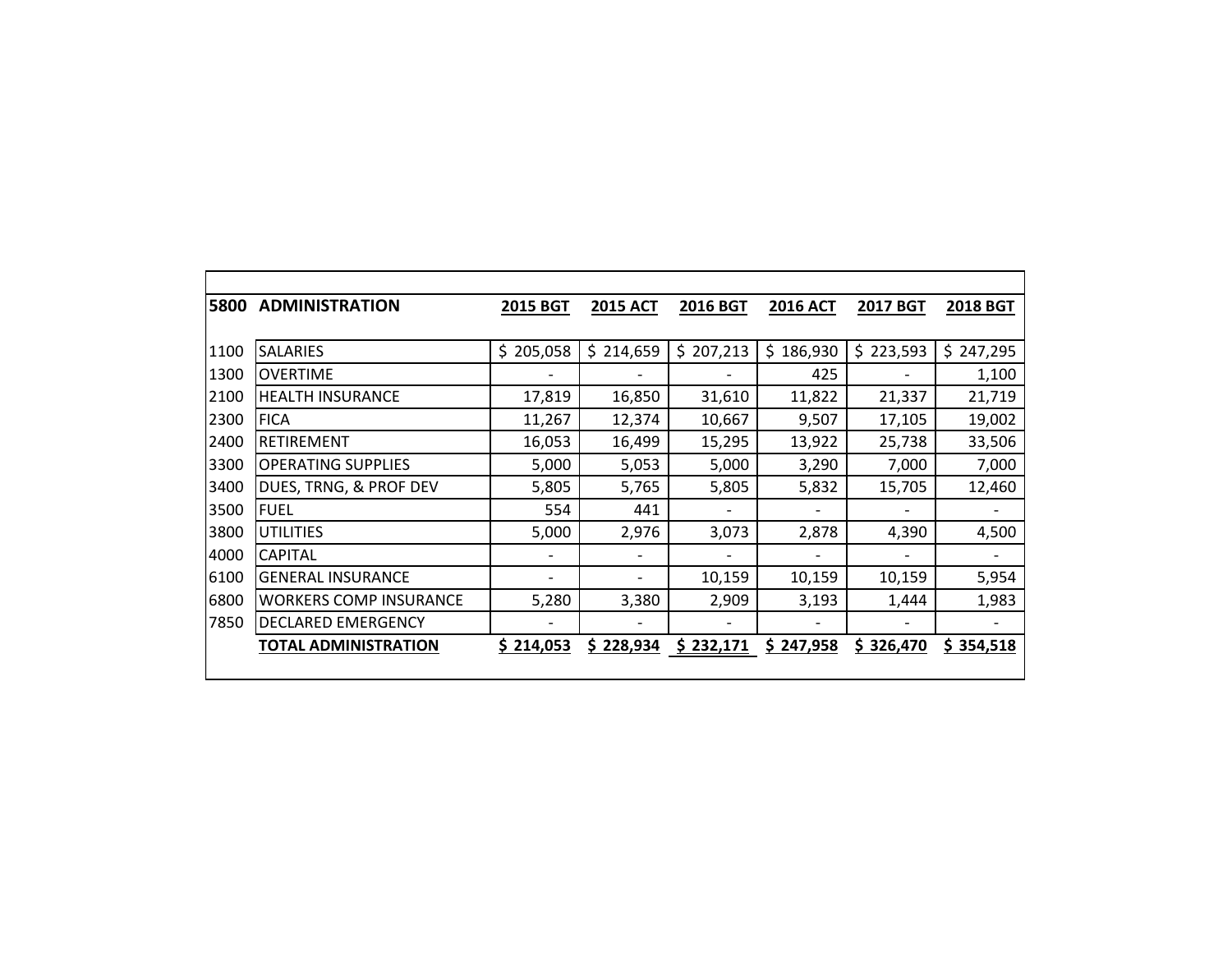| DEPT. | <b>DESCRIPTION</b>                                          | <b>FY17 BGT</b> | <b>FY18 BGT</b> |
|-------|-------------------------------------------------------------|-----------------|-----------------|
| 5800  | <b>OFFICE FURNITURE/EQUIPMENT</b>                           | 1,000           | 1,000           |
|       | <b>GENERAL OFFICE SUPPLIES &amp; PRESENTATION MATERIALS</b> | 4,300           | 4,300           |
|       | <b>PROFESSIONAL SHREDDING</b>                               | 700             | 700             |
|       | <b>IPRINTER CARTRIDGES</b>                                  | 1,000           | 1.000           |
|       |                                                             | 7,000           | 7.000           |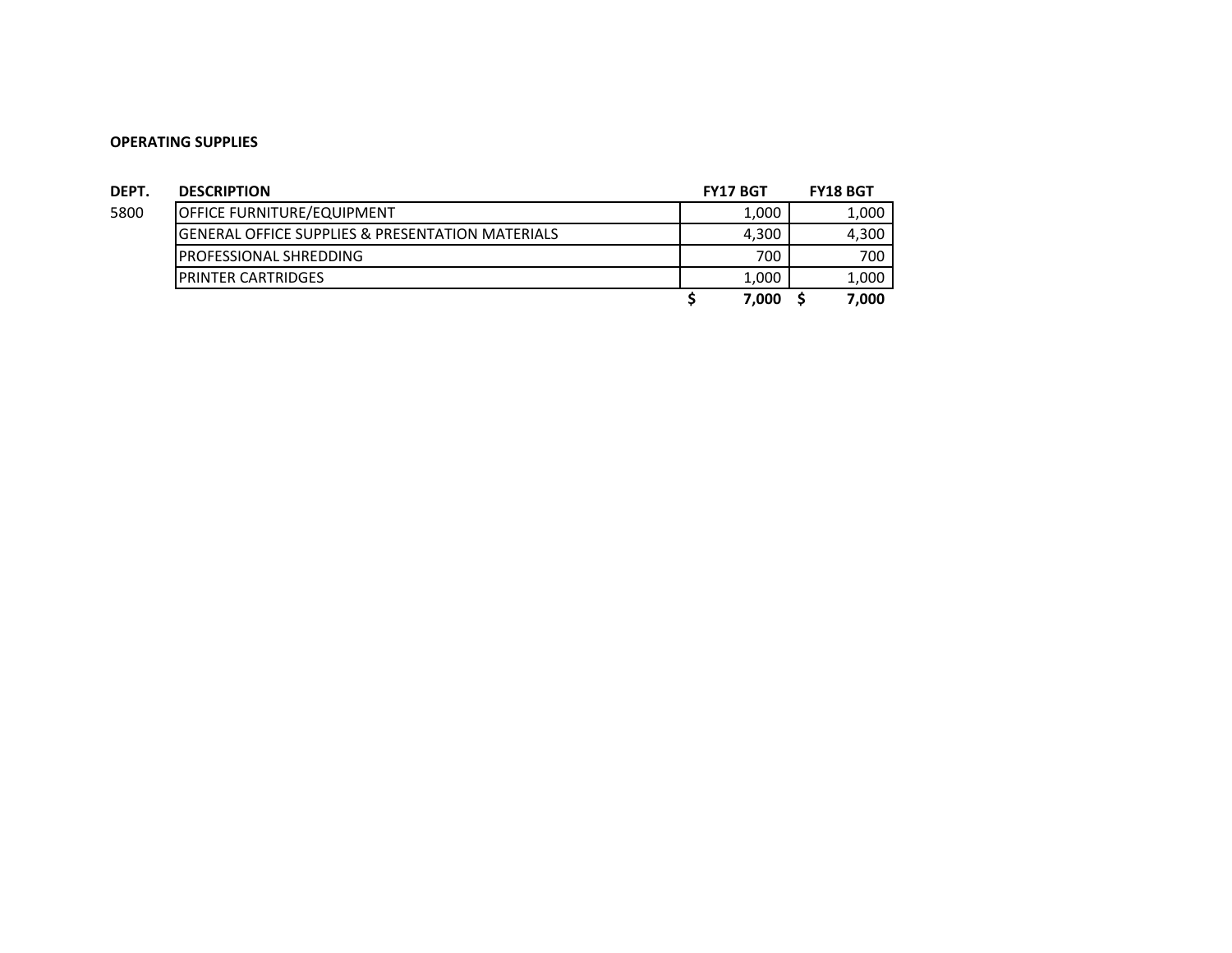| DEPT. | <b>EMPLOYEE</b>        | <b>DESCRIPTION</b>                                     | <b>FY17 BGT</b>          | <b>FY18 BGT</b>          |
|-------|------------------------|--------------------------------------------------------|--------------------------|--------------------------|
| 5800  | <b>KATHRYN BATTEY</b>  | MUNICIPAL HUMAN RESOURCES ASSOCITATION (MASC HR) ANNUA | 225                      | 225                      |
|       |                        | SCMIT RISK MGMT SERVICES ANNUAL MEETING                | 200                      | 200                      |
|       |                        | RISK MANAGEMENT TRAINING CLASS                         | 200                      | 200                      |
|       |                        | <b>SC STATE SHRM ANNUAL CONFERENCE</b>                 | 1,300                    | 1,300                    |
|       |                        | BENEFITS AT WORK SPONSORED BY SC PEBA                  | 300                      | 300                      |
|       |                        | NATIONAL SHRM CONFERENCE                               | 3,000                    | $\overline{\phantom{0}}$ |
|       |                        | <b>I</b> SHRM MEMBERSHIP                               | 190                      | 215                      |
|       | <b>LEE GESSNER</b>     | CPE TRAINING & CONFERENCE (Required 40 hours yr)       | 2,500                    | 3,000                    |
|       |                        | <b>GFOA ANNUAL DUES</b>                                | 160                      | 160                      |
|       |                        | <b>AICPA ANNUAL DUES</b>                               | 255                      | 255                      |
|       |                        | <b>CPA LICENSE RENEWAL</b>                             | 80                       | 80                       |
|       | <b>ROBIN BROOKS</b>    | <b>MASC REGISTRATION</b>                               | 20                       | 20                       |
|       |                        | MASC/MFOCTA CONFERENCE                                 | 900                      | 1,500                    |
|       |                        | <b>MASC ONLINE COURSES</b>                             | 105                      | 105                      |
|       |                        | AP CERTIFICATION TRAINING                              | 475                      | $\overline{\phantom{a}}$ |
|       | <b>SPENCER WETMORE</b> | PALMETTO PROFESSIONAL CITY MGMT CERTIFICATION          | 1,500                    | $\overline{\phantom{0}}$ |
|       |                        | <b>MASC MUNICIPAL ATTORNEYS MEET. ETC.</b>             | 350                      | 500                      |
|       |                        | <b>MASC ONLINE COURSES</b>                             | 70                       | $\overline{\phantom{0}}$ |
|       |                        | <b>SC BAR/CONTINUING ED</b>                            | 1,200                    | 1,200                    |
|       |                        | <b>ICITY MANAGER ASSOCIATION</b>                       | 1,200                    | 1,200                    |
|       |                        | AMERICAN SHORE AND BEACH PRESERVATION                  | 1,500                    | 1,500                    |
|       |                        | PROFESSIONAL MEETINGS & TRAINING                       | $\overline{\phantom{0}}$ | 500                      |
|       |                        | <b>TOTAL</b>                                           | \$<br>15,730             | \$.<br>12,460            |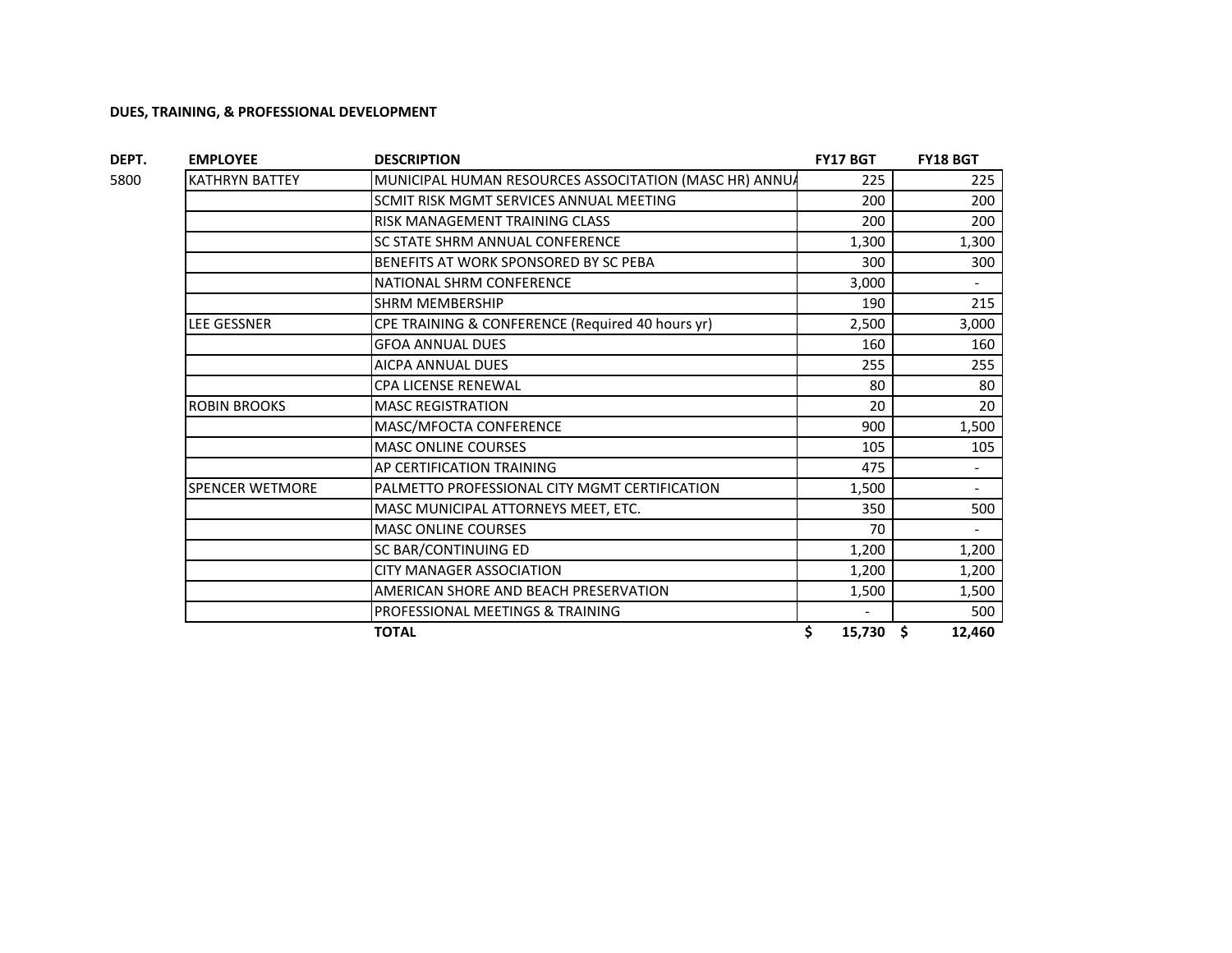| 5820 | <b>INFORMATION TECHNOLOGY</b> | <b>2015 BGT</b> | <b>2015 ACT</b> | <b>2016 BGT</b> | <b>2016 ACT</b>          | <b>2017 BGT</b> | <b>2018 BGT</b> |  |
|------|-------------------------------|-----------------|-----------------|-----------------|--------------------------|-----------------|-----------------|--|
|      |                               |                 |                 |                 |                          |                 |                 |  |
| 1100 | <b>SALARIES</b>               | \$              | \$              | \$<br>56,150    | \$<br>53,105             | \$<br>56,100    | \$<br>58,048    |  |
| 2100 | <b>HEALTH INSURANCE</b>       |                 |                 | 12,441          | 6,731                    | 12,712          | 12,947          |  |
| 2300 | <b>FICA</b>                   |                 |                 | 4,295           | 2,356                    | 4,292           | 4,441           |  |
| 2400 | RETIREMENT                    |                 |                 | 6,205           | 3,531                    | 6,474           | 7,858           |  |
| 3200 | REPAIRS/MAINTENANCE           |                 | -               | 4,313           | 2,332                    | 3,000           | 3,000           |  |
| 3300 | <b>OPERATING SUPPLIES</b>     |                 |                 | 2,000           | 1,980                    | 7,700           | 13,500          |  |
| 3400 | DUES, TRNG, & PROF DEV        |                 |                 | 2,500           | 2,230                    | 2,500           | 1,500           |  |
| 3800 | <b>UTILITIES</b>              |                 |                 | 891             | 664                      | 38,196          | 39,346          |  |
| 4000 | <b>CAPITAL</b>                |                 |                 | 13,000          | 9,803                    | 16,000          |                 |  |
| 5100 | <b>CONTRACTS</b>              |                 | -               | 57,438          | 44,088                   | 55,820          | 83,070          |  |
| 6800 | <b>WORKERS COMP INSURANCE</b> |                 | -               | 80              | $\overline{\phantom{0}}$ | 80              |                 |  |
| 7850 | <b>DECLARED EMERGENCY</b>     |                 | -               |                 |                          |                 |                 |  |
|      | <b>TOTAL INFO TECHNOLOGY</b>  |                 |                 | Ś<br>159,312    | S.<br>126,818            | 202,873<br>S.   | \$223,709       |  |
|      |                               |                 |                 |                 |                          |                 |                 |  |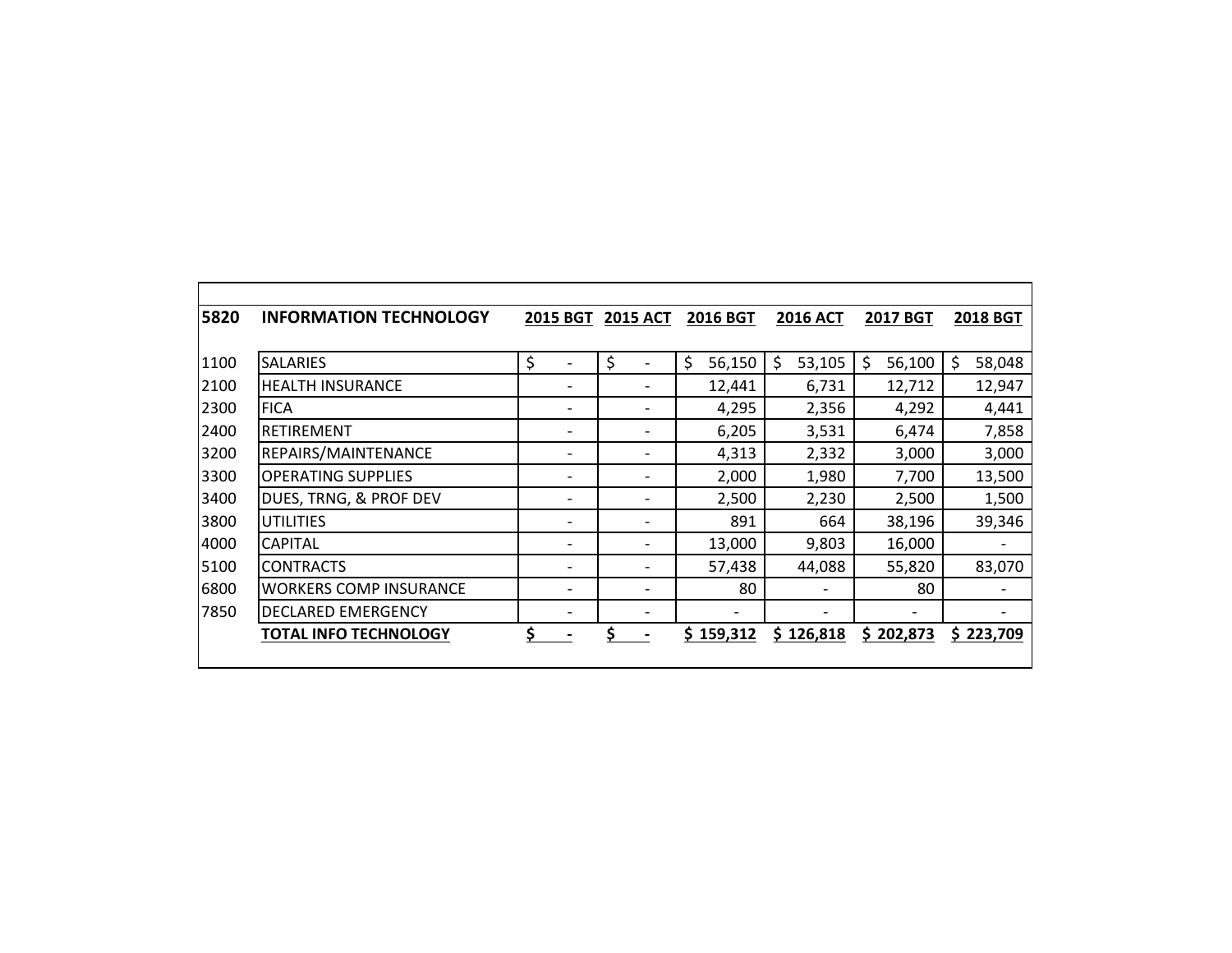#### **REPAIR & MAINTENANCE**

| DEPT. | <b>DESCRIPTION</b>                                | <b>FY17 BGT</b> | <b>FY18 BGT</b> |
|-------|---------------------------------------------------|-----------------|-----------------|
| 5820  | <b>PHONE SYSTEM / VM MAINTENANCE</b>              | 1,000           | 1,000           |
|       | <b>PARTS FOR EXISTING COMPUTER INFRASTRUCTURE</b> | 2,000           | 2,000           |
|       | <b>TOTAL</b>                                      | 3.000           | 3.000           |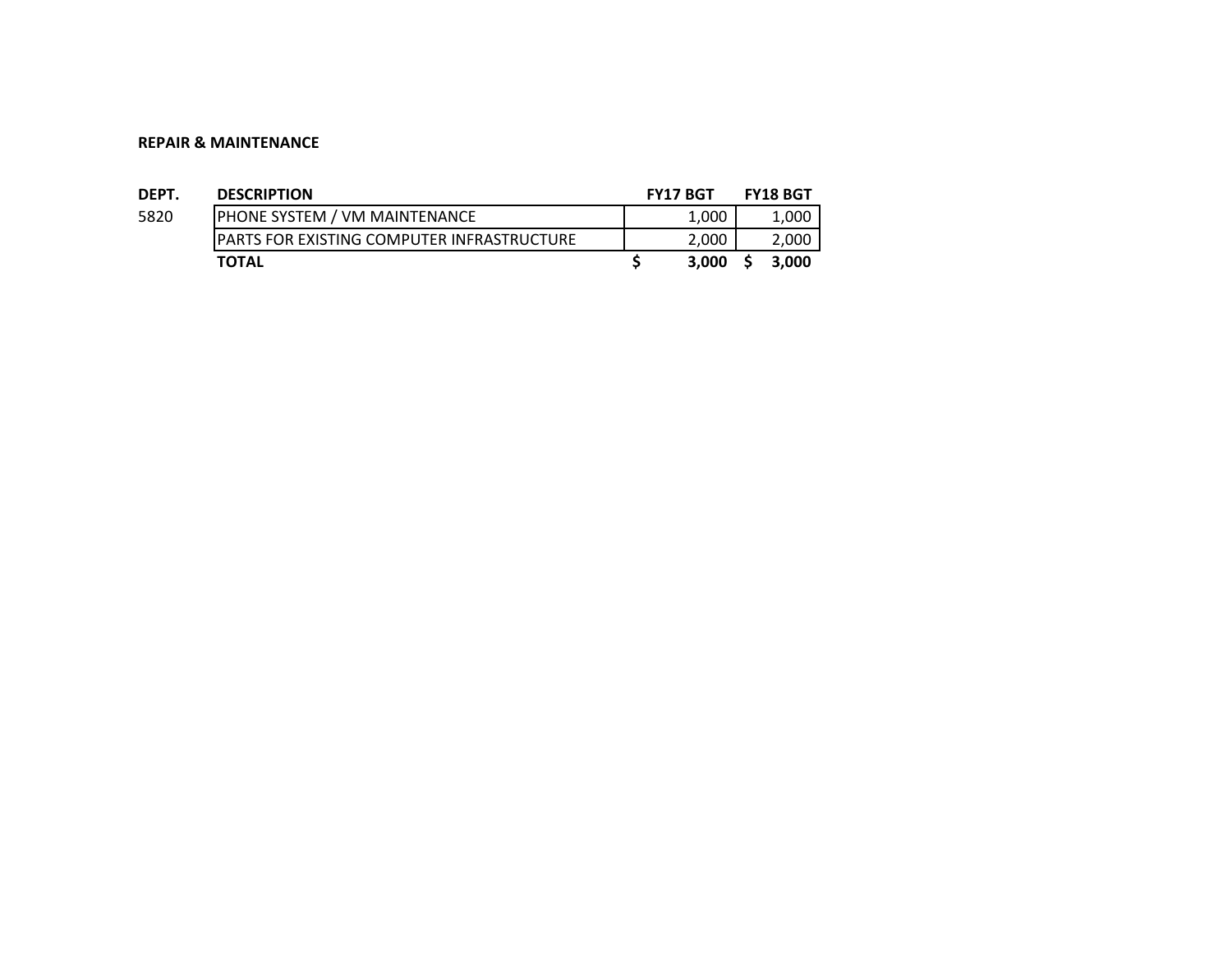| DEPT. | <b>DESCRIPTION</b>                                  | <b>FY17 BGT</b> | <b>FY18 BGT</b> |
|-------|-----------------------------------------------------|-----------------|-----------------|
| 5820  | <b>NEW COMPUTERS &amp; MONITORS FOR ADMIN</b>       | 1,700           |                 |
|       | NEW 1st FLOOR PRINTER (REPLACES 1 RICOH CONTRACTED) | 4,000           |                 |
|       | <b>GENERAL OFFICE SUPPLIES</b>                      | 2,000           | 1,000           |
|       | <b>SERVER REPLACEMENT</b>                           |                 | 2,500           |
|       | PRINTER TONER (1st FLOOR CITY HALL)                 |                 | 2,000           |
|       | FD COMPUTER REFRESH (3 COMPUTERS, 2 TABLETS)        |                 | 3,500           |
|       | PD COMPUTER REFRESH (4 LAPTOPS)                     |                 | 3,500           |
|       | MAYOR COMPUTER REFRESH (1 COMPUTER)                 |                 | 1,000           |
|       | <b>TOTAL</b>                                        | 7,700           | 13,500          |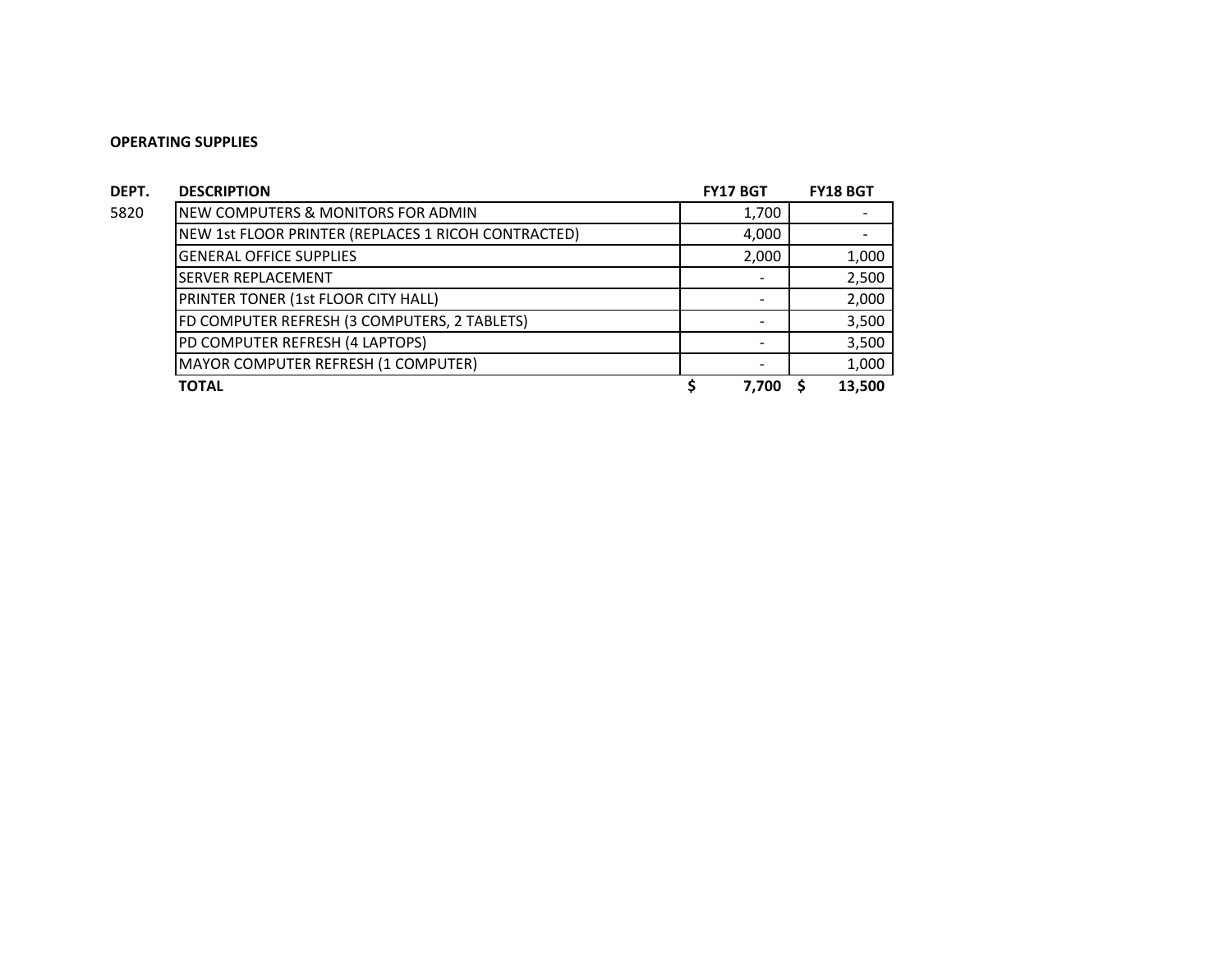| DEPT. | <b>EMPLOYEE</b> | <b>DESCRIPTION</b>               | <b>FY17 BGT</b> | <b>FY18 BGT</b> |
|-------|-----------------|----------------------------------|-----------------|-----------------|
| 5820  | IRYAN HALL      | MTASC MEMBERSHIP/MEETINGS/TRAVEL | 200             | 1,200           |
|       |                 | <b>ILMTC MEETINGS/TRAVEL</b>     | 200             | 300             |
|       |                 | <b>IMCSE TRAINING</b>            | 2,100           |                 |
|       |                 | <b>TOTAL</b>                     | 2,500           | 1,500           |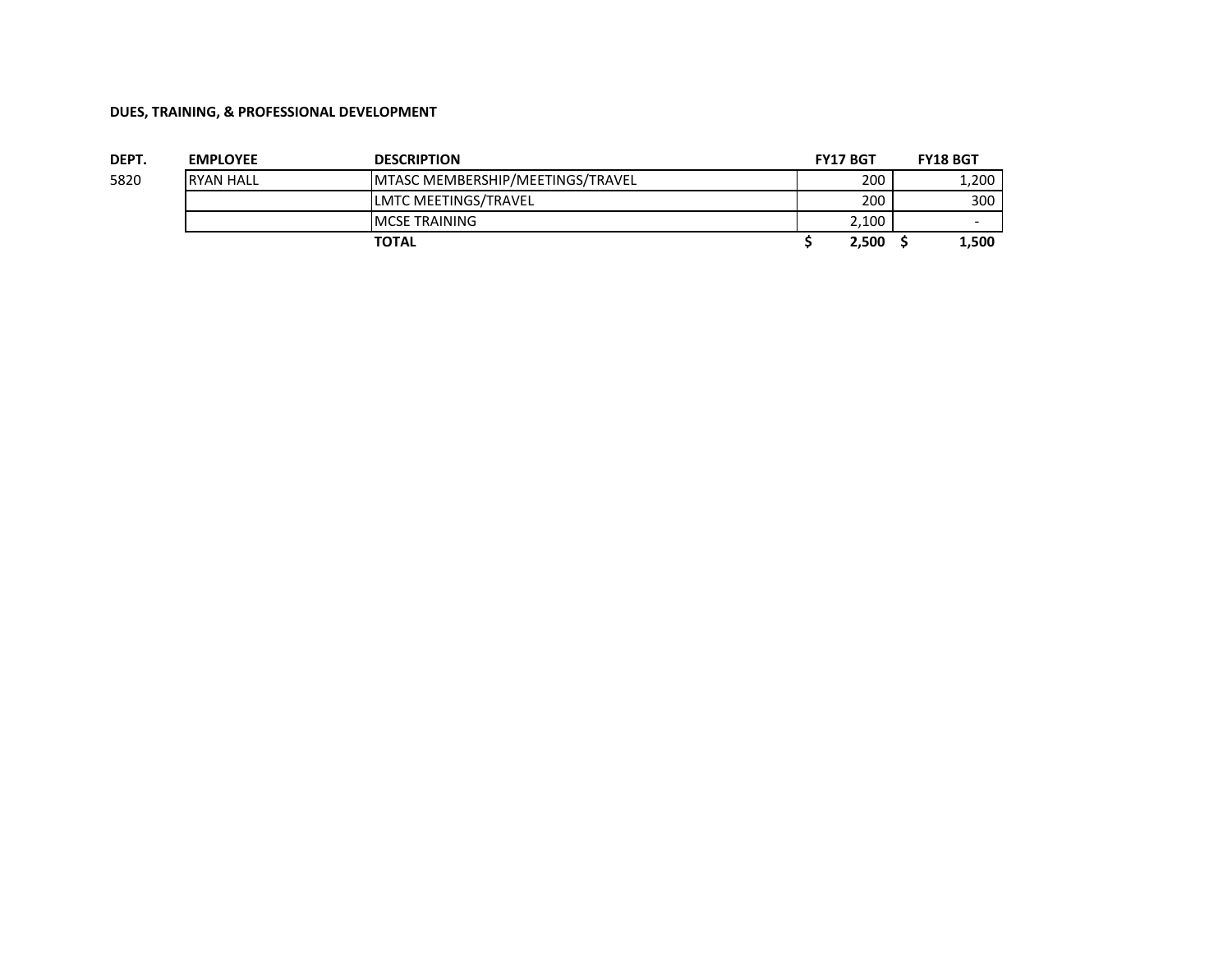## **CAPITAL**

| DEPT. DESCRIPTION                              | <b>FY17 BGT</b> | <b>FY18 BGT</b> |
|------------------------------------------------|-----------------|-----------------|
| 5820 COMPUTER INFRASTRUCTURE FOR PUBLIC SAFETY | 10,000          |                 |
| IETHERNET ENCRYPTER                            | 6.000           |                 |
| <b>TOTAL</b>                                   | 16.000          |                 |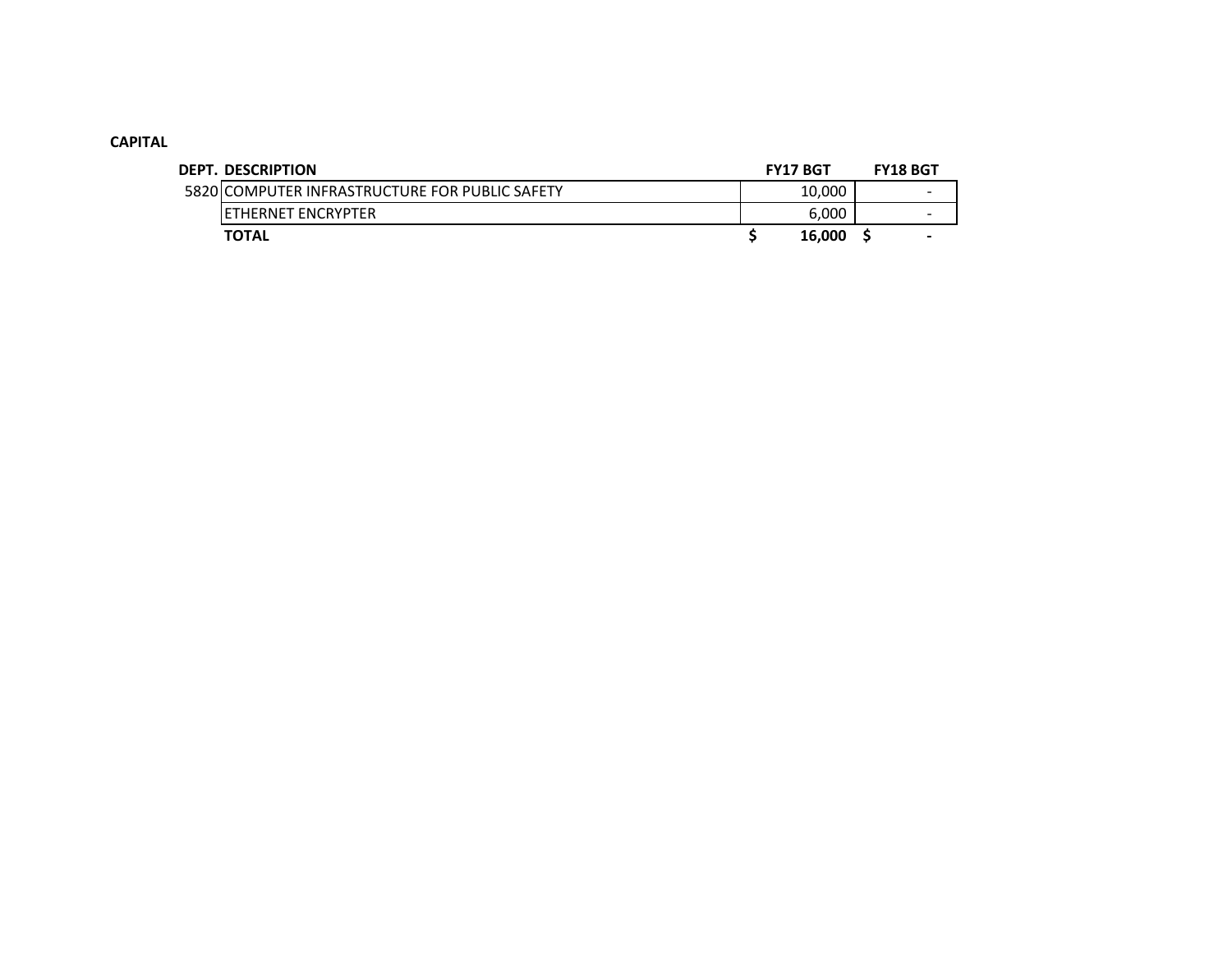## **CONTRACTS**

| <b>VENDOR</b>                       | <b>DESCRIPTION</b>                           | <b>FY17 BGT</b>   | <b>FY18 BGT</b> |
|-------------------------------------|----------------------------------------------|-------------------|-----------------|
| 5820 MICROSOFT                      | <b>EMAIL LICENSES/OFFICE SOFTWARE</b>        | 8,300             | 7,000           |
| <b>HARRIS SERVICES</b>              | G/L, A/P, C/R, P/R SOFTWARE MAIN.            | 10,000            | 10,000          |
| <b>BARRACUDA</b>                    | <b>SYSTEMS BACKUP (2016 - 2019)</b>          |                   |                 |
| <b>VIEO DESIGN LLC</b>              | <b>WEBSITE MAINTENANCE</b>                   | 2,000             | 2,000           |
| SYMANTEC END POINT PROTECTION       | <b>ANTI-VIRUS LICENSE</b>                    | 1,000             |                 |
| <b>CITRIX</b>                       | <b>REMOTE ACCESS &amp; ASSIST</b>            | 1,300             | 1,300           |
| DATAMAXX APPLIED TECHNOLOGIES       | <b>NCIC ACCESS SOFTWARE MAINTENANCE</b>      | 1,560             | 1,560           |
| <b>BUDGET AND CONTROL</b>           | <b>NCIC ROUTER MAINT/MGT</b>                 | 1,400             | 1,400           |
| <b>COLUMBITECH</b>                  | SECURE NETWORK CONNECT, MDT                  | 1,960             |                 |
| XEROX CORP (WAS ACS FIREHOUSE)      | FIRE SOFTWARE MAINTENANCE                    | 2,500             | 3,250           |
| <b>TYLER TECHONOLOGIES</b>          | <b>COURT SOFTWARE MAINTENANCE</b>            | 4,000             | 5,000           |
| <b>IBIS SMS PERMITTING SOFTWARE</b> | <b>ANNUAL MAINTENANCE</b>                    | 1,200             | 1,200           |
| <b>ADOBE PRO</b>                    | PDF SOFTWARE                                 | 1,200             | 1,500           |
| <b>ESRI</b>                         | <b>GIS ONLINE LICENSING</b>                  | 2,500             | 2,000           |
| <b>ECIVIS</b>                       | <b>GRANT SEARCH (1 LICENSE)</b>              | 1,900             | 1,900           |
| <b>RICOH</b>                        | 2 NEW COPIER LEASE (2nd FLOOR & PS)          | 15,000            | 9,500           |
| UATTEND.COM                         | TIME CLOCK PROCESSING - WATER PLANT          | 360               | 360             |
| <b>NDI RECOGNITION SYSTEMS</b>      | <b>LPR CAMERA</b>                            |                   | 3,200           |
| <b>ALEN</b>                         | PS RMS/CAD SOFTWARE                          | $\sim$            | 14,400          |
| <b>TBD</b>                          | UPFIT EOC, AV EQUIP, COMPUTER, CABLING       |                   | 7,500           |
| <b>TBD</b>                          | <b>EOC BACKUP TELEPHONE SERVICE</b>          |                   | 1,000           |
| TBD                                 | IT SECURITY AUDIT                            |                   | 2,500           |
| TBD                                 | ADMINISTRATIVE SOFTWARE - RESIDENTIAL REPORT | $\blacksquare$    | 500             |
| <b>TBD</b>                          | WEB STREAM SERVICE FOR COUNCIL MEETINGS      | $\blacksquare$    | 1,000           |
| TBD                                 | MUNICIPAL MOBILE APP                         |                   | 5,000           |
|                                     | <b>TOTAL</b>                                 | \$<br>$56,180$ \$ | 83,070          |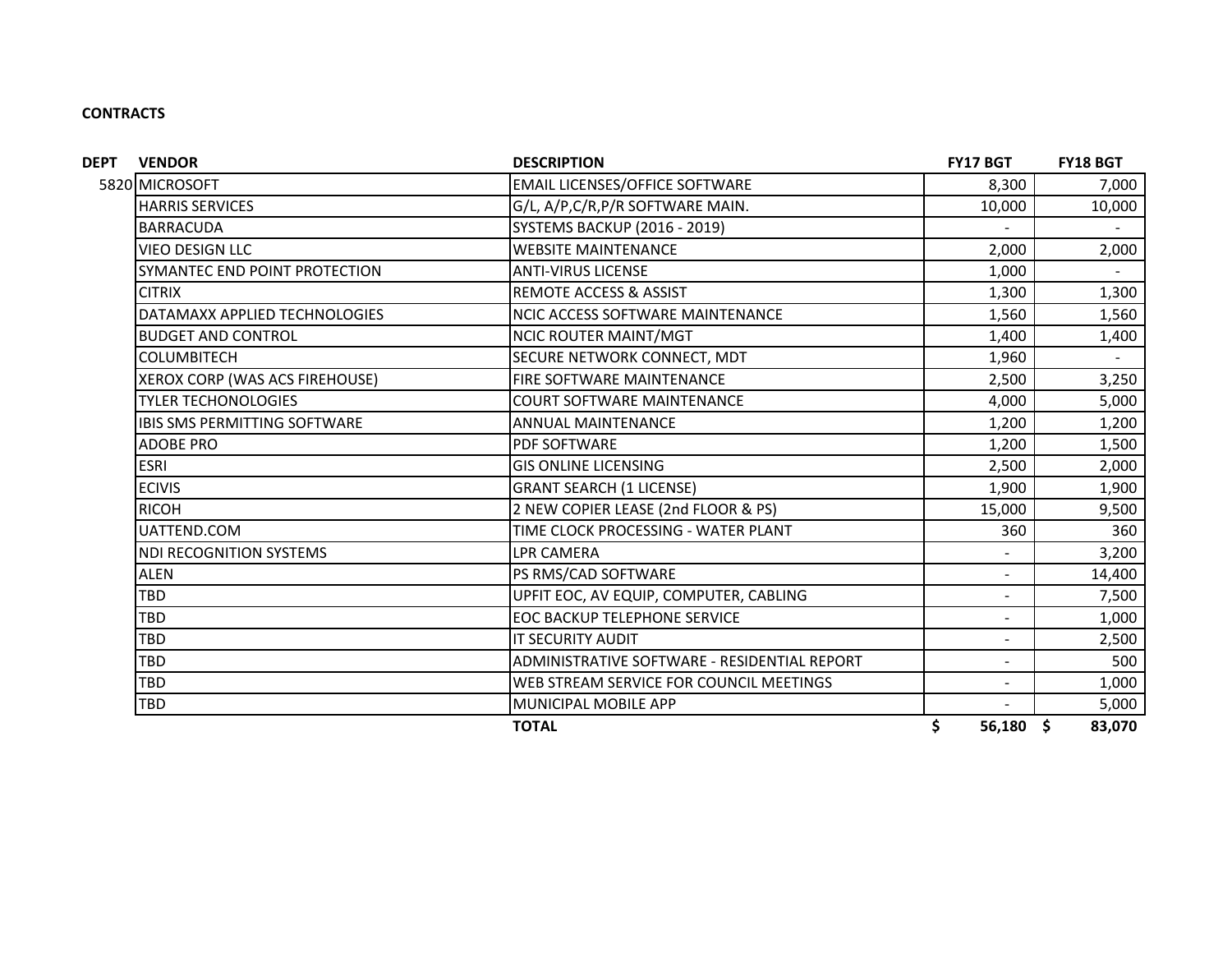| 5900 | <b>ZONING &amp; PLANNING</b>       | <b>2015 BGT</b>              | <b>2015 ACT</b>          | <b>2016 BGT</b> | <b>2016 ACT</b> | <b>2017 BGT</b> | <b>2018 BGT</b> |
|------|------------------------------------|------------------------------|--------------------------|-----------------|-----------------|-----------------|-----------------|
|      |                                    |                              |                          |                 |                 |                 |                 |
| 1100 | <b>SALARIES</b>                    | \$<br>71,468                 | \$<br>71,991             | \$<br>73,197    | \$<br>73,695    | \$<br>76,113    | \$<br>77,945    |
| 2100 | <b>HEALTH INSURANCE</b>            | 5,496                        | 5,476                    | 5,623           | 5,659           | 5,729           | 5,826           |
| 2300 | <b>FICA</b>                        | 5,467                        | 5,379                    | 5,600           | 5,605           | 5,823           | 5,963           |
| 2400 | <b>RETIREMENT</b>                  | 7,576                        | 7,817                    | 8,062           | 8,129           | 8,764           | 10,522          |
| 3300 | <b>OPERATING SUPPLIES</b>          | 500                          | 80                       | 3,000           | 4,008           | 7,000           | 5,000           |
| 3400 | DUES, TRNG, & PROF DEV             | 3,570                        | 5,397                    | 3,870           | 3,516           | 3,750           | 4,000           |
| 3800 | UTILITIES                          | 1,250                        | 633                      | 759             | 1,122           | 1,060           | 1,060           |
| 4000 | <b>CAPITAL OUTLAY</b>              | $\qquad \qquad \blacksquare$ | $\overline{a}$           |                 |                 |                 |                 |
| 5100 | <b>CONTRACTS</b>                   | 500                          | 1,545                    | 2,000           | 1,545           | 4,000           | 15,000          |
| 6100 | <b>GENERAL INSURANCE</b>           | $\qquad \qquad \blacksquare$ | $\overline{\phantom{a}}$ | 22              | 22              | 22              | 977             |
| 7850 | <b>DECLARED EMERGENCY</b>          |                              |                          |                 |                 |                 |                 |
|      | <b>TOTAL ZONING &amp; PLANNING</b> | \$95,826                     | \$98,318                 | S.<br>102,133   | Ŝ.<br>103,302   | S.<br>112,261   | Ś<br>126,292    |
|      |                                    |                              |                          |                 |                 |                 |                 |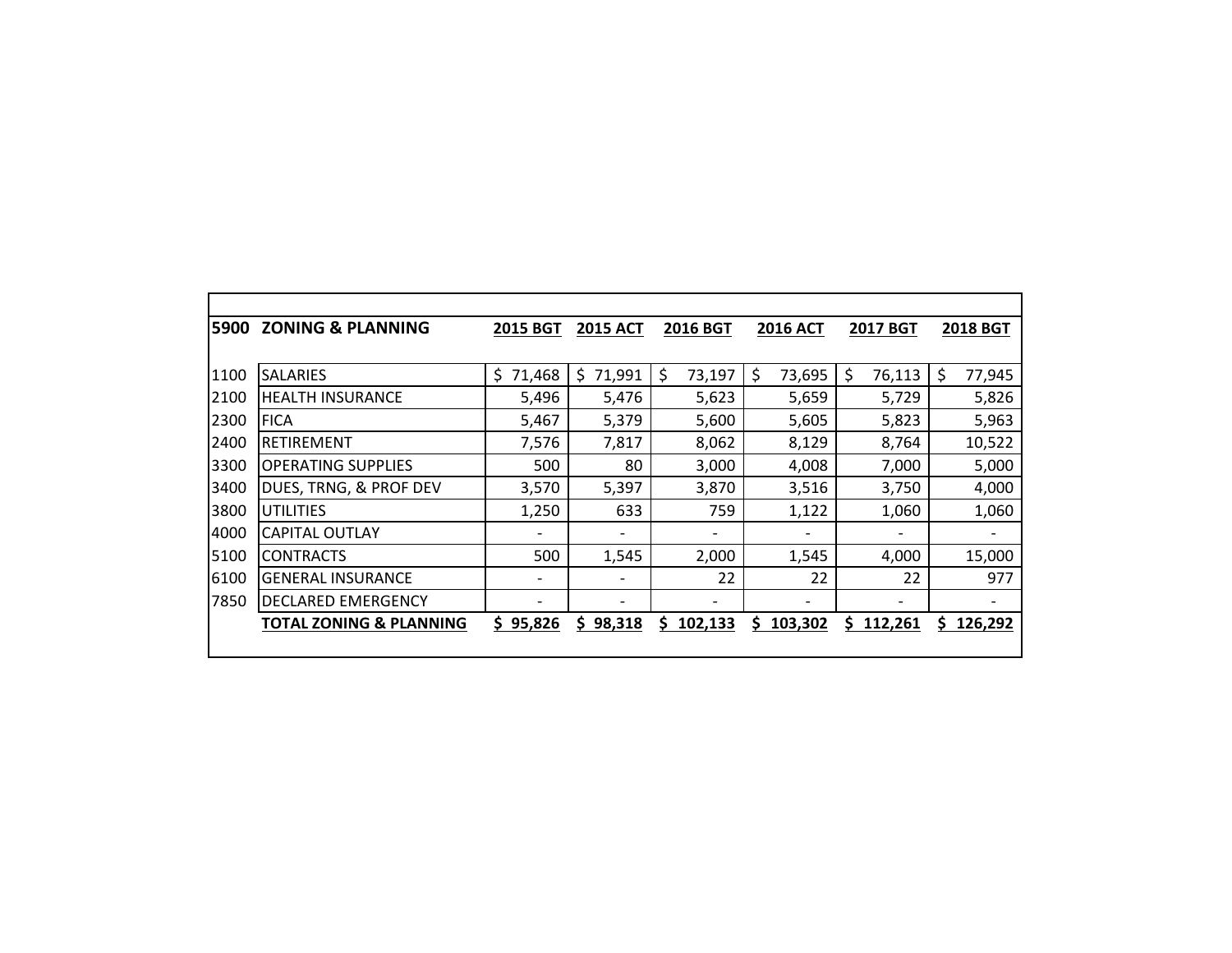| DEPT. | <b>DESCRIPTION</b>                        | <b>FY17 BGT</b> |       | <b>FY18 BGT</b> |
|-------|-------------------------------------------|-----------------|-------|-----------------|
| 5900  | <b>IBUSINESS LICENSE VEHICLE STICKERS</b> |                 | 6,500 | 4,500           |
|       | <b>IOFFICE SUPPLIES</b>                   |                 | 500   | 500             |
|       |                                           |                 | 7.000 | 5,000           |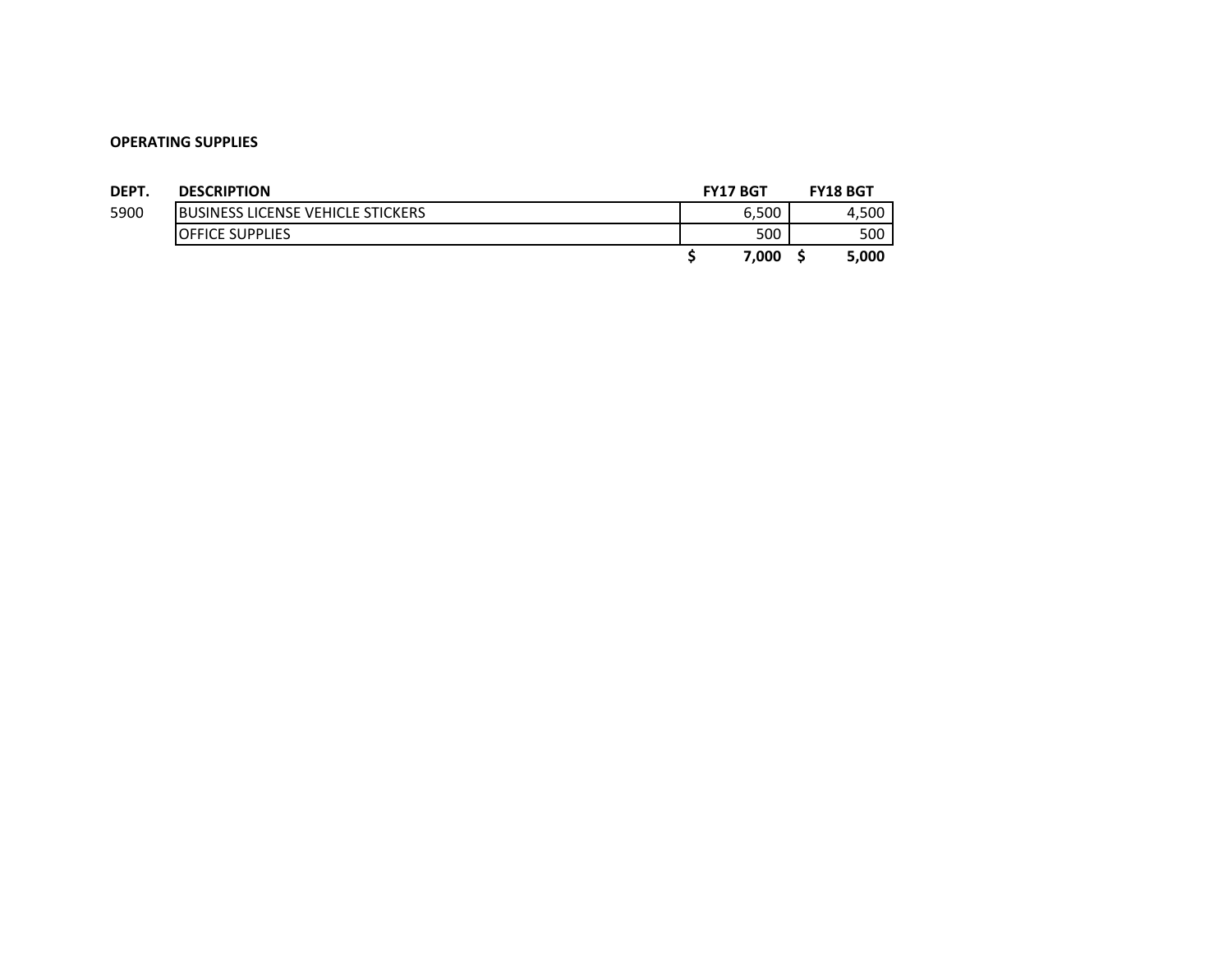| DEPT. | <b>EMPLOYEE</b>   | <b>DESCRIPTION</b>                               | <b>FY17 BGT</b> | <b>FY18 BGT</b> |
|-------|-------------------|--------------------------------------------------|-----------------|-----------------|
| 5900  | <b>AARON POPE</b> | <b>APA ANNUAL CONFERENCE</b>                     | 3.075           | 3.000           |
|       |                   | <b>JAICP ANNUAL DUES</b>                         | 375             | 350             |
|       |                   | IMATERIALS & FOOD FOR BOARDS & COMM TRNG         | 300             | 150             |
|       |                   | <b>ISCCMA ANNUAL MEETING (DEPUTY ADMIN TRNG)</b> | -               | 500             |
|       |                   | TOTAL                                            | 3,750           | 4.000           |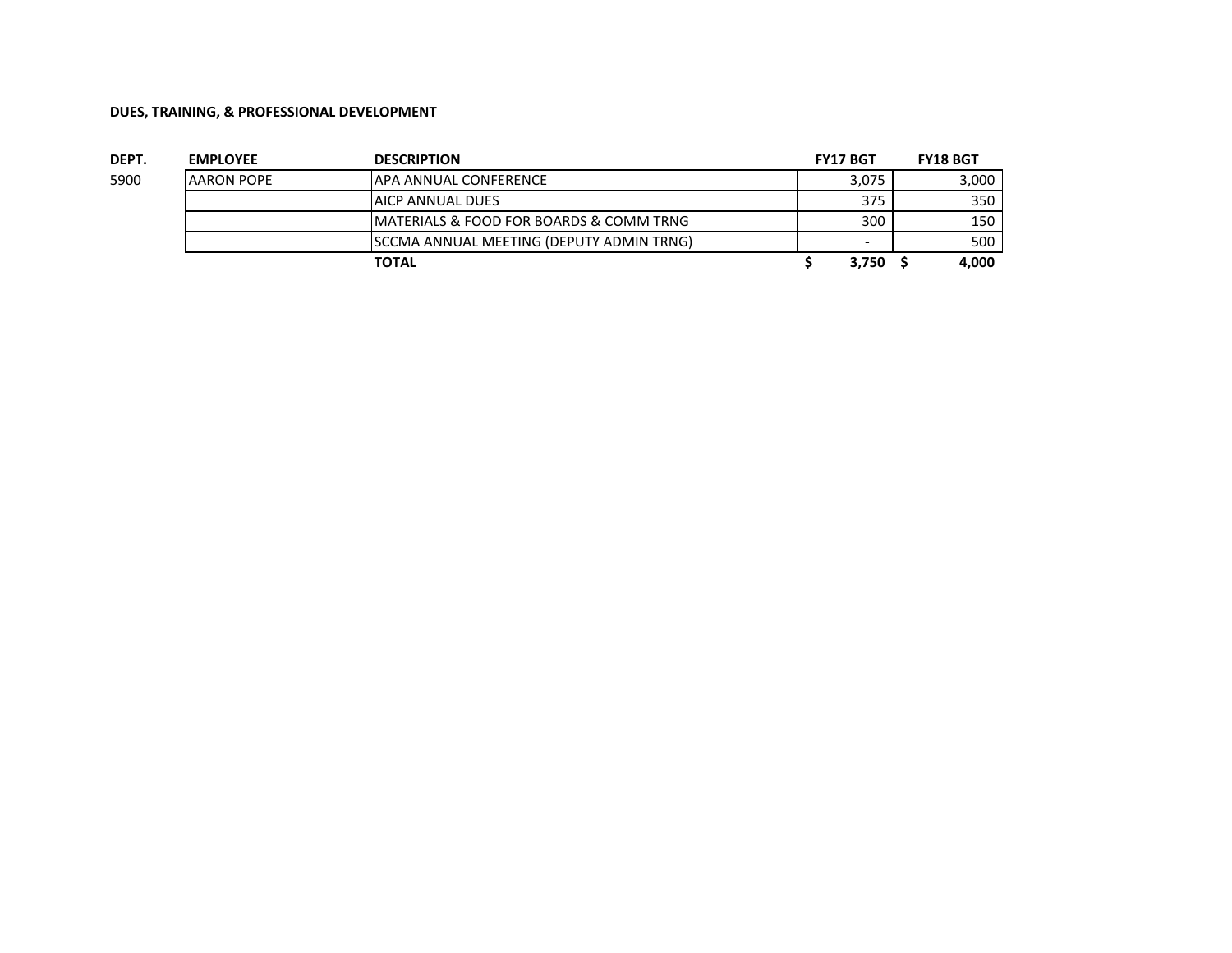## **CONTRACTS**

| <b>DEPT</b> | <b>VENDOR</b>                  | <b>DESCRIPTION</b>                                     | <b>FY17 BGT</b> | <b>FY18 BGT</b> |
|-------------|--------------------------------|--------------------------------------------------------|-----------------|-----------------|
|             | 5900 BCDCOG                    | <b>IMAPPING, CONSULTING, VARIOUS PLANNING SERVICES</b> | 500             | 1,000           |
|             | <b>ICLARK &amp; ASSOCIATES</b> | ITRANSCRIPTION FOR BZA & BL HEARINGS                   | 2.500           | 2,000           |
|             | <b>TBD</b>                     | <b>IRENTAL COMPLIANCE SOFTWARE</b>                     |                 | 12,000          |
|             |                                | <b>TOTAL</b>                                           | 4,000           | 15,000          |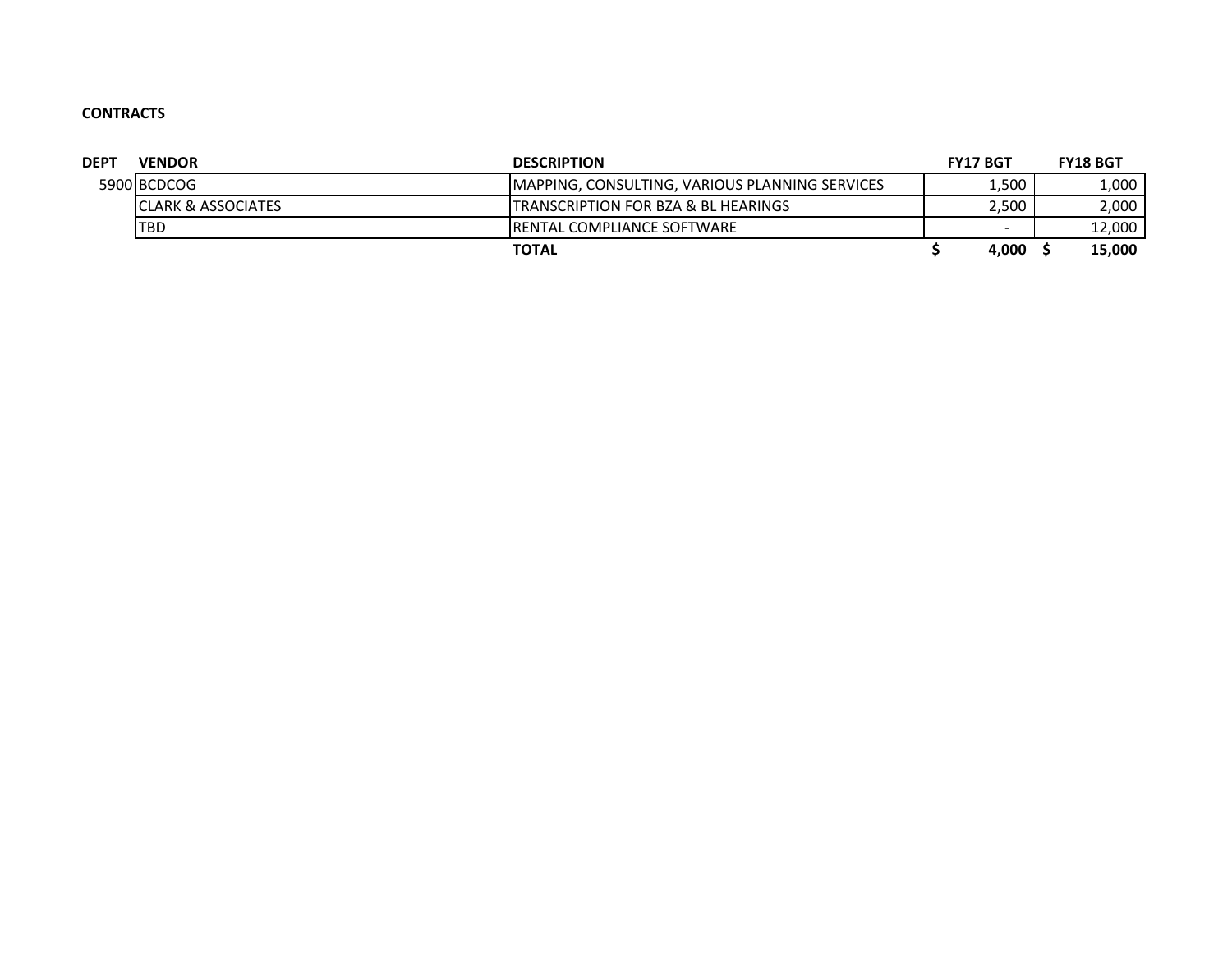| 6000 | <b>FACILITIES</b>                      | 2015 BGT                 | <b>2015 ACT</b>          | 2016 BGT                 | <b>2016 ACT</b>          | <b>2017 BGT</b>          | <b>2018 BGT</b>          |
|------|----------------------------------------|--------------------------|--------------------------|--------------------------|--------------------------|--------------------------|--------------------------|
|      |                                        |                          |                          |                          |                          |                          |                          |
| 1100 | <b>SALARIES</b>                        | $\zeta$<br>66,137        | $\zeta$<br>67,866        | $\zeta$<br>67,710        | $\zeta$<br>71,214        | $\zeta$<br>37,990        | $\zeta$<br>39,256        |
| 2100 | <b>HEALTH INSURANCE</b>                | 12,115                   | 12,096                   | 11,334                   | 12,354                   | 6,356                    | 6,473                    |
| 2300 | <b>FICA</b>                            | 5,059                    | 4,997                    | 5,180                    | 5,258                    | 2,906                    | 3,003                    |
| 2400 | <b>RETIREMENT</b>                      | 7,011                    | 7,239                    | 7,461                    | 7,852                    | 4,363                    | 5,289                    |
| 3300 | <b>OPERATING SUPPLIES</b>              | 2,000                    | 1,888                    | 2,000                    | 2,308                    | 3,750                    | 8,250                    |
| 3400 | DUES, TRNG, & PROF DEV                 | 5,060                    | 4,410                    | 4,180                    | 4,706                    | 2,000                    | 2,051                    |
| 3500 | <b>FUEL</b>                            | 4,389                    | 4,322                    | 3,800                    | 3,292                    | 3,800                    | 3,800                    |
| 3550 | <b>VEHICLE REPAIRS</b>                 | $\sim$                   | $\overline{a}$           | 1,000                    | 2,231                    | 2,500                    | 2,500                    |
| 3800 | <b>UTILITIES</b>                       | 1,250                    | 1,806                    | 1,445                    | 1,560                    | 2,040                    | 2,400                    |
| 4000 | <b>CAPITAL OUTLAY</b>                  | 110,300                  | 107,878                  | 45,000                   | 29,542                   | 47,000                   | 86,000                   |
| 5100 | <b>CONTRACTS</b>                       | 89,650                   | 77,476                   | 85,606                   | 94,880                   | 114,006                  | 127,556                  |
| 6000 | PUBLIC SAFETY FACILITY R&M             | 10,000                   | 15,268                   | 14,000                   | 11,960                   | 14,000                   | 16,500                   |
| 6100 | <b>GENERAL INSURANCE</b>               |                          |                          | 694                      | 694                      | 694                      | 886                      |
| 6900 | <b>RESERVE - PARKS &amp; REC</b>       |                          |                          |                          |                          |                          |                          |
| 7000 | <b>CITY HALL R&amp;M</b>               | 10,000                   | 21,318                   | 14,000                   | 20,765                   | 14,000                   | 15,500                   |
| 7100 | <b>RESERVE - 65% WALKOVER GRANT</b>    | $\overline{\phantom{a}}$ |                          | $\overline{\phantom{0}}$ | $\overline{\phantom{a}}$ |                          | $\overline{\phantom{a}}$ |
| 7200 | <b>RESERVE - COMMUNITY CENTER</b>      |                          |                          |                          | $\overline{\phantom{0}}$ | $\overline{\phantom{a}}$ |                          |
| 7300 | <b>RESERVE - HISTORY</b>               | $\overline{\phantom{a}}$ | $\overline{\phantom{a}}$ | $\overline{\phantom{0}}$ | $\overline{\phantom{a}}$ | $\overline{a}$           |                          |
| 7400 | RESERVE - FACILITIES VEHICLES          | $\overline{\phantom{a}}$ | $\overline{\phantom{a}}$ | $\overline{\phantom{0}}$ | $\overline{\phantom{a}}$ |                          | 17,000                   |
| 7850 | <b>DECLARED EMERGENCY</b>              |                          |                          | $\overline{\phantom{a}}$ |                          |                          |                          |
| 8000 | <b>COMMUNITY CENTER R&amp;M</b>        | 8,000                    | 8,854                    | 8,150                    | 6,832                    | 8,150                    | 8,500                    |
| 9000 | PUB WORKS AND UTILITIES FACILITIES R&M | 2,500                    | 2,757                    | 2,500                    | 3,391                    | 4,000                    | 6,000                    |
| 9500 | PARKS & PLAYGROUND MAINT               | 25,000                   | 24,968                   | 25,000                   | 27,368                   | 25,000                   | 25,000                   |
| 9600 | <b>BEACH ACCESS MANAGEMENT</b>         | 60,000                   | 60,870                   | 65,000                   | 50,893                   | 55,000                   | 50,000                   |
| 9700 | PARKS & REC COMMITTEE (OPERATING)      |                          |                          | 11,000                   | 17,184                   | 14,000                   | 14,000                   |
|      | <b>TOTAL FACILITIES</b>                | \$418,471                | \$424,013                | \$375,060                | \$374,285                | Ś.<br>361,555            | 439,965                  |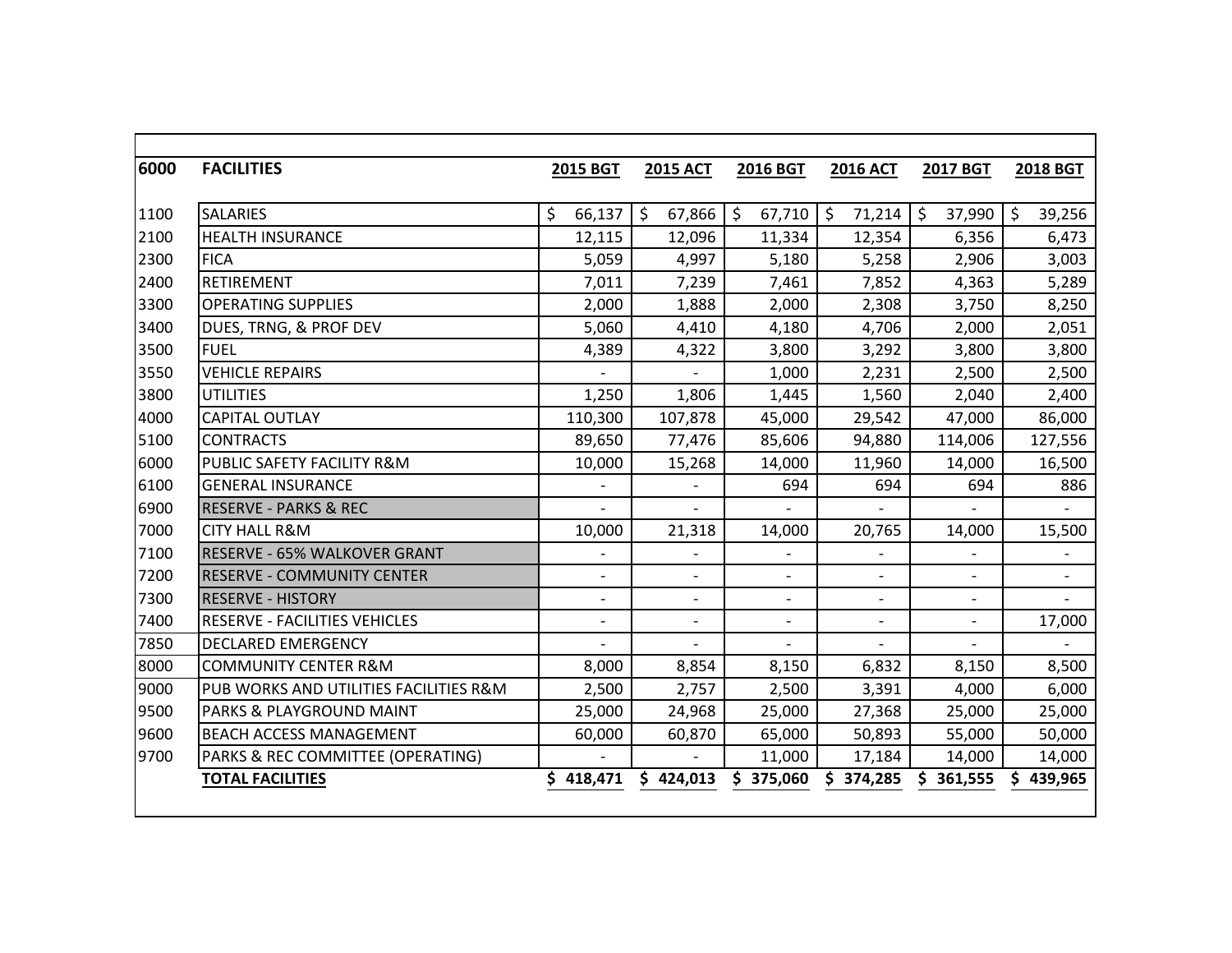| DEPT. | <b>DESCRIPTION</b>                                          | <b>FY17 BGT</b>          | <b>FY18 BGT</b>          |
|-------|-------------------------------------------------------------|--------------------------|--------------------------|
| 6000  | <b>OFFICE SUPPLIES</b>                                      | 2,000                    | 1,500                    |
|       | <b>CODE REFERENCE MATERIAL</b>                              | 1,500                    | $\overline{\phantom{0}}$ |
|       | <b>RADIO</b>                                                | 250                      | 250                      |
|       | JANITORIAL SUPPLIES & EXPENDABLES CITY HALL & PUBLIC SAFETY | $\overline{\phantom{0}}$ | 5,500                    |
|       | IBACKHOE COVERED STORAGE                                    | $\overline{\phantom{a}}$ | 1,000                    |
|       |                                                             | 3,750                    | 8,250                    |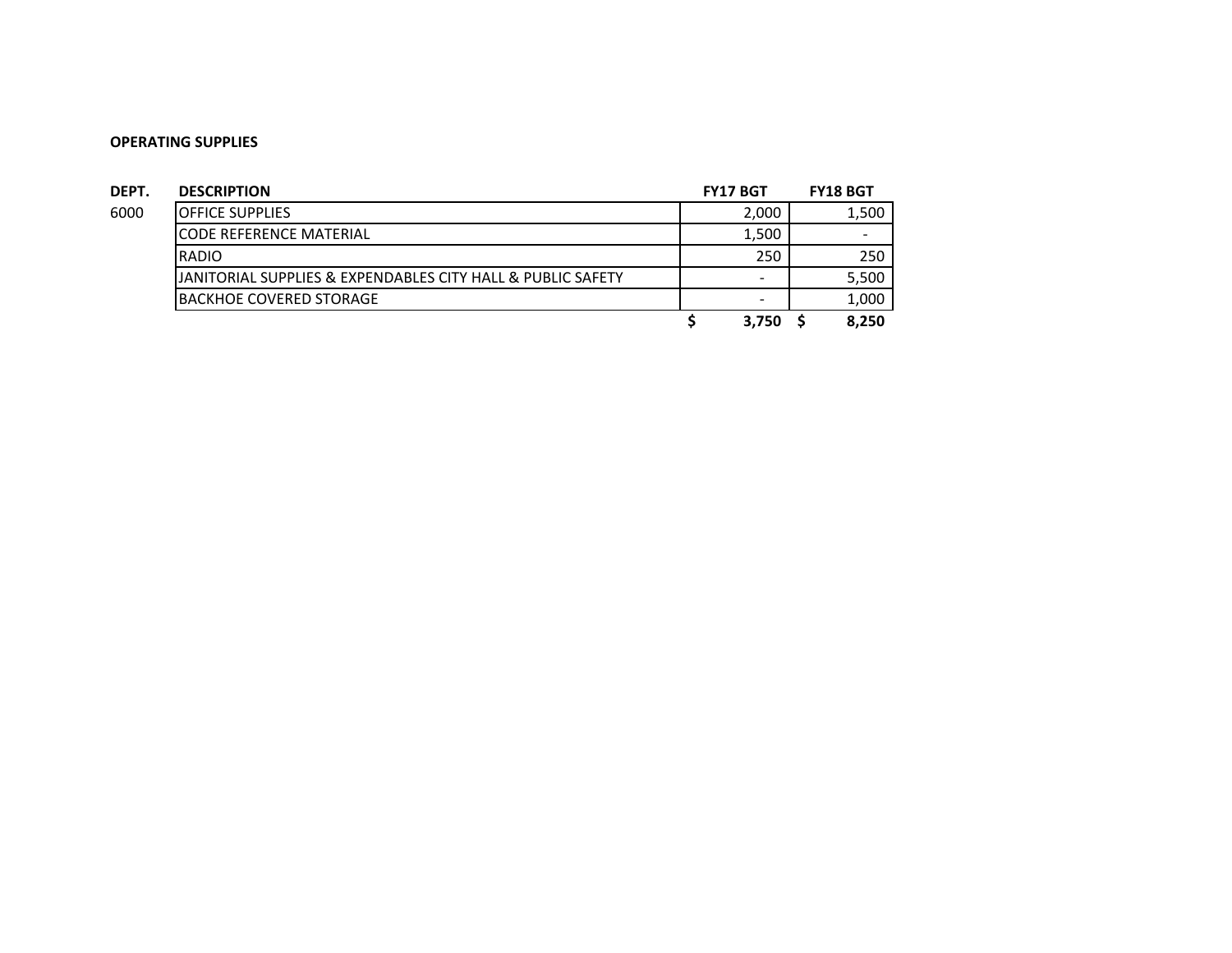| DEPT. | <b>EMPLOYEE</b>  | <b>DESCRIPTION</b>                                  | <b>FY17 BGT</b> | <b>FY18 BGT</b> |
|-------|------------------|-----------------------------------------------------|-----------------|-----------------|
| 6000  | <b>ERIC LUTZ</b> | SHMIT/SMIRF SEMINAR                                 | 51              | 51              |
|       |                  | <b>MASC GENERAL MEMBERSHIP</b>                      | 75              | 75              |
|       |                  | MASC-BUILDING OFFICIALS ASSOCIATION                 |                 | 195             |
|       |                  | SCAHM CONFERENCE & ANNUAL MEMBERSHIP                | 500             | 500             |
|       |                  | TRI-COUNTY FOP LODGE                                | 49              | 50              |
|       |                  | <b>BOASC CONFERENCE &amp; ANNUAL MEMBERSHIP</b>     | 500             | 550             |
|       |                  | <b>SC SHERIFF'S ASSOCIATION</b>                     | 31              | 35              |
|       |                  | SC ASSOC OF STORMWATER MANAGERS                     | 175             | 175             |
|       |                  | COASTAL CODE ENFORCEMENT ASSOCIATION OF SC          | 10              | 50              |
|       |                  | SC FIRE MARSHALS ASSOCIATION                        | 50              | 50              |
|       |                  | MASC-BLOA (Business Licensing Laws and Enforcement) | 20              | 20              |
|       |                  | <b>CONTINUING EDUCATION</b>                         | 539             |                 |
|       |                  | IFMA MEMBERSHIP-FACILITIES MANAGEMENT               |                 | 300             |
|       |                  | TOTAL                                               | 2,000           | 2,051           |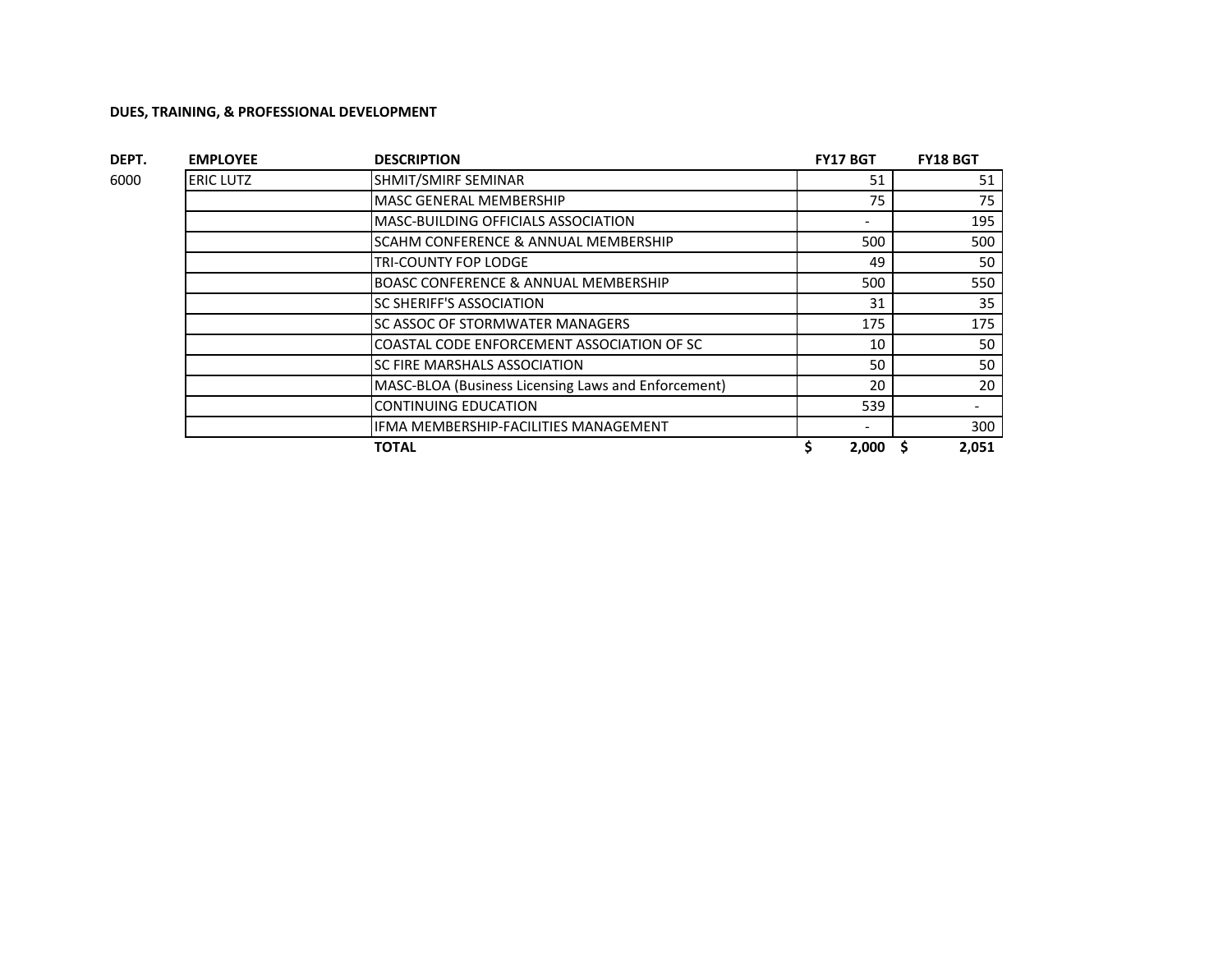## **CAPITAL**

| <b>DEPT. DESCRIPTION</b>                                     | <b>FY17 BGT</b> | <b>FY18 BGT</b> |
|--------------------------------------------------------------|-----------------|-----------------|
| 6000 SOFFIT REPLACEMENT AT CITY HALL                         | 7,000           |                 |
| <b>STUCCO &amp; WINDOW MAINT AT CITY HALL</b>                | 10,000          |                 |
| <b>EMERGENCY GENERATOR REPLACEMENTS (X3) 25% GRANT MATCH</b> | 30,000          |                 |
| STUCCO & WINDOW MAINT PER REPORT FROM ABS(+10k from 2017)    |                 | 36,000          |
| ROOF REPLACEMENT FOR CITY HALL, 21 CENTER STREET             |                 | 40,000          |
| INTERIOR REPAINT OF PUBLIC SAFETY TOP FLOOR                  |                 | 10,000          |
| <b>TOTAL</b>                                                 | 47.000          | 86,000          |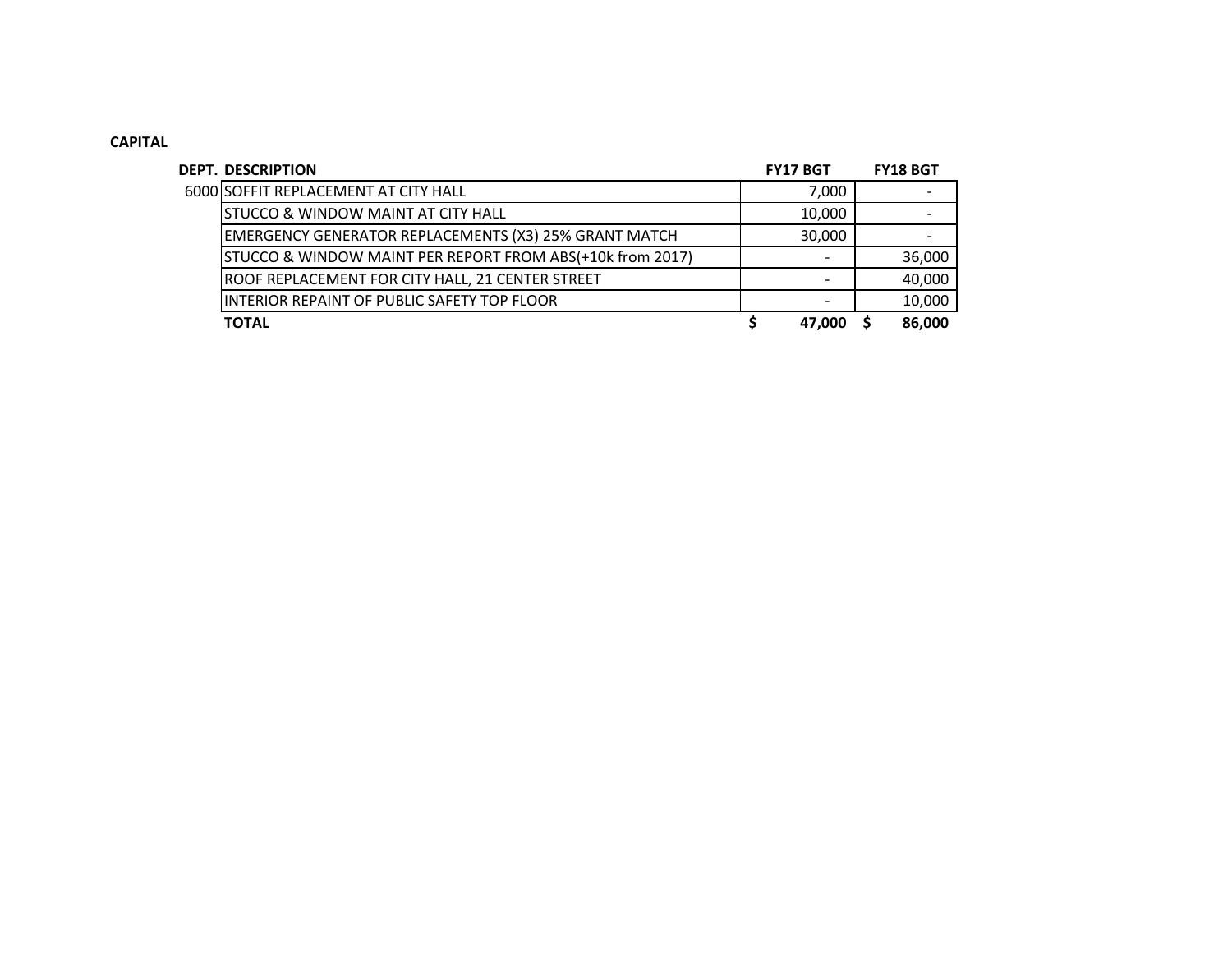## **CONTRACTS**

| <b>DEPT</b>          | <b>VENDOR</b>                                                      | <b>DESCRIPTION</b>                             | <b>FY17 BGT</b> | <b>FY18 BGT</b> |
|----------------------|--------------------------------------------------------------------|------------------------------------------------|-----------------|-----------------|
|                      | 6000 OUTSIDE ASSISTANCE                                            | <b>BUILDING INSPECTIONS</b>                    | 30,000          | 40,000          |
|                      | <b>DUNCAN PARNELL</b>                                              | <b>PLANROOM BUNDLE</b>                         | 1,400           | 1,500           |
|                      | <b>LIBERTY FIRE PROTECTION</b>                                     | <b>ALARM MONITORING</b>                        | 3,400           | 1,800           |
|                      | ANNUAL FIRE EXTINGUISHER INSPECT<br><b>LIBERTY FIRE PROTECTION</b> |                                                | 2,500           | 2,500           |
|                      | J&T CLEANING                                                       | <b>CUSTODIAL CITY HALL &amp; PUBLIC SAFETY</b> | 33,300          | 30,000          |
|                      | PHILLIP J. HEATH (TIDAL PEST)                                      | PEST CONTROL & RODENT SERVICE                  | 3,830           | 3,830           |
|                      | <b>MORELLI</b>                                                     | <b>HVAC MAINTANCE</b>                          | 4,800           | 4,800           |
|                      | <b>SCHINDLER</b>                                                   | <b>ELEVATORS</b>                               | 4,400           | 4,200           |
|                      | TYCO                                                               | ALL MAINTENANCE CONTRACTS                      | 8,000           | 9,800           |
|                      | <b>FOGEL SERVICES</b>                                              | <b>HVAC MAINTANCE</b>                          | 1,600           | 1,600           |
| <b>MAXIMUM POWER</b> | <b>GENERATOR MAINTENANCE (X4 GENERATORS)</b>                       | 3,100                                          | 3,100           |                 |
|                      | <b>BAKER ROOFING</b>                                               | <b>BI-ANNUAL ROOF INSPECTION</b>               | 1,500           |                 |
|                      | <b>OVERHEAD DOOR OF CHARLESTON</b>                                 | <b>OVERHEAD DOOR MAINTENANCE</b>               | 1,026           | 1,026           |
|                      | <b>NATURES CALLING</b>                                             | <b>CHANGING STATION PUMPING</b>                | 4,500           | 9,000           |
|                      | <b>SIMPLEX</b>                                                     | <b>ALARM MONITORING</b>                        | 250             | 900             |
|                      | CRS AUDIT CONSULTANT                                               | COMMUNITY FLOOD CERTIFICATION                  | 8,000           |                 |
|                      | IN LIVING COLOR                                                    | CENTER STREET FLOWER POT MAINTENANCE           | 2,400           | 13,500          |
|                      |                                                                    | <b>TOTAL</b>                                   | $114,006$ \$    | 127,556         |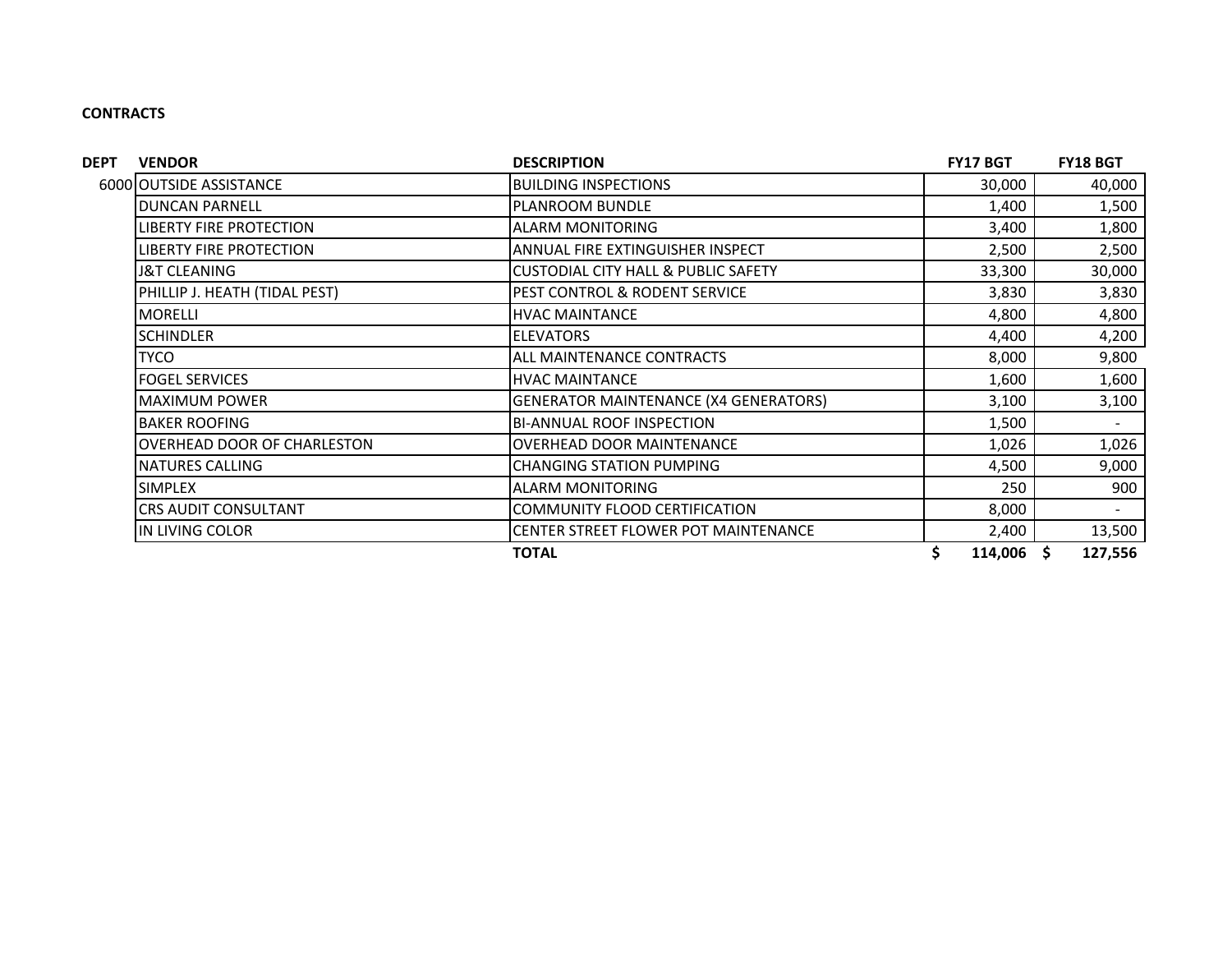|                                                                          |                                   |                                   |                                   | FY17 HEALTH PREMIUMS (07/01/17 - 12/31/17) |                                |                      |
|--------------------------------------------------------------------------|-----------------------------------|-----------------------------------|-----------------------------------|--------------------------------------------|--------------------------------|----------------------|
| <b>STANDARD PLAN</b>                                                     | <b>EMPLOYEE</b><br><b>MONTHLY</b> | <b>EMPLOYEE PER</b><br><b>PAY</b> | <b>EMPLOYER</b><br><b>MONTHLY</b> | <b>EMPLOYER PER</b><br><b>PAY</b>          | <b>TOTAL</b><br><b>MONTHLY</b> | <b>TOTAL PER PAY</b> |
| <b>EMPLOYEE ONLY</b>                                                     | \$0.00                            | \$0.00                            | \$457.78                          | \$211.52                                   | \$457.78                       | \$211.52             |
| <b>EMPLOYEE SPOUSE</b>                                                   | \$110.50                          | \$51.00                           | \$856.12                          | \$395.57                                   | \$966.62                       | \$446.57             |
| <b>EMPLOYEE CHILD</b>                                                    | \$50.57                           | \$23.34                           | \$645.97                          | \$298.47                                   | \$696.54                       | \$321.81             |
| <b>FULL FAMILY</b>                                                       | \$160.25                          | \$73.96                           | \$1,039.35                        | \$480.23                                   | \$1,199.60                     | \$554.19             |
|                                                                          |                                   |                                   |                                   |                                            |                                |                      |
|                                                                          |                                   |                                   |                                   |                                            |                                |                      |
| 2018 HEALTH PREMIUMS {2.5% - .5%(exp rating went down) = 2% ON EMPLOYER} |                                   |                                   |                                   |                                            |                                |                      |
|                                                                          |                                   |                                   |                                   |                                            |                                |                      |
| <b>STANDARD PLAN</b>                                                     | <b>EMPLOYEE</b><br><b>MONTHLY</b> | <b>EMPLOYEE PER</b><br><b>PAY</b> | <b>EMPLOYER</b><br><b>MONTHLY</b> | <b>EMPLOYER PER</b><br><b>PAY</b>          | <b>TOTAL</b><br><b>MONTHLY</b> | <b>TOTAL PER PAY</b> |
| <b>EMPLOYEE ONLY</b>                                                     | \$0.00                            | \$0.00                            | \$472.22                          | \$217.95                                   | \$472.22                       | \$217.95             |
| <b>EMPLOYEE SPOUSE</b>                                                   | \$110.50                          | \$51.00                           | \$886.25                          | \$409.04                                   | \$996.75                       | \$460.04             |
| <b>EMPLOYEE CHILD</b>                                                    | \$50.57                           | \$23.34                           | \$667.98                          | \$308.30                                   | \$718.55                       | \$331.64             |
| <b>FULL FAMILY</b>                                                       | \$160.25                          | \$73.96                           | \$1,076.79                        | \$496.98                                   | \$1,237.04                     | \$570.94             |
|                                                                          |                                   |                                   |                                   | <b>EMPLOYER FY18</b><br><b>ANNUALIZED</b>  |                                |                      |
|                                                                          |                                   | <b>EMPLOYEE ONLY</b>              |                                   | \$5,583.02                                 |                                |                      |
|                                                                          |                                   | <b>EMPLOYEE SPOUSE</b>            |                                   | \$10,459.87                                |                                |                      |
|                                                                          |                                   | <b>EMPLOYEE CHILD</b>             |                                   | \$7,887.96                                 |                                |                      |

| FY18 ADDITIONAL EMPLOYER PAID BENEFITS (07/01/17 - 12/31/17) |                     |  |  |  |  |
|--------------------------------------------------------------|---------------------|--|--|--|--|
|                                                              | <b>EMPLOYER PER</b> |  |  |  |  |
|                                                              | <b>PAY</b>          |  |  |  |  |
| STATE DENTAL PLAN                                            | \$6.22              |  |  |  |  |
| STATE HEALTH PLAN ADMIN FEE                                  | \$1.38              |  |  |  |  |
| <b>BASIC LIFE INSURANCE</b>                                  | \$0.13              |  |  |  |  |
| <b>BASIC LONG TERM DISABILITY</b>                            | \$1.49              |  |  |  |  |
| <b>MONEYPLUS ADMIN FEE</b>                                   | \$0.13              |  |  |  |  |

## **FY18 ADDITIONAL EMPLOYER PAID BENEFITS (01/01/18 - 06/30/18) (UNCHANGED)**

**STATE DENTAL PLAN STATE HEALTH PLAN ADMIN FEE BASIC LIFE INSURANCE BASIC LONG TERM DISABILITY MONEYPLUS ADMIN FEE** 

| UU/ JU/ 10          |
|---------------------|
| <b>EMPLOYER PER</b> |
| PAY                 |
| \$6.22              |
| \$1.38              |
| \$0.13              |
| \$1.49              |
| \$0.13              |
|                     |
|                     |

| <b>EMPLOYER FY18</b> |
|----------------------|
| ANNUALIZED           |
| \$161.76             |
| \$35.88              |
| \$3.38               |
| \$38.74              |
| \$3.38               |
| \$243.14             |

**TOTAL FOR EACH EMPLOYEE \$243.14**

| <b>EMPLOYEE ONLY</b>   | \$5,826.16  |
|------------------------|-------------|
| <b>EMPLOYEE SPOUSE</b> | \$10,703.01 |
| <b>EMPLOYEE CHILD</b>  | \$8,131.10  |
| <b>FULL FAMILY</b>     | \$12,946.86 |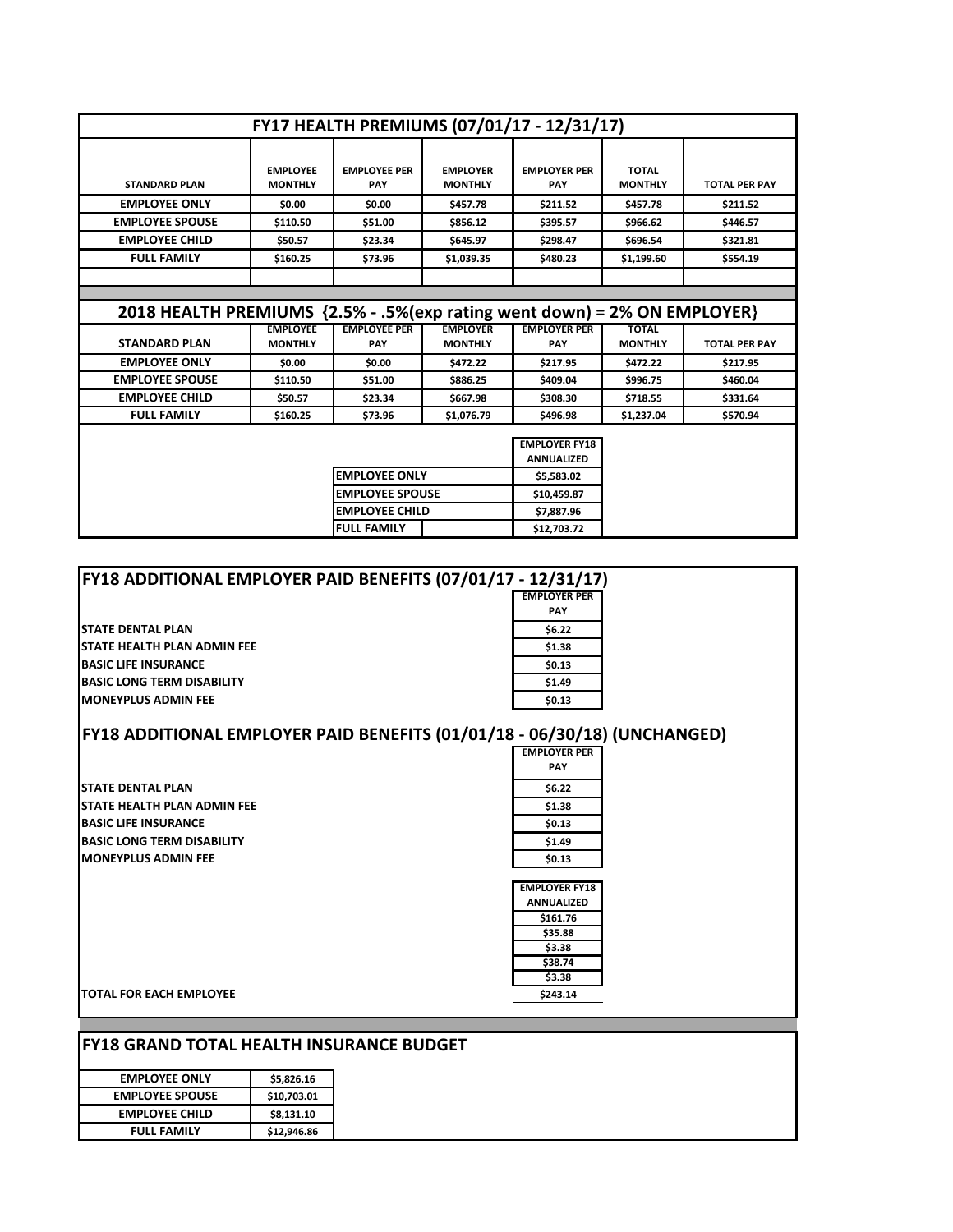## **UTILITY COSTS FY2018**

| <b>Mobile Equipment Charges</b>  | <b>Devices</b> |             | FY17 BGT                     |    | <b>FY18 BGT</b> |  |  |
|----------------------------------|----------------|-------------|------------------------------|----|-----------------|--|--|
| 5200 - Public Safety             |                |             |                              |    |                 |  |  |
| Phones                           | 15             |             | 1,600                        |    | 1,600           |  |  |
| Air Cards for Crusiers           | 12             |             |                              |    |                 |  |  |
| <b>Jet Packs</b>                 | 2              |             |                              |    |                 |  |  |
|                                  |                | Ś           | 1,600                        | \$ | 1,600           |  |  |
| 5300 - Public Works              |                |             |                              |    |                 |  |  |
| Phones                           | $\mathbf{1}$   |             | 300                          |    | 300             |  |  |
|                                  |                | \$          | 300                          | Ś  | 300             |  |  |
| 5400 - Mayor                     |                |             |                              |    |                 |  |  |
| Phones                           | 1              |             | 400                          |    | 400             |  |  |
| Jet Pack                         | 1              |             |                              |    |                 |  |  |
|                                  |                | \$          | 400                          | \$ | 400             |  |  |
| 5500 - Council                   |                |             |                              |    |                 |  |  |
| Phones                           | 6              |             | 1,200                        |    | 1,200           |  |  |
| <b>Tablets</b>                   | 5              |             | 200                          |    | 200             |  |  |
|                                  |                | \$          | 1,400                        | \$ | 1,400           |  |  |
| 5800 - Administration            |                |             |                              |    |                 |  |  |
| Phones                           | 4              |             | 800                          |    | 800             |  |  |
| Jet Pack                         | 1              |             |                              |    |                 |  |  |
|                                  |                | \$          | 800                          | Ś  | 800             |  |  |
| 5820 - Info Technology           |                |             |                              |    |                 |  |  |
| Phones                           | 1              |             | 400                          |    | 400             |  |  |
| Tablet                           | $\mathbf 1$    |             | $\qquad \qquad \blacksquare$ |    |                 |  |  |
|                                  |                | \$          | 400                          | \$ | 400             |  |  |
| 5900 - Plan & Zone               |                |             |                              |    |                 |  |  |
| Phones                           | 1              |             | 400                          |    | 400             |  |  |
|                                  |                | \$          | 400                          | \$ | 400             |  |  |
| 6000 - Facilities                |                |             |                              |    |                 |  |  |
| Phones                           | 1              |             | 400                          |    | 400             |  |  |
| Jet Pack                         | 1              |             |                              |    |                 |  |  |
|                                  |                | \$          | 400                          | Ś  | 400             |  |  |
| <b>Mobile Equipment Total</b>    | 53             | \$<br>5,700 |                              | \$ | 5,700           |  |  |
|                                  |                |             |                              |    |                 |  |  |
|                                  |                |             |                              |    |                 |  |  |
| <b>Mobile Service Charges</b>    | <b>Devices</b> |             | <b>FY17 BGT</b>              |    | <b>FY18 BGT</b> |  |  |
| 5200 - Public Safety             |                |             |                              |    |                 |  |  |
| Phones                           | 16             |             | 10,680                       |    | 10,680          |  |  |
| Air Cards/JET Packs for Crusiers | 12             |             | 6,000                        |    | 6,000           |  |  |
| <b>Jet Packs</b>                 | $\mathbf{1}$   |             | 1,000                        |    | 1,000           |  |  |
| <b>LPR Service</b>               | $\mathbf{1}$   |             |                              |    | 1,000           |  |  |
|                                  |                | \$          | 17,680                       | \$ | 18,680          |  |  |
| 5300 - Public Works              |                |             |                              |    |                 |  |  |
| Phones                           | $\mathbf{1}$   |             | 350                          |    | 750             |  |  |
|                                  |                | \$          | 350                          | \$ | 750             |  |  |
| 5400 - Mayor                     |                |             |                              |    |                 |  |  |
| Phones                           | 1              |             | 660                          |    | 800             |  |  |
| <b>Jet Pack</b>                  | 1              |             | 500                          |    | 500             |  |  |
|                                  |                | \$          | 1,160                        | \$ | 1,300           |  |  |
| 5500 - Council                   |                |             |                              |    |                 |  |  |
| Phones                           | 5              |             | 4,596                        |    | 5,000           |  |  |
| <b>Tablets</b>                   | 5              |             | 2,500                        |    | 2,500           |  |  |
|                                  |                | \$          | 7,096                        | \$ | 7,500           |  |  |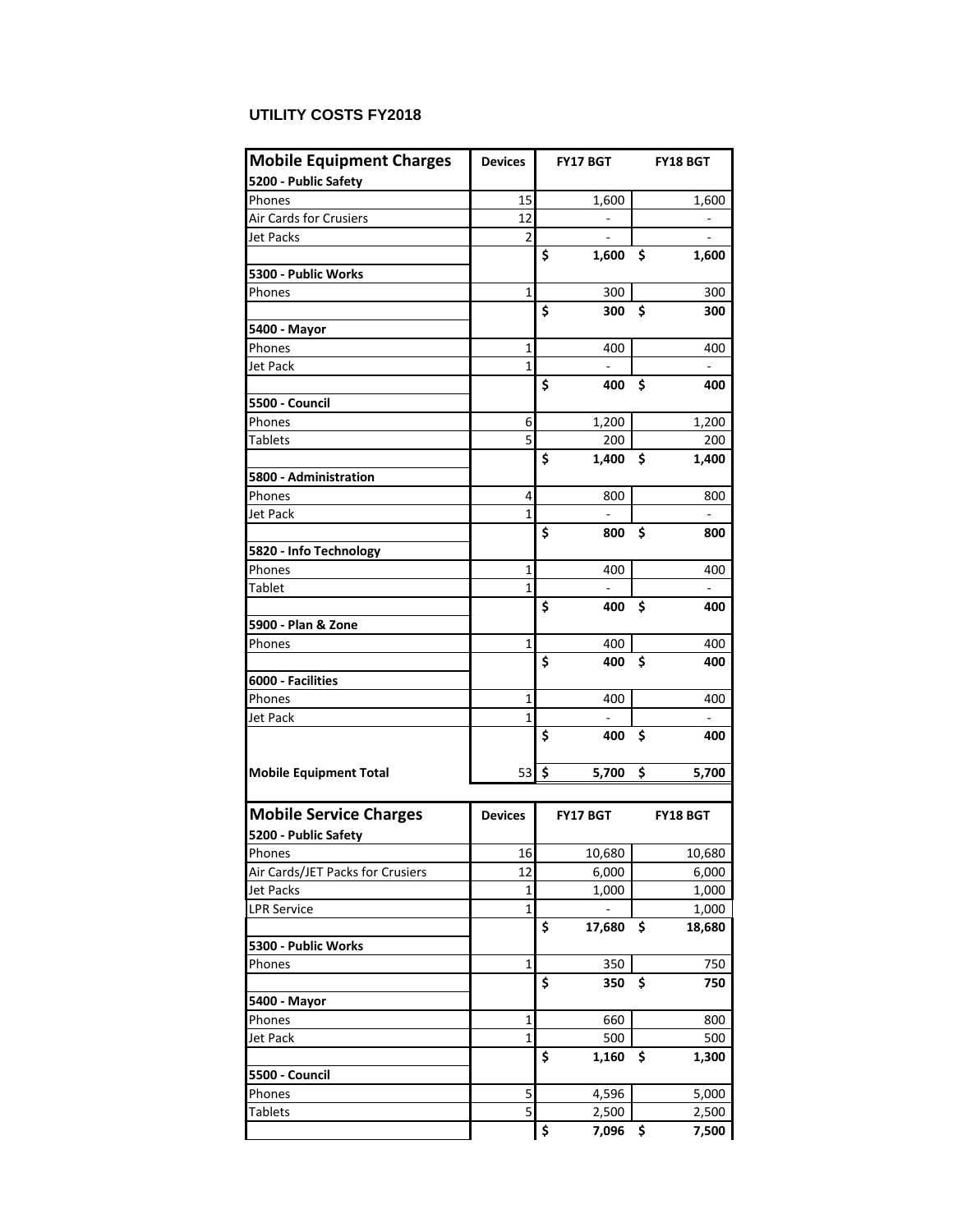| 5800 - Administration                                     |              |      |                   |    |                   |
|-----------------------------------------------------------|--------------|------|-------------------|----|-------------------|
| Phones                                                    | 5            |      | 3,090             |    | 3,200             |
| Jet Pack                                                  | 1            |      | 500               |    | 500               |
|                                                           |              | \$   | 3,590             | \$ | 3,700             |
| 5820 - Info Technology                                    |              |      |                   |    |                   |
| Phones                                                    | $\mathbf{1}$ |      | 660               |    | 710               |
|                                                           |              | \$   | 660               | \$ | 710               |
| 5900 - Plan & Zone                                        |              |      |                   |    |                   |
| Phones                                                    | $\mathbf{1}$ |      | 660               |    | 660               |
|                                                           |              | Ś    | 660               | \$ | 660               |
| 6000 - Facilities                                         |              |      |                   |    |                   |
| Phones                                                    | 1            |      | 1,140             |    | 1,500             |
| Jet Pack                                                  | 1            |      | 500               |    | 500               |
|                                                           |              | Ś    | 1,640             | \$ | 2,000             |
|                                                           |              |      |                   |    |                   |
| <b>Mobile Service Charges Total</b>                       | 53           | ا \$ | 32,836            | \$ | 35,300            |
| <b>OTHER UTILITY COSTS FY 2017</b>                        |              |      |                   |    |                   |
| <b>SPIRIT LAND LINES</b>                                  | Dept.        |      | <b>FY17 BGT</b>   |    | <b>FY18 BGT</b>   |
| <b>Admin Phones</b>                                       | 5820         |      | 8,000             |    | 8,000             |
| <b>PS Phones</b>                                          | 5820         |      | 8,000             |    | 8,000             |
|                                                           |              | \$   | 16,000            | \$ | 16,000            |
| <b>COMCAST</b>                                            |              |      |                   |    |                   |
| City Internet & Cable                                     | 5820         |      | 4,000             |    | 5,000             |
| <b>PS Cable</b>                                           | 5820         |      | 156               |    | 156               |
| Bridge Cameras (SCDOT 511)                                | 5820         |      |                   |    | 4,800             |
|                                                           |              | \$   | 4,156             | Ś  | 9,956             |
| AT&T                                                      |              |      |                   |    |                   |
| Park Sign & Community Ctr                                 | 5820         |      | 3,000             |    | 3,000             |
| <b>SLED Line</b>                                          | 5820         |      | 7,500             |    | 7,500             |
| Breath-a-lyzer Line                                       | 5820         |      | 840               |    | 840               |
| Playground Camera                                         | 5820         |      | 420               |    | 470               |
| <b>Bridge Cameras</b>                                     | 5820         |      | 4,800             |    | ÷,                |
| <b>PW Time Clock</b>                                      | 5820         |      | 420               |    | 470               |
|                                                           |              | \$   | 16,980            | \$ | 12,280            |
| FOLLY BEACH WATER DEPARTMENT                              |              |      |                   |    |                   |
| City Facilities, Public Bathrooms,                        |              |      |                   |    |                   |
| Bottle Stations, etc.                                     | 5100         |      | 15,500            |    | 15,500            |
|                                                           |              | \$   | 15,500            | \$ | 15,500            |
| SCE&G                                                     |              |      |                   |    |                   |
| Facilities, Street Lights, etc.<br><b>Bridge Lighting</b> | 5100<br>5100 |      | 90,000            |    | 90,000            |
|                                                           |              | \$   | 15,000<br>105,000 | \$ | 10,000<br>100,000 |
|                                                           |              |      |                   |    |                   |
| <b>PS Building</b>                                        | 5200         |      | 13,200            |    | 13,200            |
|                                                           |              | \$   | 13,200            | \$ | 13,200            |
| <b>CHARLESTON COUNTY</b>                                  |              |      |                   |    |                   |
| Property Tax - Storm Water                                | 5100         |      |                   |    | 1,426             |
|                                                           |              | \$   |                   | \$ | 1,426             |
|                                                           |              |      |                   |    |                   |
| <b>GRAND TOTAL</b>                                        |              | \$   | 209,372           | \$ | 209,362           |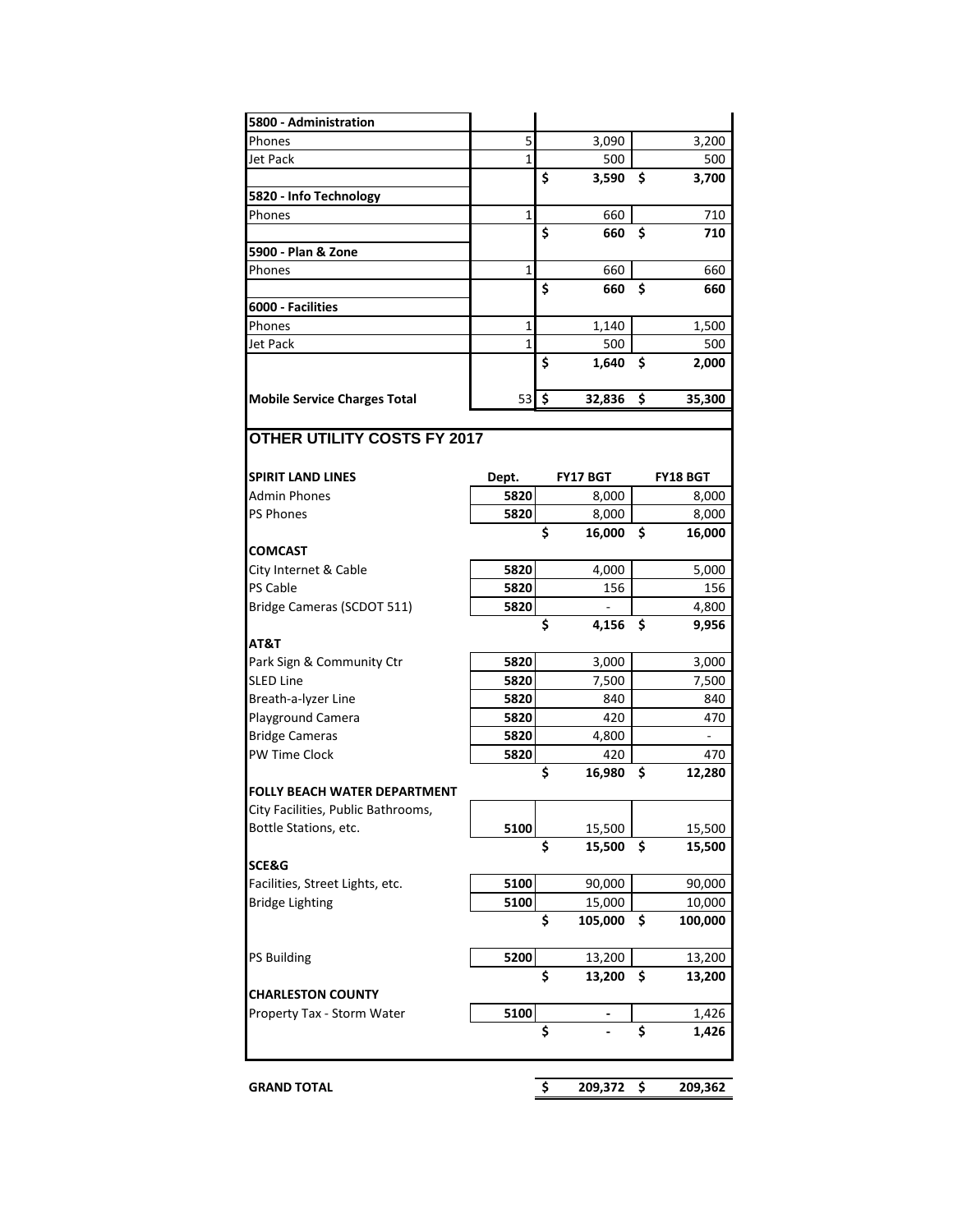|                              | Gen Gov't       | <b>PS</b> | PW       | Council | <b>Admin</b> | <b>P&amp;Z</b> | <b>Facilities</b> | <b>Utilities</b> |              |
|------------------------------|-----------------|-----------|----------|---------|--------------|----------------|-------------------|------------------|--------------|
| <b>POLICY</b>                | 5100            | 5200      | 5300     | 5500    | 5800         | 5900           | 6000              | 30 & 89          | <b>TOTAL</b> |
| <b>AUTO COMP.&amp; COLL.</b> |                 | \$4,836   | \$1,887  |         |              |                | \$68              | \$158            | \$6,949      |
| <b>DATA PROCESSING</b>       | 43 <sub>l</sub> | 303       | 22       |         |              | 22             | 22                | 22               | 434          |
| <b>BLDGS &amp; PROPERTY</b>  | 8,382           | 5,641     | 288      |         |              |                |                   | 3,995            | 18,306       |
| <b>JAUTO LIABILITY</b>       |                 | 14,625    | 4,680    |         |              |                | 585               | 1,170            | 21,060       |
| <b>INLAND MARINE</b>         | 1,367           | 979       | 332      |         |              |                | 211               | 143              | 3,032        |
| <b>TORT LIABILITY</b>        |                 | 22,637    | 4,231    | 6,760   | 5,954        | 955            |                   |                  | 40,537       |
| <b>TOTAL</b>                 | \$9,792         | \$49,022  | \$11,440 | \$6,760 | \$5,954      | <u>\$977</u>   | <u>\$886</u>      | \$5,487          | \$90,317     |

# **GENERAL INSURANCE FY2018**